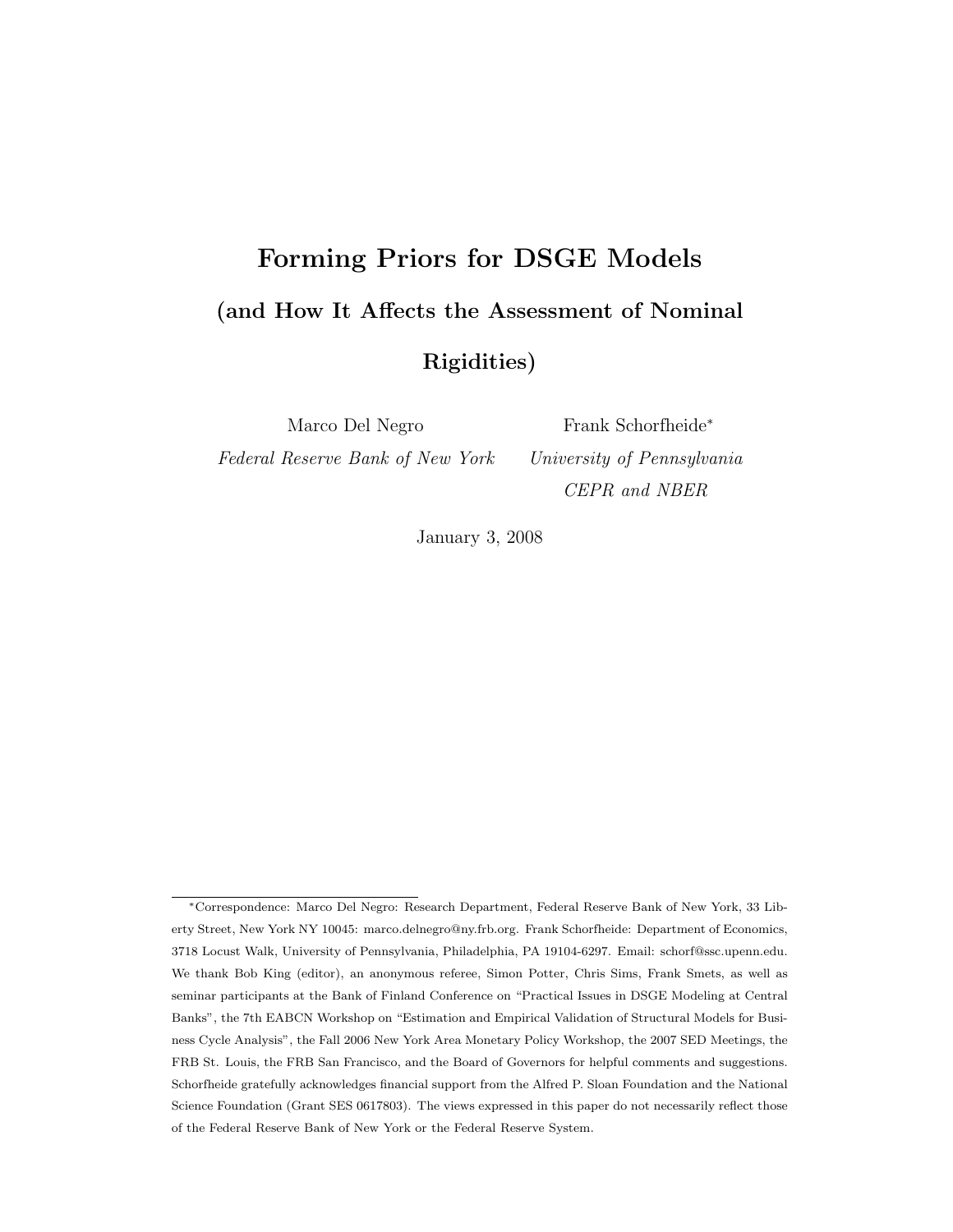#### Abstract

The paper discusses prior elicitation for the parameters of dynamic stochastic general equilibrium (DSGE) models, and provides a method for constructing prior distributions for a subset of these parameters from beliefs about the moments of the endogenous variables. The empirical application studies the role of price and wage rigidities in a New Keynesian DSGE model and finds that standard macro time series cannot discriminate among theories that differ in the quantitative importance of nominal frictions.

## JEL CLASSIFICATION: C32, E3

KEY WORDS: Bayesian Analysis, DSGE Models, Model Comparisons, Prior Elicitation, Nominal Rigidities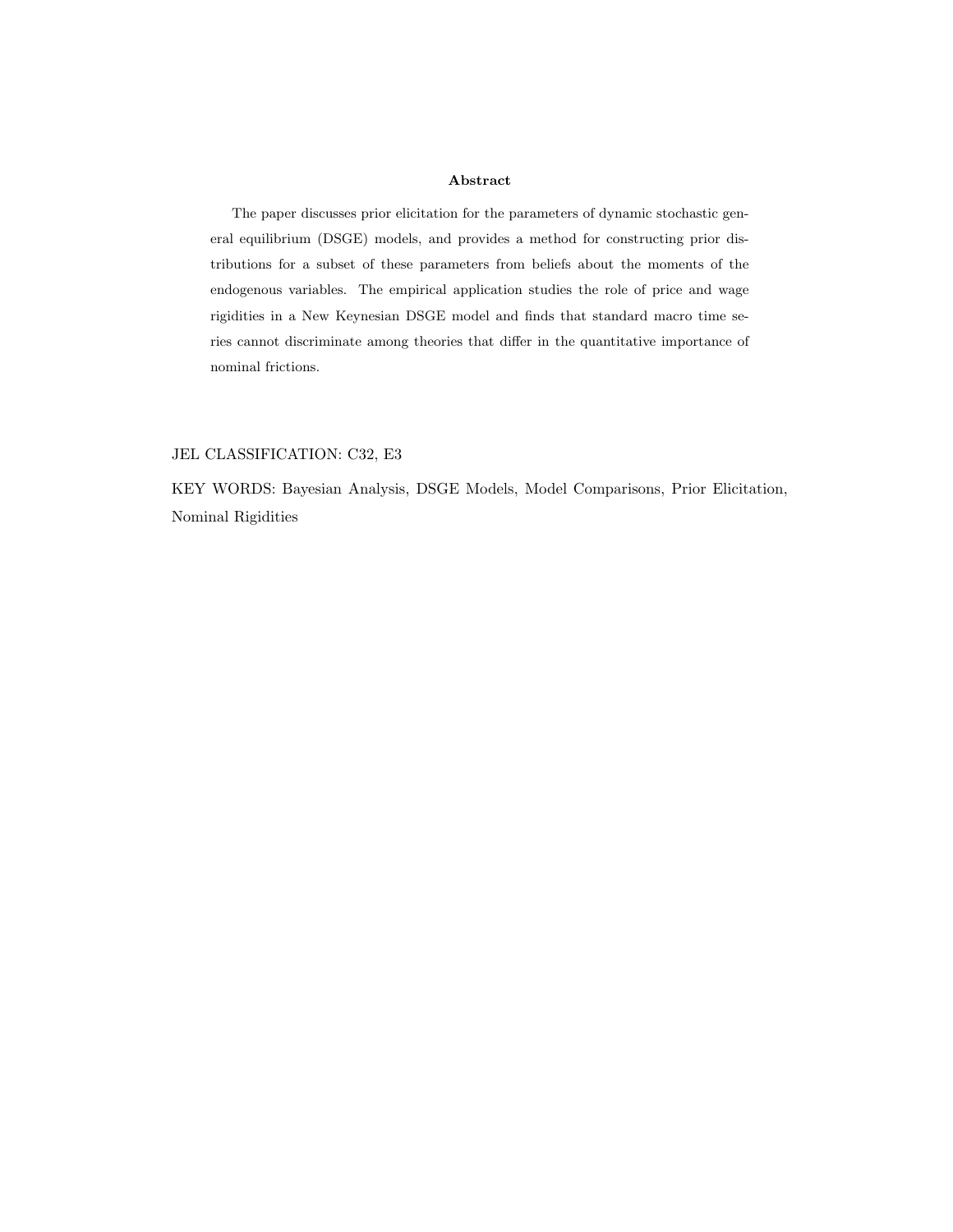# 1 Introduction

Bayesian methods are now widely used for the estimation and evaluation of dynamic stochastic general equilibrium (DSGE) models. Of particular interest is the question what endogenous propagation mechanisms to include in the DSGE model to capture the salient features of macroeconomic time series. Several approaches are available in a Bayesian framework: comparison of impulse responses computed from DSGE models and a structural vector autoregression, e.g., Schorfheide (2000) or Del Negro, Schorfheide, Smets, and Wouters (2007); an assessment of how far actual sample moments lie in the tails of prior or posterior predictive distributions from DSGE models, e.g., Canova (1994); a comparison of different DSGE model specifications based on marginal likelihood functions (in-sample fit adjusted for model complexity), e.g. Smets and Wouters (2003, 2007), and Rabanal and Rubio-Ramirez (2005). A comprehensive survey is provided in An and Schorfheide (2007). In all of these approaches prior distributions for the DSGE model parameters play an important role for the analysis. Despite its importance the literature has paid little attention to the systematic elicitation of priors.

The paper makes a methodological and a substantive contribution. First, we provide a framework for constructing priors for different classes of parameters: those determining the steady state, the endogenous propagation of shocks, and the law of motion of exogenous disturbances. As part of this framework, we propose an easily implementable method to elicit prior distributions for DSGE model parameters from beliefs about moments of observable variables. Second, the empirical part of the the paper studies the role of nominal rigidities in a New Keynesian DSGE model with both nominal and real frictions. We find that the macro time series we use – post 1982 U.S. data on output, labor supply, labor share, inflation and interest rates – cannot discriminate among theories that differ in the quantitative importance of these rigidities. Consequently priors play a major role, whence the need to make explicit the information on which priors are based, and to have a transparent method for translating this information into statistical distributions, which is the thrust of our methodological advancement.

Prior distributions either reflect subjective opinions or summarize information derived from data sets not included in the estimation sample. The latter case is essentially equivalent to simplifying the likelihood function for a larger set of observations that would be too complicated to model directly. For instance, when pre-sample information is used to construct a prior, the tacit assumption is that the structure of the economy could have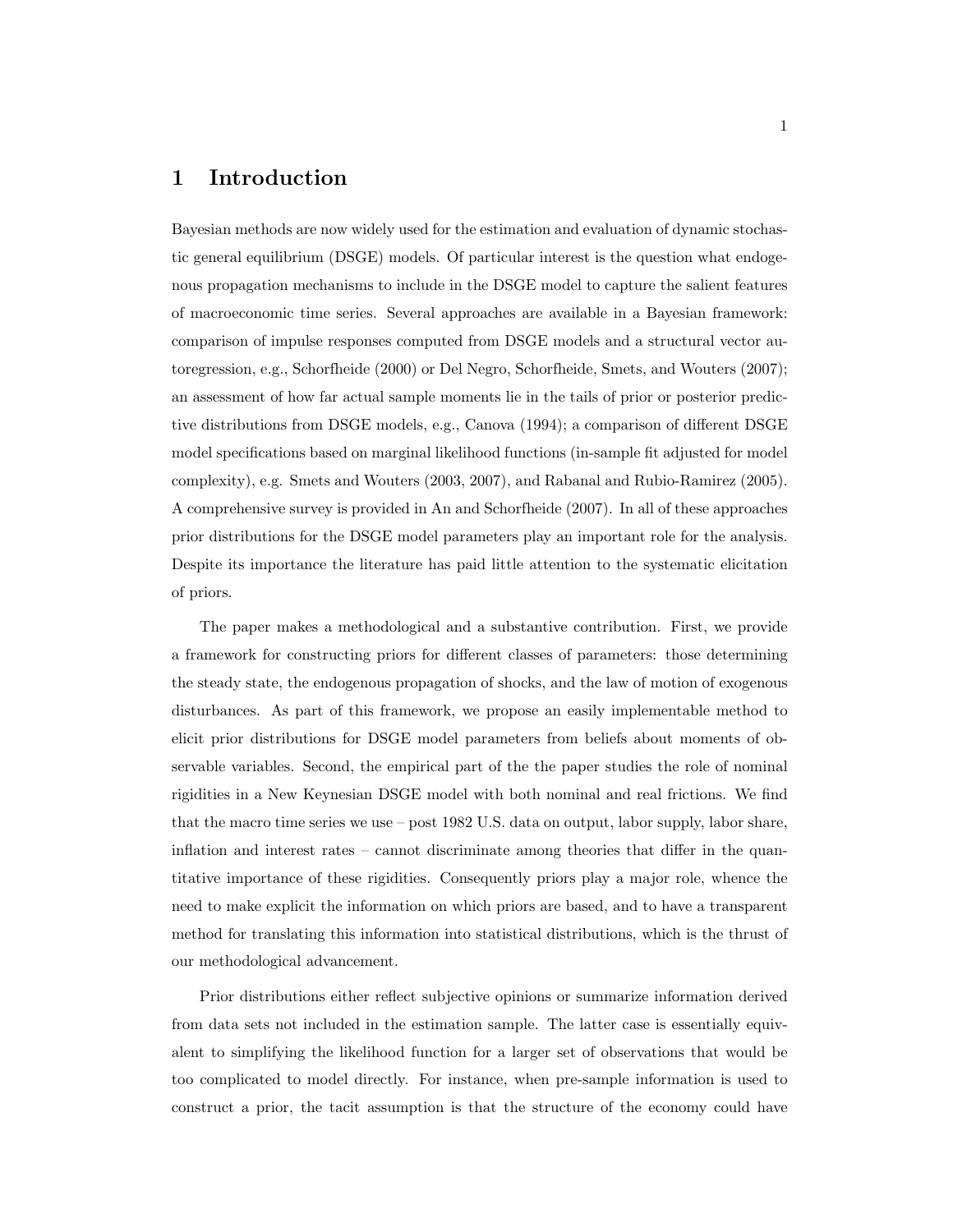changed prior to the beginning of the estimation sample. Alternatively, priors for parameters that determine labor supply elasticities, mark-ups, frequencies of price changes, and capital adjustment costs are often quantified based on evidence from household or firm-level data sets which makes the specification of a joint likelihood function too cumbersome.<sup>1</sup>

There are three aspects of the prior specification that this paper aims to improve upon. First, researchers typically assume that all DSGE model parameters are independent. This assumption is made for simplicity and has the drawback that the resulting joint distribution assigns non-negligible probability mass to regions of the parameter space where the model is quite unreasonable. Second, since most of the exogenous shock processes are latent, it is difficult to quantify beliefs about their volatilities and autocorrelations. Informally researchers often choose priors that ensure that the model is roughly consistent with the autocovariance patterns observed, for instance, in a pre-sample.<sup>2</sup> Third, after having specified a prior distribution for the parameters of a benchmark model, researchers often use the same prior distribution for alternative model specifications when assessing the relative importance of various model features. But identical parameterizations of the exogenous shock processes potentially generate very different dynamics across model specifications. Hence the use of a common prior for all models can implicitly penalize some specifications and favor others.

We begin by dividing the parameters into three groups, which reflect the information used to construct the prior. Importantly, the placement of the DSGE model parameters into these groups depends on the prior information researchers decide to use. The choices made in this paper are meant to provide guidance but are not meant to be universal. The first group contains the parameters that determine the steady states. In the calibration literature initiated by Kydland and Prescott (1982) these parameters are often pinned down by so-called "great ratios," or other long-run measures such as the average real interest rate. Our method turns error-ridden measures of these magnitudes into a joint prior for the steady state parameters.

The second group includes the taste, technology, and policy parameters governing the DSGE model's endogenous propagation mechanism. For many of these parameters prior information comes from unrelated data sets, e.g. the prior for the labor supply elasticity parameter comes from micro-level studies on labor supply, the one for the price stickiness

<sup>&</sup>lt;sup>1</sup>As discussed for instance in Chang, Gomes, and Schorfheide (2002) the prior distribution provides a useful device for incorporating micro-level information in the estimation of a aggregate time series model.

<sup>2</sup>The approach of eliciting priors based on beliefs about predictive densities associated with an econometric model dates back at least to Kadane, Dickey, Winkler, Smith, and Peters (1980).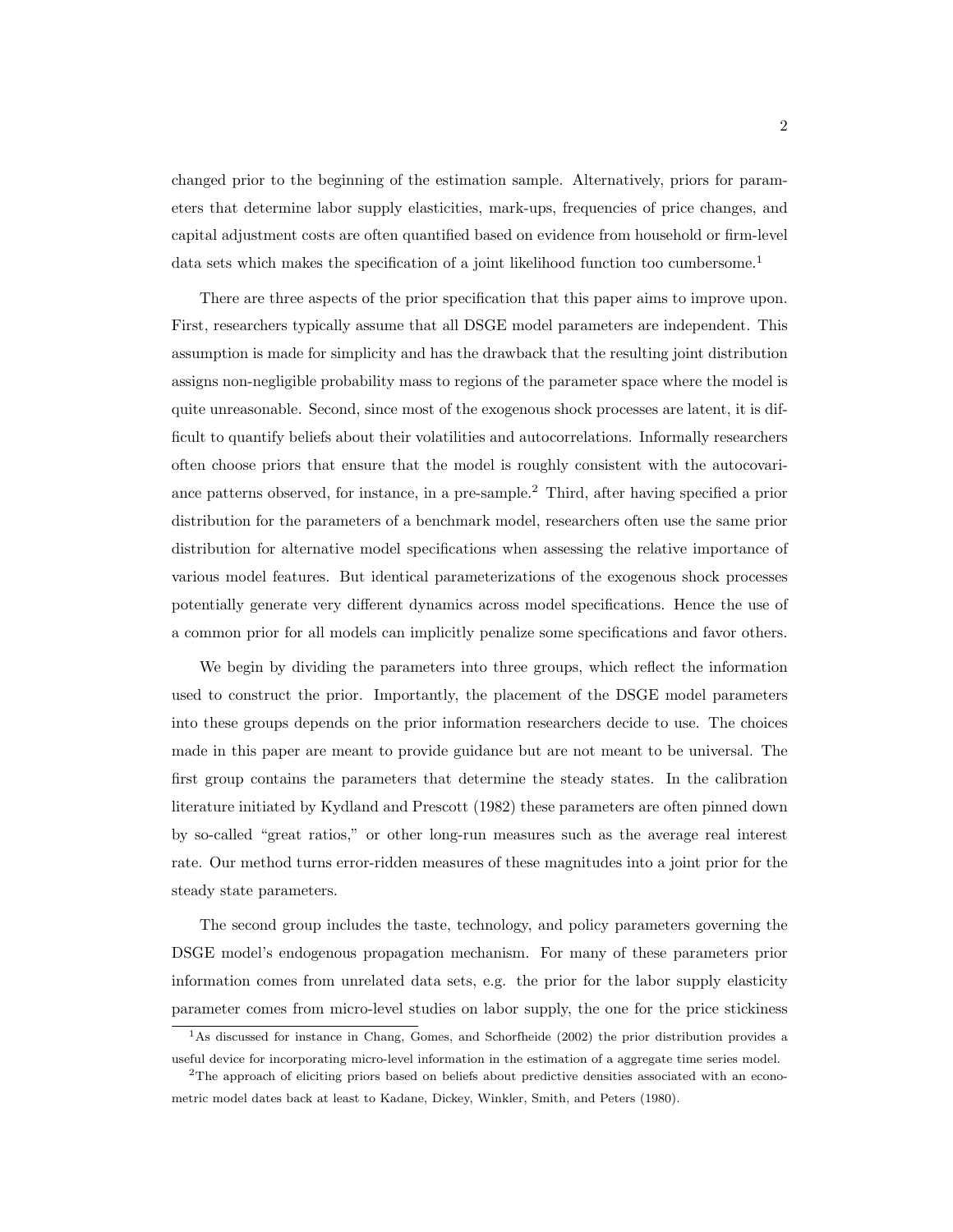parameters from studies on price changes, et cetera. Therefore for this second group we maintain the independence assumption standard in the literature.

The parameters describing the propagation mechanism of exogenous shocks (e.g., autocorrelations, standard deviations) belong to the third group.<sup>3</sup> We propose a method that translates priors about reasonable magnitudes for second moments of observables into a joint prior distribution for these parameters. Such priors may come from pre-sample evidence, for instance, and are assumed to be invariant across different DSGE model specifications. The translation occurs via a quasi-likelihood function of the DSGE model that depends on first and second moments of pre-sample or fictitious observations representing the prior information.

In the remainder of the paper, Section 2 provides a simple example that illustrates that a naive choice of prior distributions can distort Bayesian posterior odds for competing models. Section 3 describes the DSGE model, which is used in Section 4 to present our approach to prior elicitation. The empirical findings are summarized in Section 5 and Section 6 concludes.

# 2 A Simple Example

The typical choice of priors in DSGE model applications has two related shortcomings: independence across parameters and the mechanical use of the same prior distribution for alternative model specifications. In this section, we present two simple models to illustrate the effect of the current practice on model comparisons. We then show how one can construct an alternative prior in which autoregressive parameters are correlated based on beliefs about predictive distributions. Model  $\mathcal{M}_1$  is of the form

$$
y_t = \theta + \epsilon_t, \quad \epsilon_t \sim \text{iid}\mathcal{N}(0, 1) \tag{1}
$$

with the following prior distribution for  $\theta$ :  $\theta \sim \mathcal{N}(\mu, \lambda^2)$ . According to  $\mathcal{M}_1$  the  $y_t$ 's are independent and their marginal distribution is  $\mathcal{N}(\underline{\mu}, \lambda^2 + 1)$ . Model  $\mathcal{M}_2$  allows for serial correlation in  $y_t$ :

$$
y_t = \theta_1 y_{t-1} + \theta_2 + \epsilon_t, \quad \epsilon_t \sim \mathcal{N}(0, 1). \tag{2}
$$

We will explore two prior distributions for  $\mathcal{M}_2$ .

<sup>3</sup>Canova (2007) in his discussion of calibration refers to these parameters as "nuisance/auxiliary."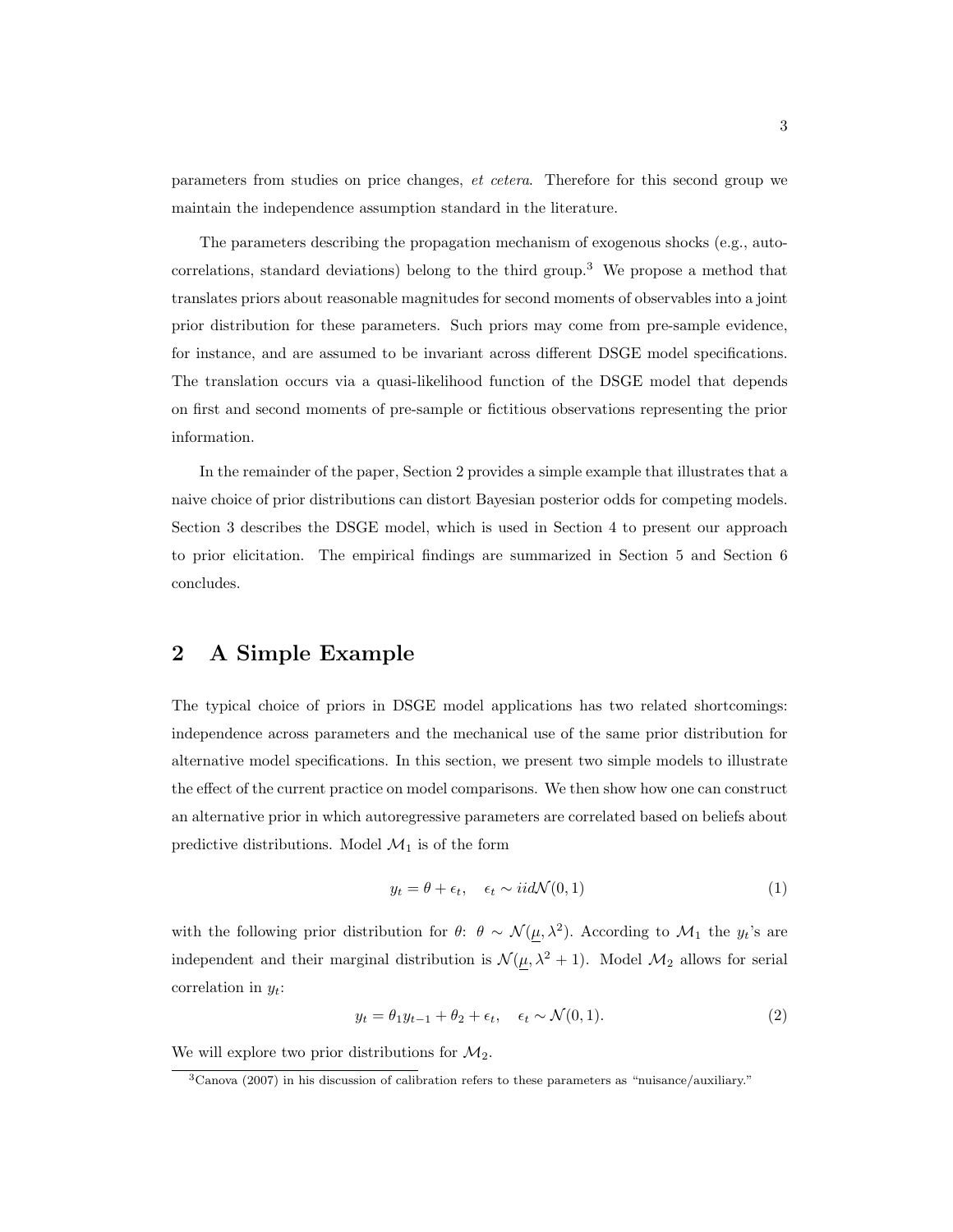The first prior is motivated as follows. Since both  $\theta$  in  $\mathcal{M}_1$  and  $\theta_2$  in  $\mathcal{M}_2$  can be interpreted as intercepts of a regression function we use the same prior distribution for the two coefficients and assume that  $\theta_2$  is independent of  $\theta_1$ :

$$
\text{Prior } \mathcal{P}_1: \quad \theta_1 \sim \mathcal{U}[0, 1 - \xi], \quad \theta_2 | \theta_1 \sim \mathcal{N}(\mu, \lambda^2). \tag{3}
$$

The autoregressive coefficient  $\theta_1$  is uniformly distributed on the interval  $[0, 1 - \xi], \xi > 0$ . According to (2) the mean of  $y_t$  is given by  $\mu = \theta_2/(1 - \theta_1)$  and our prior implies that the variance of the mean is increasing in the persistence of the process

$$
\mu|\theta_1 \sim \mathcal{N}\bigg(\underline{\mu}, \frac{\lambda^2}{(1-\theta_1)^2}\bigg).
$$

Alternatively, we could interpret the prior for  $\mathcal{M}_1$  as reflecting the belief that the mean of  $y_t$  is normally distributed with mean  $\mu$  and variance  $\lambda^2$ . A straightforward change-ofvariable argument then leads to the second prior<sup>4</sup>

$$
\text{Prior } \mathcal{P}_2: \quad \theta_1 \sim \mathcal{U}[0,1], \quad \theta_2 | \theta_1 \sim \mathcal{N}\bigg(\underline{\mu}(1-\theta_1), \ \lambda^2(1-\theta_1)^2\bigg). \tag{4}
$$

To illustrate the effect of the prior distributions on model evaluation in situations in which the sample is not very informative about the parameters, we compute log marginal likelihood ratios for models  $\mathcal{M}_1$  and  $\mathcal{M}_2$  based on two observations  $y_1$  and  $y_2$ . The two panels of Figure 1 depict contour plots of log marginal likelihood ratios of  $\mathcal{M}_2(\mathcal{P}_j)$  versus  $\mathcal{M}_1$ , which can be interpreted as log posterior odds if the prior model odds are one. We chose  $\mu = 1$  and  $\lambda = 2$ . Under  $\mathcal{P}_1$ , a value of the autoregressive parameter close to one implies a diffuse distribution for the mean of  $y_t$  and hence a diffuse predictive distribution. Hence, compared to  $\mathcal{P}_2$ , prior  $\mathcal{P}_1$  assigns more mass to realizations of  $y_1$  and  $y_2$  that have the same sign and are large in absolute value. As a consequence, the marginal likelihood for observations that are close to one is smaller for  $\mathcal{P}_1$  than for  $\mathcal{P}_2$ . Moreover, under  $\mathcal{P}_1$ these observations would be interpreted as evidence in favor of  $\mathcal{M}_1$ , whereas they constitute evidence in favor of the autoregressive model  $\mathcal{M}_2$  if the second prior is used. In other regions of the sample space, the posterior odds are less sensitive to the choice of prior for  $\mathcal{M}_2$ . Observations that are large in absolute value and have the identical (opposite) sign, always provide evidence in favor (against) model  $\mathcal{M}_2$ .

In this simple example it is straightforward to use change-of-variable arguments to transform prior beliefs over the mean and persistence of an autoregressive process into a prior

<sup>4</sup>This prior has been used, for instance, in Schotman and Van Dijk (1991) in the context of unit-root testing.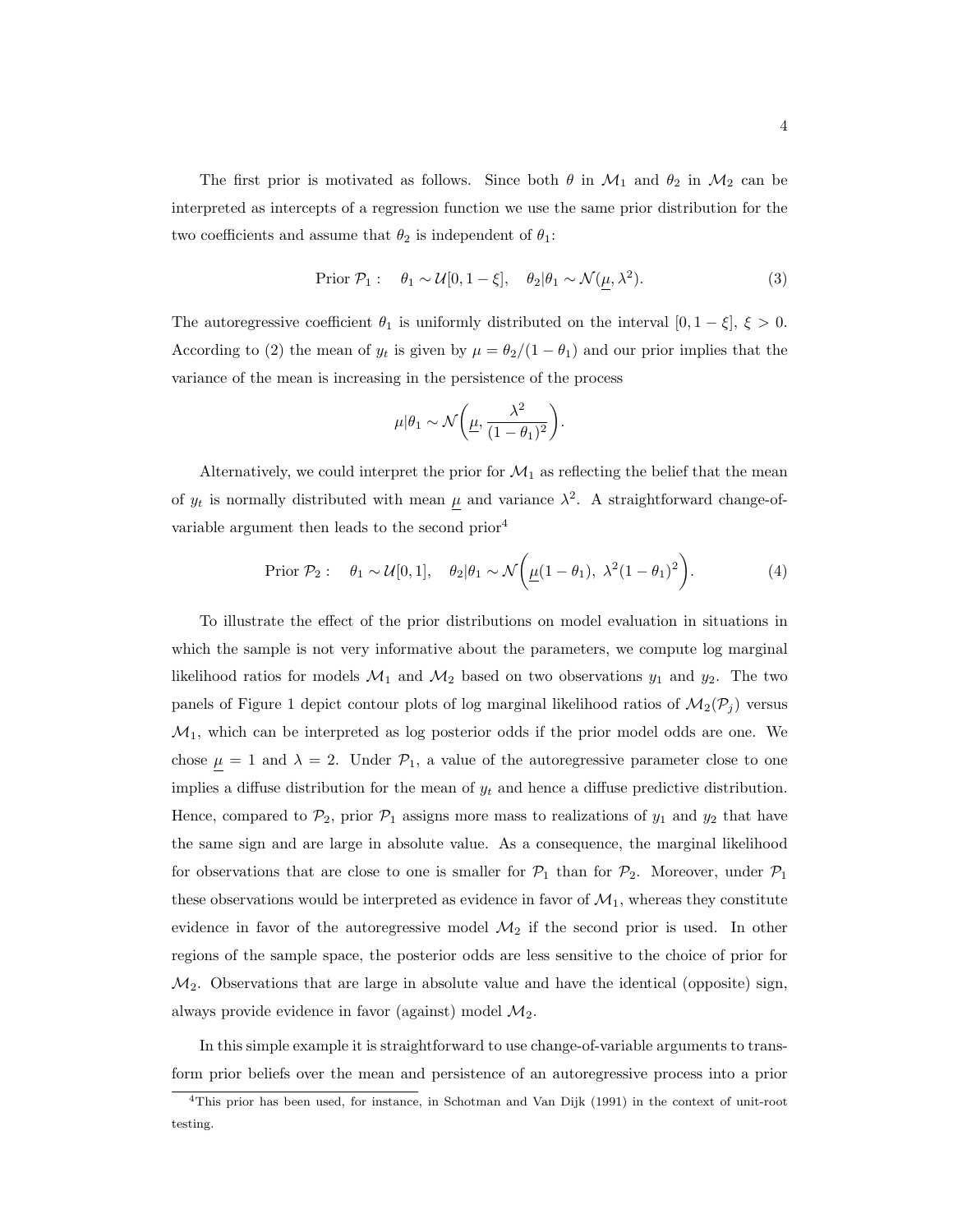distribution for  $\theta_1$  and  $\theta_2$ . This transformation ensures that the first two moments of the predictive distribution of  $y_t$  are commensurate. In the case if DSGE models, it is often impossible analytically, and hard numerically, to compute the Jacobian terms associated with the change-of-variables due to the non-linearity of the cross-equation restrictions. Hence, in Section 4 we propose alternative methods of constructing prior distributions based on beliefs about the first and second moments of the endogenous variables.

# 3 The DSGE Model

This section briefly describes the DSGE model to which we apply our methods of constructing prior distributions. We use a medium-scale New Keynesian model with price and wage rigidities, capital accumulation, investment adjustment costs, variable capital utilization, and habit formation. The model is based on work of Smets and Wouters (2003) and Christiano, Eichenbaum, and Evans (2005). The specific version is taken from Del Negro, Schorfheide, Smets, and Wouters (2007), henceforth DSSW. For brevity we only present the log-linearized equilibrium conditions and refer the reader to the above referenced papers for the derivation of these conditions from assumptions on preferences and technologies.

The economy is populated by a continuum of firms that combine capital and labor to produce differentiated intermediate goods. These firms have access to the same Cobb-Douglas production function with capital elasticity  $\alpha$  and total factor productivity  $Z_t$ . Total factor productivity is assumed to be non-stationary, and its growth rate  $z_t = \ln(Z_t/Z_{t-1})$ follows the autoregressive process:

$$
z_t = (1 - \rho_z)\gamma + \rho_z z_{t-1} + \sigma_z \epsilon_{z,t}.
$$
\n
$$
(5)
$$

Output, consumption, investment, capital, and the real wage can be detrended by  $Z_t$ . In terms of the detrended variables the model has a well-defined steady state. All variables that appear subsequently are expressed as log-deviations from this steady state.

The intermediate goods producers hire labor and rent capital in competitive markets and face identical real wages,  $w_t$ , and rental rates for capital,  $r_t^k$ . Cost minimization implies that all firms produce with the same capital-labor ratio

$$
k_t - L_t = w_t - r_t^k \tag{6}
$$

and have marginal costs

$$
mc_t = (1 - \alpha)w_t + \alpha r_t^k. \tag{7}
$$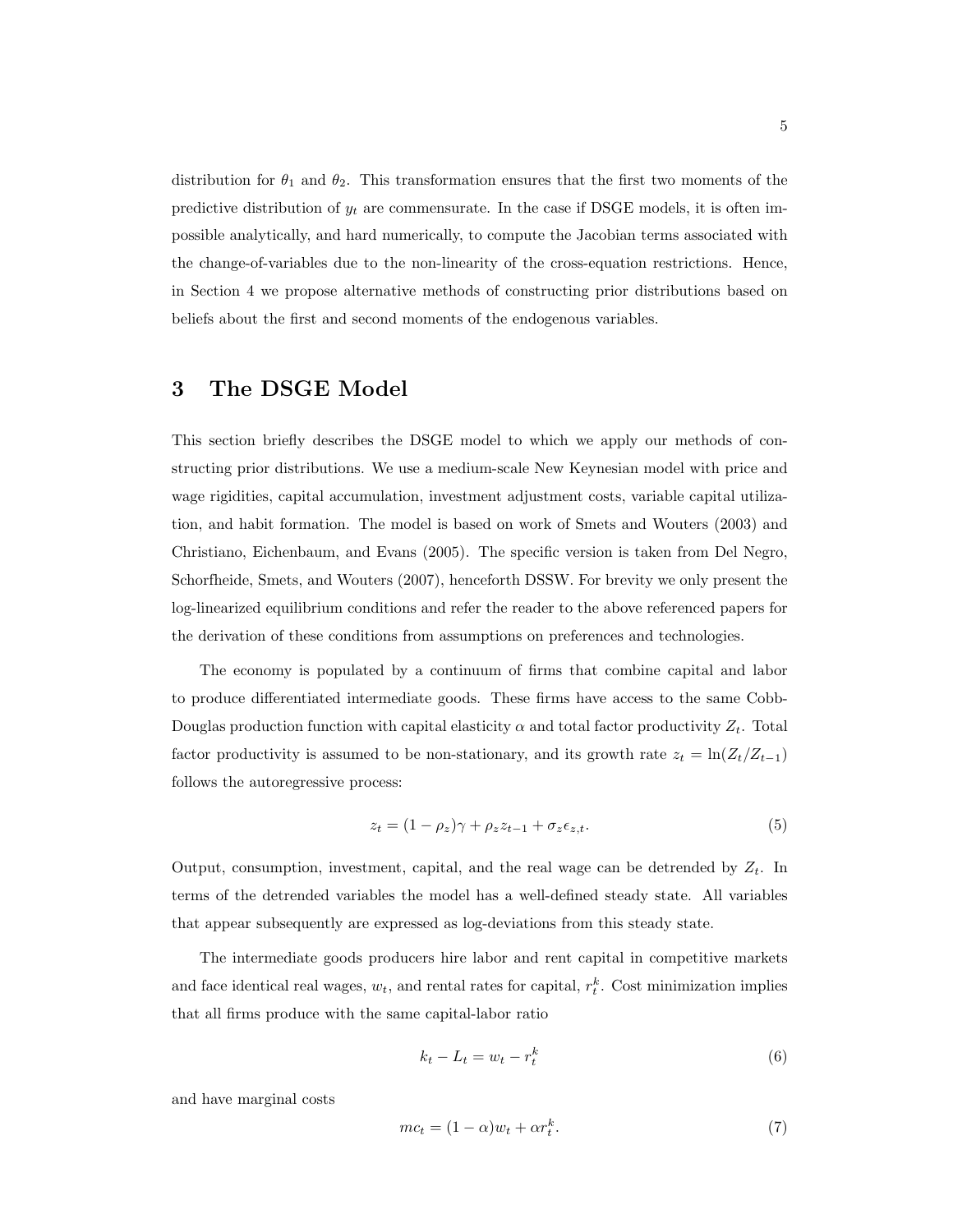The intermediate goods producers sell their output to perfectly competitive final good producers, which aggregate the inputs according to a CES function. Profit maximization of the final good producers implies that

implies that  
\n
$$
\widehat{y}_t(j) - \widehat{y}_t = -\left(1 + \frac{1}{\lambda_f e^{\widetilde{\lambda}_{f,t}}}\right)(p_t(j) - p_t).
$$
\n(8)

Here  $\hat{y}_t(j) - \hat{y}_t$  and  $p_t(j) - p_t$  are quantity and price for good j relative to quantity and price of the final good. The price  $p_t$  of the final good is determined from a zero-profit condition for the final good producers.

We assume that the price elasticity of the intermediate goods is time-varying. Since this price elasticity affects the mark-up that intermediate goods producers can charge over marginal costs, we refer to  $\lambda_{f,t}$  as mark-up shock. Following Calvo (1983), we assume that in every period a fraction of the intermediate goods producers  $\zeta_p$  is unable to re-optimize their prices. A fraction  $\iota_p$  of these firms adjust their prices mechanically according to lagged inflation, while the remaining fraction  $1 - \iota_p$  adjusts to steady state inflation  $\pi^*$ . All other firms choose prices to maximize the expected discounted sum of future profits, which leads to the following equilibrium relationship, known as New Keynesian Phillips curve:

$$
\pi_t = \frac{\beta}{1 + \iota_p \beta} E_t[\pi_{t+1}] + \frac{\iota_p}{1 + \iota_p \beta} \pi_{t-1} + \frac{(1 - \zeta_p \beta)(1 - \zeta_p)}{\zeta_p (1 + \iota_p \beta)} m c_t + \frac{1}{\zeta_p} \lambda_{f,t},\tag{9}
$$

where  $\pi_t$  is inflation and  $\beta$  is the discount rate.<sup>5</sup> Our assumption on the behavior of firms that are unable to re-optimize their prices implies the absence of price dispersion in the steady state. As a consequence, we obtain a log-linearized aggregate production function of the form

$$
\widehat{y}_t = (1 - \alpha)L_t + \alpha k_t. \tag{10}
$$

Equations (7), (6), and (10) imply that the labor share  $lsh_t$  equals marginal costs in terms of log-deviations:  $lsh_t = mc_t$ .

There is a continuum of households with identical preferences, which are separable in consumption, leisure, and real money balances. Households' preferences display (internal) habit formation in consumption, that is, period t utility is a function of  $\ln(C_t - hC_{t-1})$ . Households supply monopolistically differentiated labor services. These services are aggregated according to a CES function that leads to a demand elasticity  $1 + 1/\lambda_w$  (see Equation (8)). The composite labor services are then supplied to the intermediate goods producers at real wage  $w_t$ . To introduce nominal wage rigidity, we assume that in each period a fraction  $\zeta_w$  of households is unable to re-optimize their wages. A fraction  $\iota_w$  of

<sup>&</sup>lt;sup>5</sup>We used the following re-parameterization:  $\lambda_{f,t} = [(1 - \zeta_p \beta)(1 - \zeta_p)\lambda_f/(1 + \lambda_f)(1 + \iota_p \beta)]\tilde{\lambda}_{f,t}$ .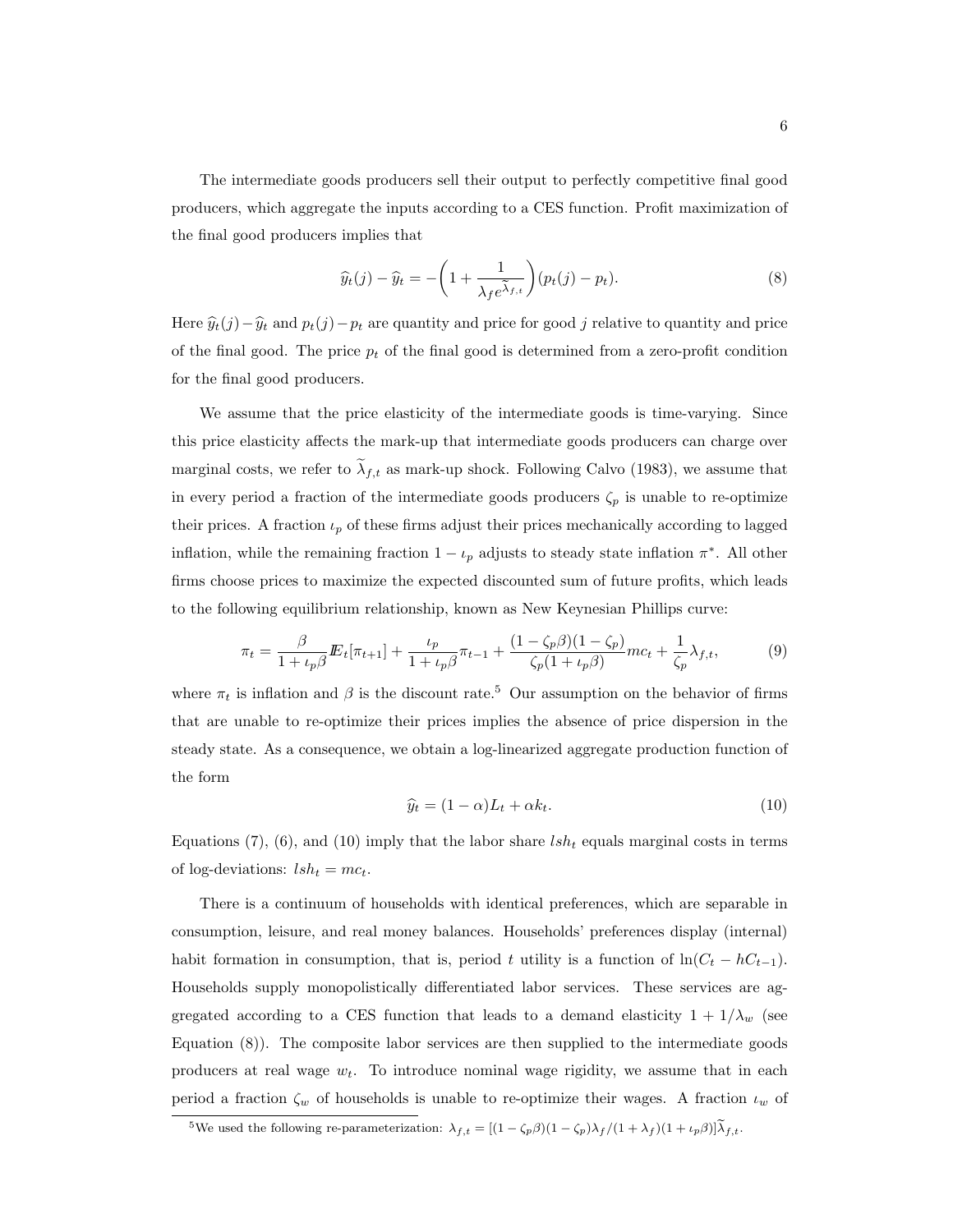these households adjust their  $t-1$  nominal wage by  $\pi_{t-1}e^{\gamma}$ , where  $\gamma$  represents the average growth rate of the economy, while the remaining fraction  $1-\iota_p$  adjusts to steady state wage growth  $\pi^*e^{\gamma}$ . All other households re-optimize their wages. First-order conditions imply that

$$
\tilde{w}_t = \zeta_w \beta E_t \left[ \tilde{w}_{t+1} + \Delta w_{t+1} + \pi_{t+1} + z_{t+1} - \iota_w \pi_{t-1} \right] \n+ \frac{1 - \zeta_w \beta}{1 + \nu_l (1 + \lambda_w) / \lambda_w} \left( \nu_l L_t - w_t - \xi_t + \frac{1}{1 - \zeta_w \beta} \phi_t \right),
$$
\n(11)

where  $\tilde{w}_t$  is the optimal real wage relative to the real wage for aggregate labor services,  $w_t$ , and  $\nu_l$  would be the inverse Frisch labor supply elasticity in a model without wage rigidity ( $\zeta_w = 0$ ) and differentiated labor. Moreover,  $\phi_t$  is a preference shock that affects the intratemporal substitution between consumption and leisure. The real wage paid by intermediate goods producers evolves according to

$$
w_t = w_{t-1} - \pi_t - z_t + \iota_w \pi_{t-1} + \frac{1 - \zeta_w}{\zeta_w} \tilde{w}_t.
$$
 (12)

Households are able to insure the idiosyncratic wage adjustment shocks with state contingent claims. As a consequence they all share the same marginal utility of consumption  $\xi_t$ , which is given by the expression:

$$
(e^{\gamma} - h\beta)(e^{\gamma} - h)\xi_t = -(e^{2\gamma} + \beta h^2)c_t + \beta h e^{\gamma} E_t[c_{t+1} + z_{t+1}] + h e^{\gamma}(c_{t-1} - z_t), \qquad (13)
$$

where  $c_t$  is consumption. In addition to state-contingent claims households accumulate three types of assets: one-period nominal bonds that yield the return  $R_t$ , capital  $k_t$ , and real money balances. Since preferences for real money balances are assumed to be additively separable and monetary policy is conducted through a nominal interest rate feedback rule, money is block exogenous and we will not use the households' money demand equation in our empirical analysis.

The first order condition with respect to bond holdings delivers the standard Euler equation:

$$
\xi_t = \mathbb{E}_t[\xi_{t+1}] + R_t - \mathbb{E}_t[\pi_{t+1}] - \mathbb{E}_t[z_{t+1}]. \tag{14}
$$

Capital accumulates according to the following law of motion:

$$
\bar{k}_t = (2 - e^{\gamma} - \delta) [\bar{k}_{t-1} - z_t] + (e^{\gamma} + \delta - 1)i_t,
$$
\n(15)

where  $i_t$  is investment,  $\delta$  is the depreciation rate of capital. Investment in our model is subject to adjustment costs, and  $S''$  denotes the second derivative of the investment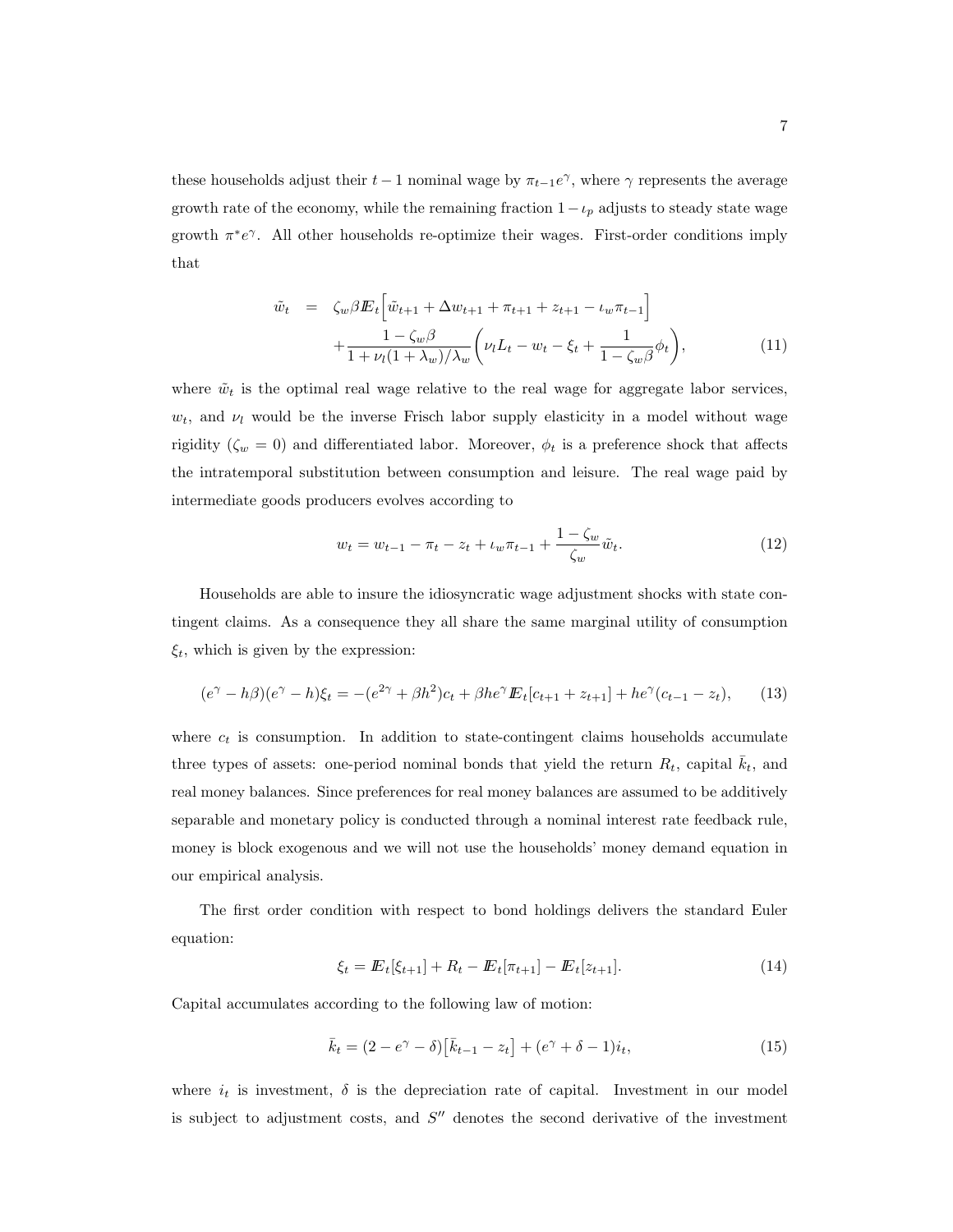adjustment cost function at steady state. Optimal investment satisfies the following firstorder condition:

$$
i_t = \frac{1}{1+\beta} \left[ i_{t-1} - z_t \right] + \frac{\beta}{1+\beta} \mathbf{E}_t[i_{t+1} + z_{t+1}] + \frac{1}{(1+\beta)S''e^{2\gamma}} (\xi_t^k - \xi_t),\tag{16}
$$

where  $\xi_t^k$  is the value of installed capital and evolves according to:

$$
\xi_t^k - \xi_t = \beta e^{-\gamma} (1 - \delta) E_t \left[ \xi_{t+1}^k - \xi_{t+1} \right] + E_t \left[ (1 - (1 - \delta) \beta e^{-\gamma}) r_{t+1}^k - (R_t - \pi_{t+1}) \right]. \tag{17}
$$

Capital utilization  $u_t$  in our model is variable and  $r_t^k$  in the previous equation represents the rental rate of effective capital  $k_t = u_t + \bar{k}_{t-1}$ . The optimal degree of utilization is determined by

$$
u_t = \frac{r_*^k}{a''} r_t^k. \tag{18}
$$

Here  $a''$  is the derivative of the per-unit-of-capital cost function  $a(u_t)$  evaluated at the steady state utilization rate. The central bank follows a standard feedback rule:

$$
R_t = \rho_R R_{t-1} + (1 - \rho_R)(\psi_1 \pi_t + \psi_2 \hat{y}_t) + \sigma_R \epsilon_{R,t}.
$$
\n
$$
(19)
$$

where  $\epsilon_{R,t}$  represent policy shocks. The aggregate resource constraint is given by:

$$
\widehat{y}_t = (1 + g_*) \left[ \frac{c_*}{y_*} c_t + \frac{i_*}{y_*} \left( i_t + \frac{r_*^k}{e^{\gamma} - 1 + \delta} u_t \right) \right] + g_t.
$$
\n(20)

Here  $c_*/y_*$  and  $i_*/y_*$  are the steady state consumption-output and investment-output ratios, respectively, and  $g_*/(1+g_*)$  corresponds to the government share of aggregate output. The process  $g_t$  can be interpreted as exogenous government spending shock. It is assumed that fiscal policy is passive in the sense that the government uses lump-sum taxes to satisfy its period budget constraint.

We find the steady states for the detrended variables and use the method in Sims (2002) to construct a log-linear approximation of the model around the steady state. All subsequent statements about the DSGE model are statements about its log-linear approximation. We collect all the DSGE model parameters in the vector  $\theta$ , stack the structural shocks in the vector  $\epsilon_t$ , and derive a state-space representation for our vector of observables  $y_t$ , which is composed of

Real output growth (%), annualized  
\nHours (%)
$$
400(\ln Y_t - \ln Y_{t-1}) = 400(\hat{y}_t - \hat{y}_{t-1} + z_t)
$$
\nHours (%)
$$
100 \ln L_t = 100(L_t + \ln L^{adj})
$$
\nLabor Share (%)
$$
100 \ln lsh_t = 100(L_t + w_t - \hat{y}_t + \ln lsh_*)
$$
\nInflation (%)
$$
400(\ln P_t - \ln P_{t-1}) = 400(\pi_t + \ln \pi_t)
$$
\nInterest Rates (%)
$$
400 \ln R_t = 400(R_t + \ln R_*)
$$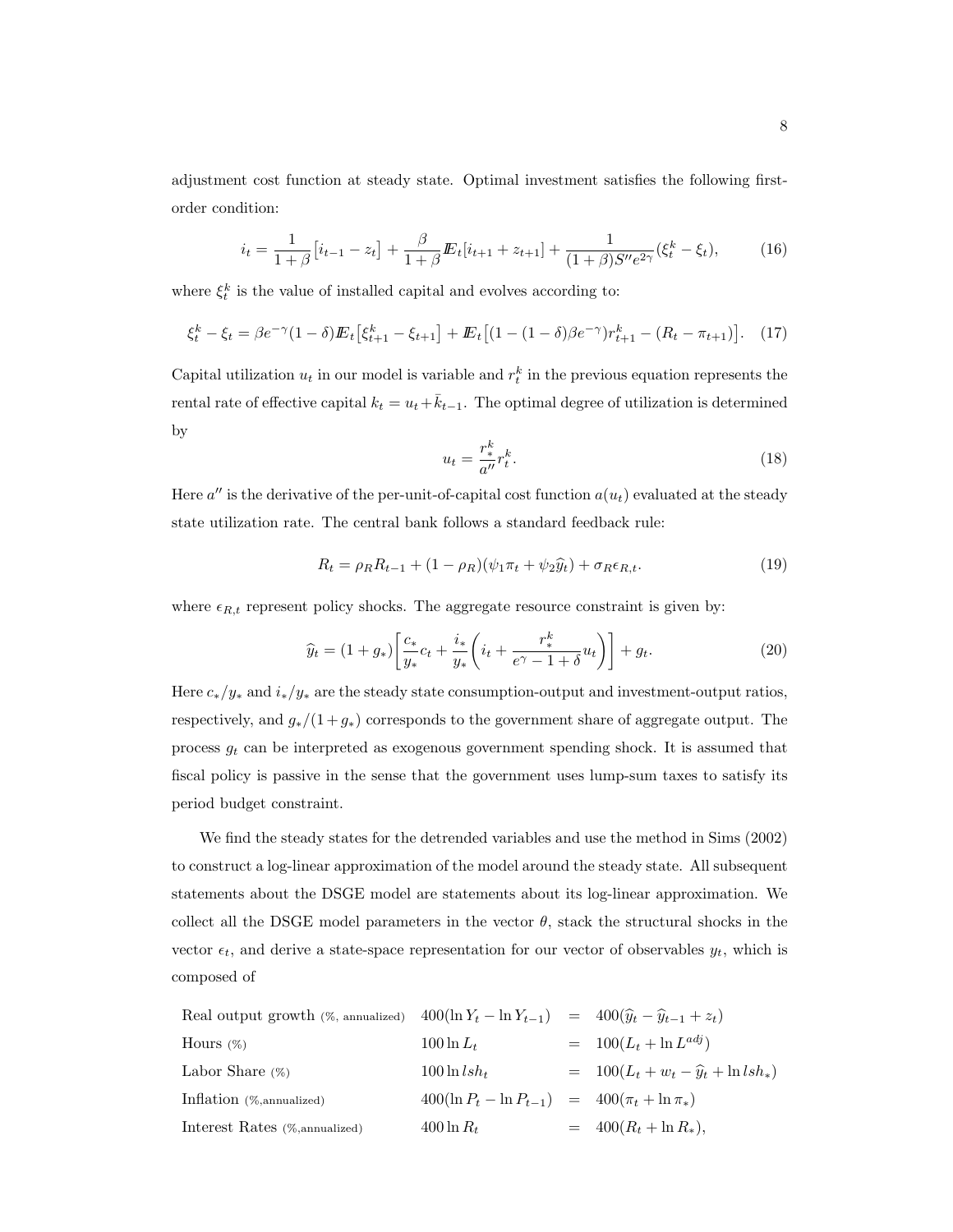where  $LS_*$ ,  $\pi_*$ , and  $R_*$  are the steady states of the labor share, the inflation rate, and the nominal interest rate, respectively. The parameter  $L^{adj}$  captures the units of measured hours. It can be viewed as a re-parameterization of the steady state associated with the time-varying preference parameter  $\phi_t$  that appears in the households' utility function.

## 4 Forming Priors for DSGE Models

We group the DSGE model parameters into three broad categories. First, we use  $\theta_{(ss)}$ to denote parameters that can be easily identified from steady state relationships among observable variables:

$$
\theta_{(ss)} = [\alpha, \beta, \gamma, \delta, \lambda_f, \pi_*, g_*, L^{adj}].
$$

Second, let  $\theta_{(exo)}$  denote the parameters that characterize the law of motion of the exogenous processes

$$
\theta_{(exo)} = [\rho_z, \sigma_z, \rho_\phi, \sigma_\phi, \rho_{\lambda_f}, \sigma_{\lambda_f}, \rho_g, \sigma_g, \sigma_r]'
$$

Finally, we stack the remaining parameters in the vector  $\theta_{(endo)}$ <sup>6</sup>

$$
\theta_{(endo)} = [\zeta_p, \iota_p, \zeta_w, \iota_w, \lambda_w, s'', h, a'', \nu_l, \psi_1, \psi_2, \rho_r]'
$$

We will in turn describe our method of forming prior distributions for the parameters in these three blocks. Prior distributions in the context of DSGE model estimation are by and large designed to reflect empirical observations that are excluded from the likelihood function because it would be impractical to specify a more encompassing structural econometric model. Three leading examples of such observations are (i) pre-sample data, e.g., the prior is influenced by pre-1982 observations, whereas the estimation sample is restricted to post-1982 data because of a potential monetary policy change; (ii) the use of data from other countries, e.g., a prior for a DSGE model of the Euro Area is specified based on U.S. data; (iii) the use of observations that are concurrent to the estimation sample but excluded from the likelihood function, e.g., aggregate capital stock data or micro-level data that are informative about labor supply behavior or price rigidities.

<sup>&</sup>lt;sup>6</sup>Some of the parameters in  $\theta_{(endo)}$  do affect steady states. For instance, the habit formation parameter  $h$  affects the steady state of the marginal utility of consumption. Nonetheless, we included these parameters in the vector  $\theta_{(endo)}$  instead of  $\theta_{(ss)}$  because these parameters tend to affect steady states of variables that are difficult to measure in the data.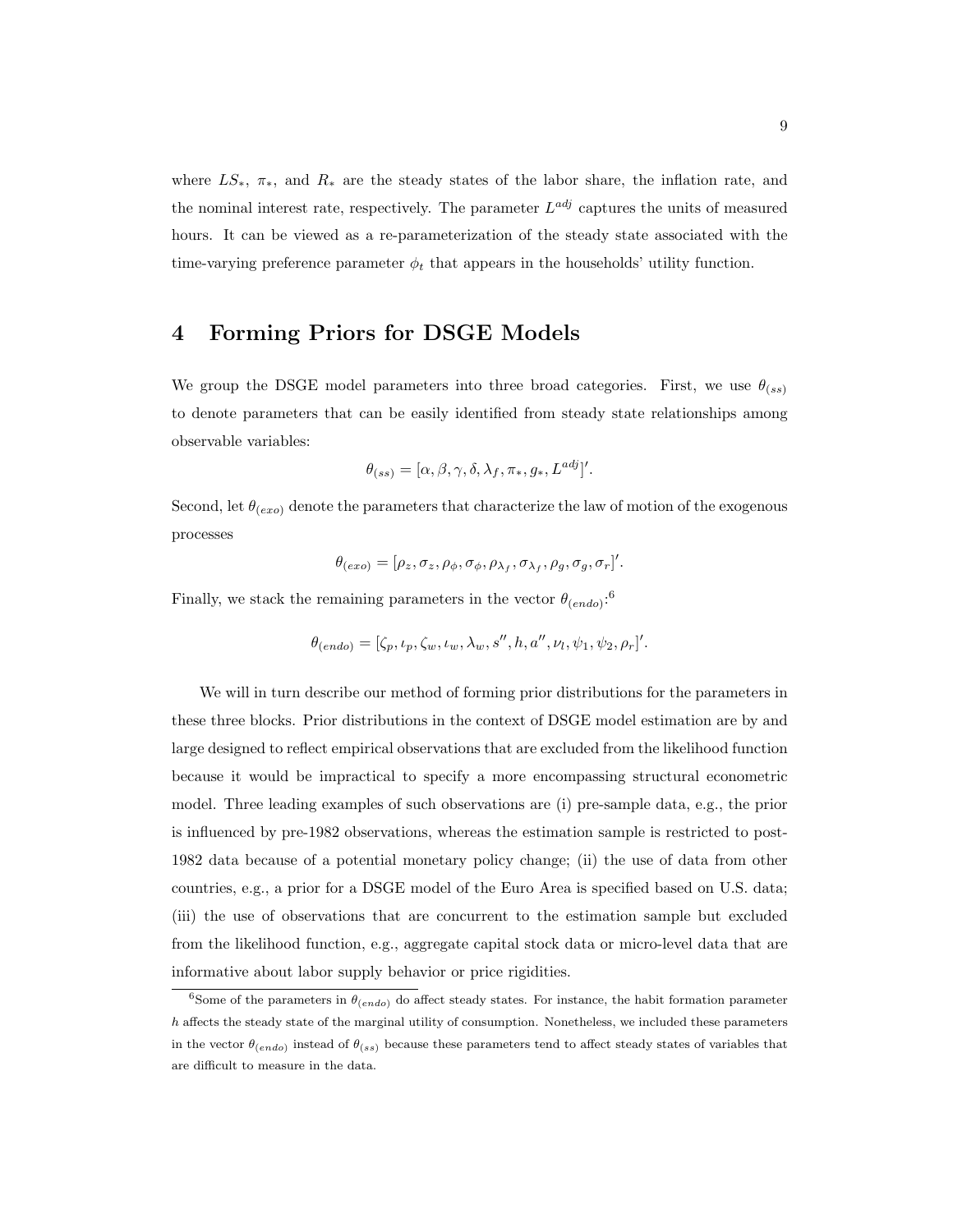## 4.1 Forming Priors for Steady-State Related Parameters

Following the work by Kydland and Prescott (1982), there is a long tradition in the business cycle literature to use long-run averages of macroeconomic time series to infer values for those parameters of the DSGE model that are related to steady states. We use this basic insight to derive a prior for the vector  $\theta_{(ss)}$  from beliefs about plausible values of such longrun averages that are based on pre-sample observations or data from other countries. The parameters  $\gamma$ ,  $\pi_*$ , and  $L^{adj}$  are directly tied to the steady state growth rate of aggregate output, steady state inflation, and the steady state of hours worked. The other parameters in  $\theta_{(ss)}$  can be linked to "great ratios" as follows. The steady state labor share and the ratio of consumption and investment relative to output are given by

$$
lsh_* = (1 - \alpha)(1 + \lambda_f), \quad \frac{c_* + i_*}{y_*} = 1/g_*.
$$

The Investment-capital and capital-output ratios can be expressed as

$$
\frac{i_*}{\bar{k}_*} = e^{-\gamma}(\delta - 1) + 1, \quad \frac{\bar{k}_*}{y_*} = \frac{\alpha}{1 + \lambda_f}[\beta^{-1} - e^{-\gamma}(1 - \delta)]^{-1}.
$$

The drawbacks of specifying a prior distribution directly on the elements of  $\theta_{(ss)}$  and assuming independence are twofold: First, choosing the prior means for the elements of  $\theta_{(ss)}$ so that they jointly satisfy a set of steady state conditions can be cumbersome in a multidimensional case. Second, and most important, the joint prior potentially assigns substantial mass to parameter combinations that imply unreasonable steady-state relationships.

Instead, we propose to use fictitious measurements of the steady states to construct a prior distribution for  $\theta_{(ss)}$  implicitly. Let  $\mathcal{S}_D(\theta_{(ss)})$  be a vector-valued function that relates DSGE model parameters and steady states and  $\hat{S}$  a vector of fictitious measurements

$$
\widehat{S} = S_D(\theta_{(ss)}) + \eta,\tag{21}
$$

where  $\eta$  is a vector of measurement errors. We express (21) in terms of a conditional density (likelihood function)  $\mathcal{L}(\mathcal{S}_D(\theta_{(ss)})|\hat{\mathcal{S}}) = p(\hat{\mathcal{S}}|\mathcal{S}_D(\theta_{(ss)}))$  and use Bayes theorem in combination with a marginal density  $\pi(\theta_{(ss)})$  to generate a conditional distribution that reflects beliefs about steady-state relationships:

$$
p(\theta_{ss}|\hat{\mathcal{S}}) \propto \mathcal{L}\big(\mathcal{S}_D(\theta_{(ss)})|\hat{\mathcal{S}}\big)\pi(\theta_{(ss)}).
$$
\n(22)

The term  $\pi(\theta_{(ss)})$  allows for the possibility that the researcher possesses information on the steady state parameters other than that contained in the term  $\mathcal{L}(\mathcal{S}_D(\theta_{(ss)})|\hat{\mathcal{S}})$ . Two features of this prior are noteworthy. First, the information obtained from the steady states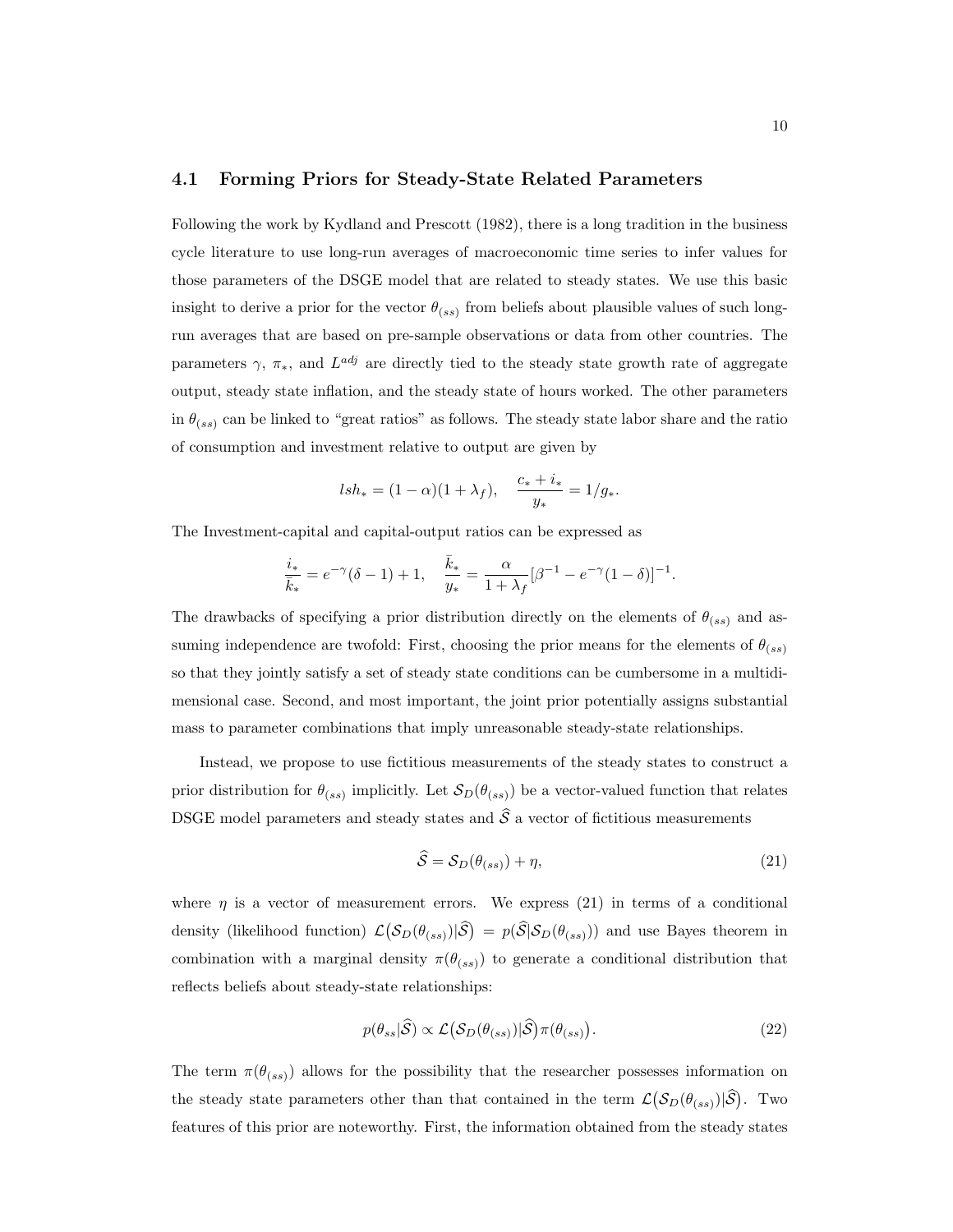can be overidentifying in the sense that the dimension of  $S_D(\cdot)$  exceeds the dimension of  $\theta_{(ss)}$ . Second, even if the elements of the vector of measurement errors  $\eta$  are independent, the function  $S_D(\cdot)$  will induce dependence among the elements of  $\theta_{(ss)}$ . The researcher has to choose the vector  $\hat{S}$  and make some assumptions about the distribution of the error term  $\eta$  in (21). We will re-visit this issue in Section 5.

## 4.2 Forming Priors for Shock Related Parameters

We now turn to the specification of prior distributions for the parameters associated with the exogenous shock processes. Whenever the shock processes are latent, it is difficult to quantify such priors. In practice, many researchers informally specify priors for  $\theta_{(exo)}$  in an iterative manner. Starting from some initial distribution, one assesses moments of the implied predictive distribution of observable endogenous variables. The prior for  $\theta_{(exo)}$  is adjusted until the predictive distribution has the desired properties, for instance, in the sense that it represents prior beliefs formed based on a pre-sample. We provide a formalization of this approach.

To fix ideas, consider a simplified version of the DSGE model presented in Section 3 where we drop capital as factor of production. This means that the parameters  $\delta$ , s'', and a" become obsolete. We further impose the following parameter restrictions

$$
\alpha = 0, \ \gamma = 0, \ \pi_* = 1, \ g_* = 1, \ \iota_p = 0, \ \iota_w = 0, \ h = 0, \ \psi_1 = 1/\beta, \ \psi_2 = 0, \ \rho_r = 0.
$$

We also shut down the government spending and the monetary policy shock for the sake of exposition:  $\sigma_g = 0$  and  $\sigma_r = 0$ . The slopes of the price and wage Phillips curves are denoted by the parameters  $\kappa_p$  and  $\kappa_w$ , respectively, which are functions of the Calvo parameters  $\zeta_p$ and  $\zeta_w$ . One can obtain analytical solutions for output, inflation, and the labor share in terms of the structural shocks.

If wages are flexible  $(\zeta_w = 0)$  but prices are sticky the law of motion of the endogenous variables becomes

$$
\hat{y}_t = -\frac{\kappa_p \psi_p/\beta}{1 - \psi_p \rho_\phi} \sigma_\phi \phi_t - \frac{\psi_p/(\zeta_p \beta)}{1 - \psi_p \rho_{\lambda_f}} \sigma_{\lambda_f} \lambda_{f,t} + \frac{\rho_z \psi_p}{1 - \psi_p \rho_z} \sigma_z z_t
$$
\n
$$
\pi_t = \left[1 - \frac{(1 + \nu)\kappa_p \psi_p/\beta}{1 - \psi_p \rho_\phi}\right] \frac{\kappa_p}{1 - \beta \rho_\phi} \sigma_\phi \phi_t
$$
\n
$$
+ \left[1 - \frac{(1 + \nu)\kappa_p \psi_p/\beta}{1 - \psi_p \rho_{\lambda_f}}\right] \frac{1/\zeta_p}{1 - \beta \rho_{\lambda_f}} \sigma_{\lambda,f} \lambda_{f,t} + \frac{\kappa_p \psi_p (1 + \nu)\rho_z}{(1 - \psi_p \rho_z)(1 - \beta \rho_z)} \sigma_z z_t
$$
\n
$$
lsh_t = \left[1 - \frac{(1 + \nu)\kappa_p \psi_p/\beta}{1 - \psi_p \rho_\phi}\right] \sigma_\phi \phi_t - \frac{(1 + \nu)\psi_p/(\beta/\zeta_p)}{1 - \psi_p \rho_{\lambda_f}} \sigma_{\lambda_f} \lambda_{f,t} + \frac{(1 + \nu)\rho_z \psi_p}{1 - \psi_p \rho_z} \sigma_z z_t
$$
\n
$$
(23)
$$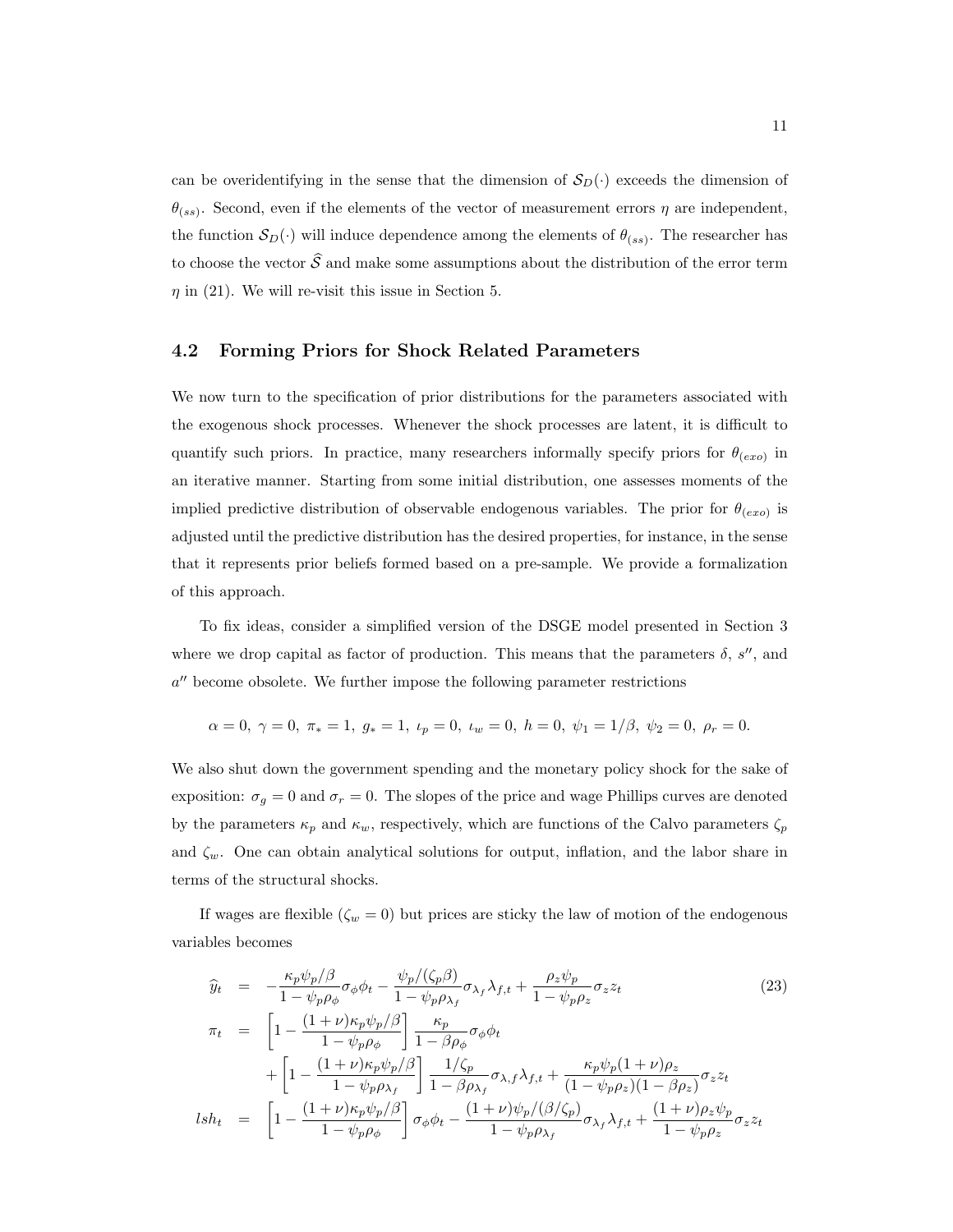where  $\psi_p = [1 + \kappa_p(1+\nu)/\beta]^{-1}$ . If, on the other hand, prices are flexible  $(\zeta_p = 0)$  and wages are sticky, then the solution changes to

$$
\hat{y}_t = -\frac{\psi_w \kappa_w}{\beta (1 - \psi_w \rho_\phi)(1 - \zeta_w \beta)} \sigma_\phi \phi_t - \frac{\psi_w}{1 - \psi_w \rho_{\lambda_f}} \left[ 1 - \rho_{\lambda_f} + \frac{\kappa_w + 1 - 1/\rho_\lambda}{\beta} \right] \sigma_{\lambda_f} \lambda_{f,t} \n- \frac{\psi_w}{\rho_{\lambda_f} \beta} \sigma_{\lambda_f} \epsilon_{\lambda,t} + \frac{\psi_w}{\beta (1 - \psi_w \rho_z)} \sigma_z z_t
$$
\n(24)

$$
\pi_t = \frac{\kappa_w}{(1 - \beta \rho_\phi)(1 - \beta \zeta_w)} \left[ 1 - \frac{\kappa_w \psi_w (1 + \nu)}{\beta (1 - \psi_w \rho_\phi)} \right] \sigma_\phi \phi_t \n+ \frac{1}{1 - \beta \rho_{\lambda_f}} \left[ \beta - \frac{\kappa_w \psi_w (1 + \nu)}{1 - \psi_w \rho_{\lambda_f}} \right] \left[ 1 - \rho_{\lambda_f} + \frac{\kappa_w + 1 - 1/\rho_{\lambda}}{\beta} \right] \sigma_{\lambda_f} \lambda_{f,t} \n+ \frac{1}{\rho_{\lambda_f}} \left[ 1 - \kappa_w \psi_w (1 + \nu)/\beta \right] \epsilon_{\lambda_f, t} + \frac{1}{1 - \beta \rho_z} \left[ (\beta \rho_z - 1) + \frac{\kappa_w \psi_w (1 + \nu)}{\beta (1 - \psi_w \rho_z)} \right] \sigma_z z_t \nlsh_t = -\sigma_{\lambda_f} \lambda_{f,t},
$$

where  $\psi_w = [1 + \kappa_w(1 + \nu)/\beta]^{-1}$ .

Equations (23) and (24) highlight the relationship between the endogenous variables  $\hat{y}_t$ ,  $\pi_t$ , *lsh<sub>t</sub>* and the exogenous shock processes  $\phi_t$ ,  $\lambda_{f,t}$ , and  $z_t$ . Conditional on the parameters  $\theta_{(ss)}$  and  $\theta_{(endo)}$ , priors on  $\theta_{(exo)}$  translate into priors on the moments of the joint predictive distribution of output, inflation, and the labor share. Vice versa, one can "invert" Equations (23) and (24) to elicit a prior for  $\theta_{(exo)}$  from moments of a predictive distribution for the observables. The latter approach suggests that prior distributions for the shock processes should be specific to a particular model specification.

Consider, for instance, the mark-up disturbance  $\lambda_{f,t}$ . If prices are assumed to be flexible as in (24), then the volatility and persistence of mark-up process and labor share are identical. Thus, a prior for  $\rho_{\lambda,f}$  and  $\sigma_{\lambda,f}$  can be formed directly based on views about the stochastic properties of the labor share. Alternatively, in a model in which prices are sticky, the real wage dynamics are also affected by the preference shock  $\phi_t$  and the technology growth process  $z_t$ , which implies that it is implausible in the context of the sticky price model to equate beliefs about the persistence and volatility of real wages and the mark-up shock. We now describe a general method that allows us to translate views about the predictive distribution of the observed endogenous variables into a prior distribution for the parameters of the exogenous shock processes.

## 4.3 Quasi-Likelihood Based Priors

We use a (quasi)-likelihood function to translate prior beliefs about the distribution of observables, represented by a vector of fictitious observations, into a distribution for the model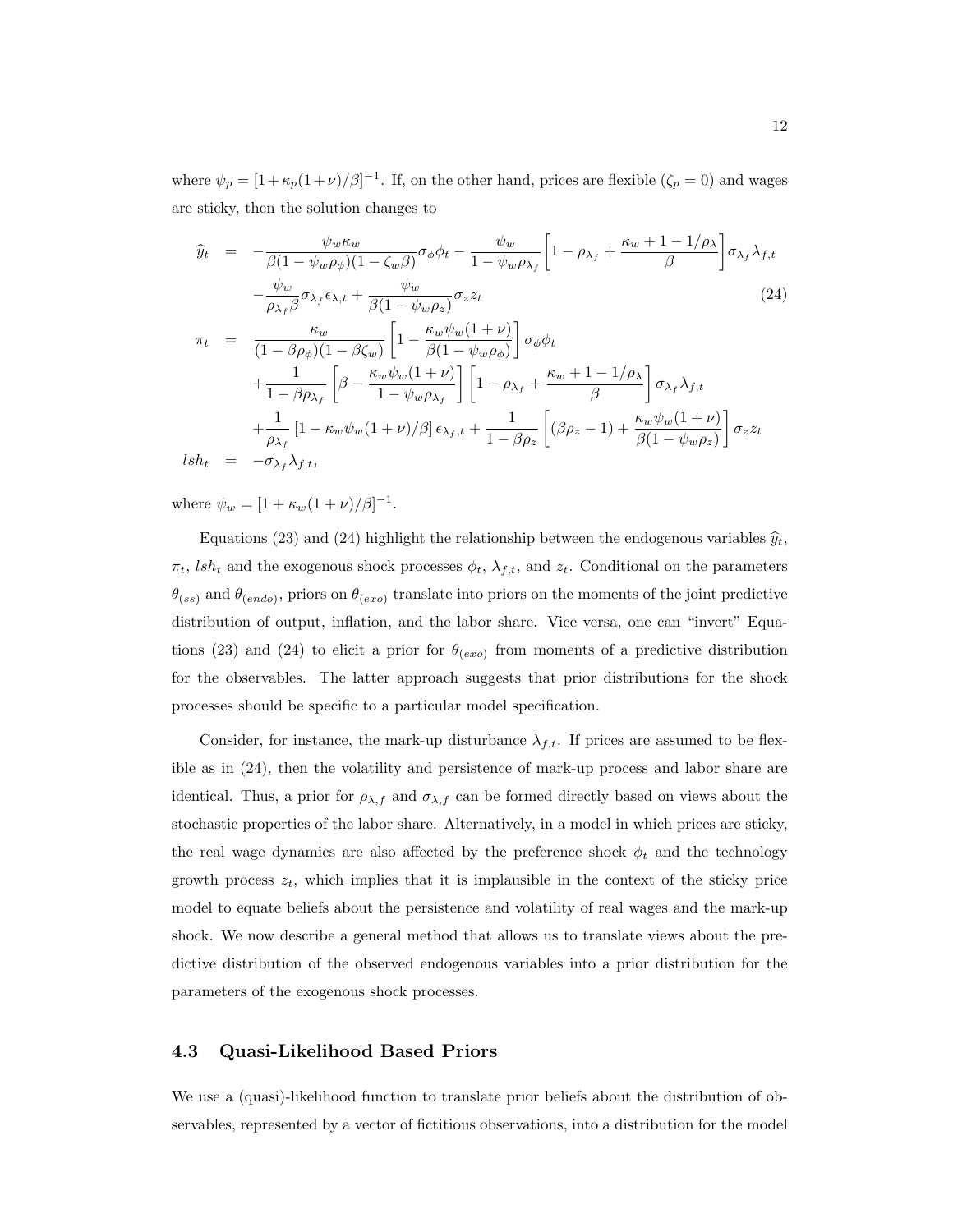parameters. In principle, one could use the likelihood function of the DSGE for this purpose. We use instead the likelihood function associated with an approximating model, for which there exists a low-dimensional vector of sufficient statistics. The advantage of our approach is that the researcher only needs to specify values for the sufficient statistics on which she has formed beliefs, rather than specifying a full time series of fictitious observations.

Our approximating model is a  $p^{\prime}$ th order VAR of the form

$$
y_t = \Phi_0 + \Phi_1 y_{t-1} + \ldots + \Phi_p y_{t-p} + u_t, \quad u_t \sim \mathcal{N}(0, \Sigma),
$$
\n(25)

where  $y_t$  is an  $n \times 1$  vector of observables. Let  $x_t$  be the  $k \times 1$  vector  $[1, y'_{t-1}, \ldots, y'_{t-p}]'$  and re-write the VAR as linear regression model

$$
y_t' = x_t' \Phi + u_t'.\tag{26}
$$

To relate the DSGE model parameters  $\theta$  to the VAR parameters  $\Phi$ ,  $\Sigma$ , we assume that the observables have been transformed such that the vector  $y_t$  is covariance stationary according to the DSGE model. Let  $\Gamma_{YY}^D(\theta)$ ,  $\Gamma_{YX}^D(\theta)$  and  $\Gamma_{XX}^D(\theta)$  denote the population autocovariances  $E_{\theta}^{D}[y_{t}y'_{t}], E_{\theta}^{D}[y_{t}x'_{t}],$  and  $E_{\theta}^{D}[x_{t}x'_{t}],$  respectively, which are calculated from a DSGE model conditional on a particular parameterization  $\theta$ . We then define a VAR approximation of the DSGE model through the population least-squares regression:

$$
\Phi_D(\theta) = [\Gamma^D_{XX}(\theta)]^{-1} \Gamma^D_{XY}(\theta), \quad \Sigma_D(\theta) = \Gamma^D_{YY}(\theta) - \Gamma^D_{YX}(\theta) [\Gamma^D_{XX}(\theta)]^{-1} \Gamma^D_{XY}(\theta). \tag{27}
$$

In the multivariate Gaussian linear regression model (26) the sufficient statistics for a set of fictitious observations  $\{y_t^*, x_t^*\}_{t=1}^T$  are given by  $\sum y_t^* y_t^{*'}$ ,  $\sum y_t^* x_t^{*'}$ , and  $\sum x_t^* x_t^{*'}$ , which we will write as  $T^*\Gamma^*_{YY}$ ,  $T^*\Gamma^*_{YX}$ , and  $T^*\Gamma^*_{XX}$ , respectively. Finally, our prior for the DSGE model parameters is obtained by interpreting the quasi-likelihood function (pre-multiplied by  $|\Sigma_D(\theta)|^{-(n+1)/2}$  as a density of  $\theta$ :

$$
\mathcal{L}(\theta|\Gamma^*,T^*) = |\Sigma_D(\theta)|^{-(T^*+n+1)/2} \tag{28}
$$
\n
$$
\times \exp\left\{-\frac{T^*}{2}tr\left[\Sigma_D(\theta)^{-1}(\Gamma^*_{YY} - 2\Phi_D(\theta)\Gamma^*_{XY} + \Phi'_D(\theta)\Gamma^*_{XX}\Phi_D(\theta)\right]\right\}.
$$

The quasi-likelihood (28), and hence the density of  $\theta$ , is small at values of  $\theta$  for which the DSGE model implied autocovariances strongly differ from the  $\Gamma^*$ 's. The parameter  $T^*$ captures the precision of our beliefs: The larger  $T^*$ , the sharper the peak of  $\mathcal{L}(\theta|\Gamma^*,T^*)$ .

The most important aspect in the implementation of the prior is the choice of  $\Gamma^*$ , which summarizes the information contained in the dummy observations. Suppose that  $p = 0$ . Then  $\Gamma^*$  only contains information about the mean and the covariance matrix of  $y_t$  and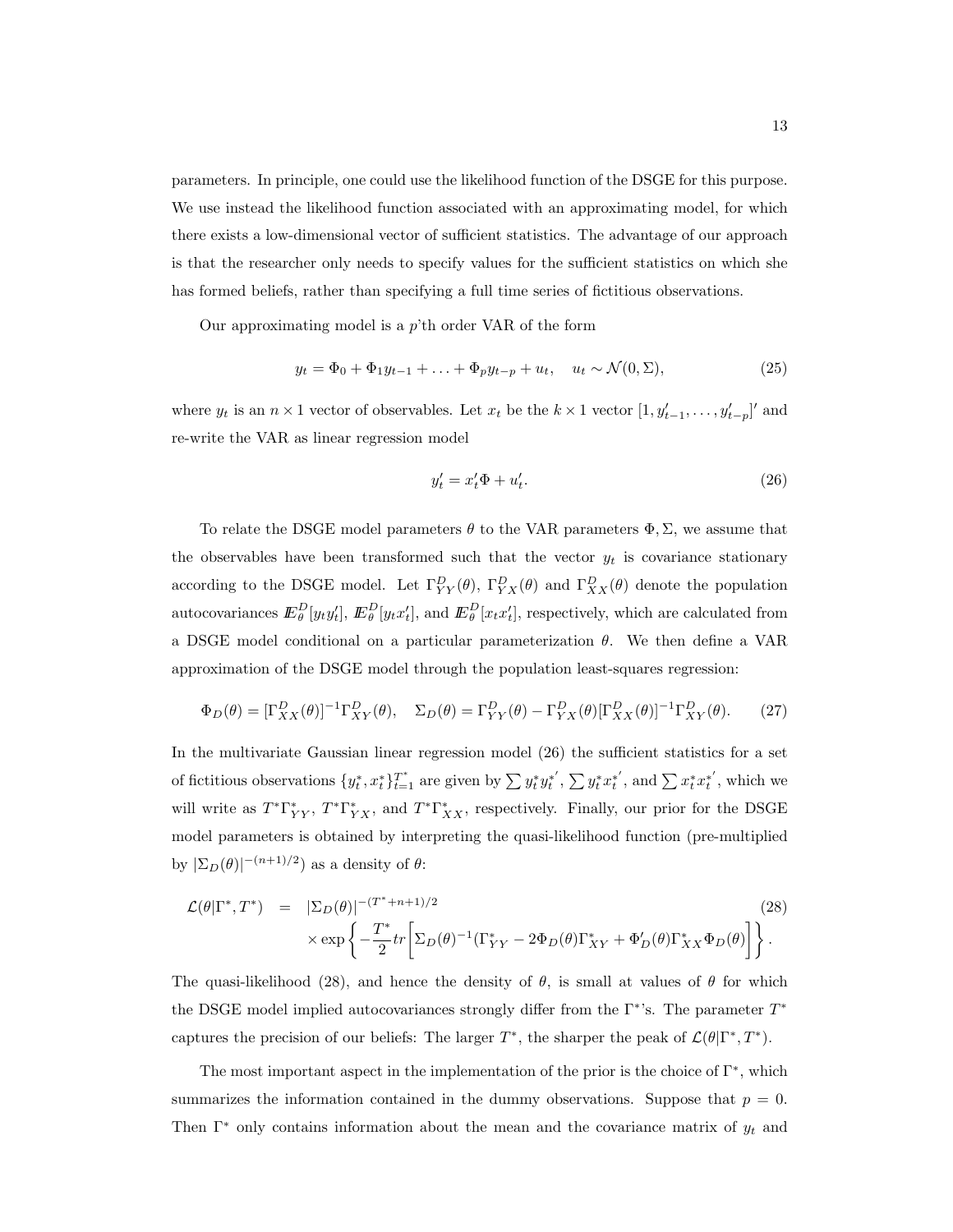hence the researcher only uses beliefs about location and scale to construct a prior for  $\theta$ . If  $p = 1$  and  $x_t$  is composed only of  $y_{t-1}$  and the autocovariance matrices in  $\Gamma^*$  are specified in terms of deviations of  $y_t$  from its mean, then the prior for  $\theta$  will indirectly be based on beliefs about the covariance matrix of  $y_t$  and first-order autocorrelations. This will be the case considered in the empirical implementation in Section 5.

The numerical values for the  $\Gamma^*$  matrix could be obtained from introspection, calculated from a pre-sample, or based on data from a different country. If Γ<sup>∗</sup> is directly constructed on the basis of a pre-sample and the lag-length  $p$  in the approximating model sufficiently large, then our quasi-likelihood based prior is similar to the use of a training-sample prior for the estimation of the DSGE model.<sup>7</sup> Finally, in our analysis we allow for the possibility that the researcher has additional prior information on the parameters of the exogenous shocks processes  $\theta_{(exo)}$ . If one adopts a literal interpretation of government spending shocks as shocks to government consumption, for instance, one can measure their persistence and standard deviation. Information from this measures, whenever available, is incorporated in the prior  $\pi(\theta_{(exo)})$ .

## 4.4 Putting it All Together

Last, we discuss the specification of the prior distribution for  $\theta_{(endo)}$ , the DSGE model parameters that control the endogenous propagation mechanism. For many of these parameters the researcher may have beliefs that originate from other sources of information. For instance, views on the degree of price rigidity or labor supply elasticity may arise from micro-level studies on the frequency of price changes or labor supply behavior, respectively. These beliefs are summarized in the informative prior  $\pi(\theta_{(endo)})$ .<sup>8</sup>

Our overall prior distribution will take the following form

$$
\text{Prior } \mathcal{P}_{QL} : \quad p(\theta | \hat{S}, \Gamma^*, T^*) \quad \propto \quad \pi(\theta_{(ss)}) \mathcal{L}(\mathcal{S}_D(\theta_{(ss)}) | \hat{S}) \times \pi(\theta_{(endo)}) \times \pi(\theta_{(exo)}) \mathcal{L}(\underline{\theta}_{(ss)}, \theta_{(exo)}, \underline{\theta}_{(endo)}) [\Gamma^*, T^*).
$$
\n
$$
(29)
$$

 $7$ Training-sample priors, see for instance Koop (2004), are typically constructed using the likelihood function of the econometric model that is being estimated, rather than a quasi-likelihood of an approximating model as in our approach.

<sup>&</sup>lt;sup>8</sup>It is apparent from (23) and (24) that the elements of  $\theta_{(endo)}$  affect the distribution of the observables in a similar way as the  $\theta_{(exo)}$  parameters. This suggests that one could use a priori views about the moments of the data to elicit priors on  $\theta_{(endo)}$  as well, via the quasi-likelihood function described in Section 4.3. While the implementation of this generalization is straightforward, we do not explore it in this paper.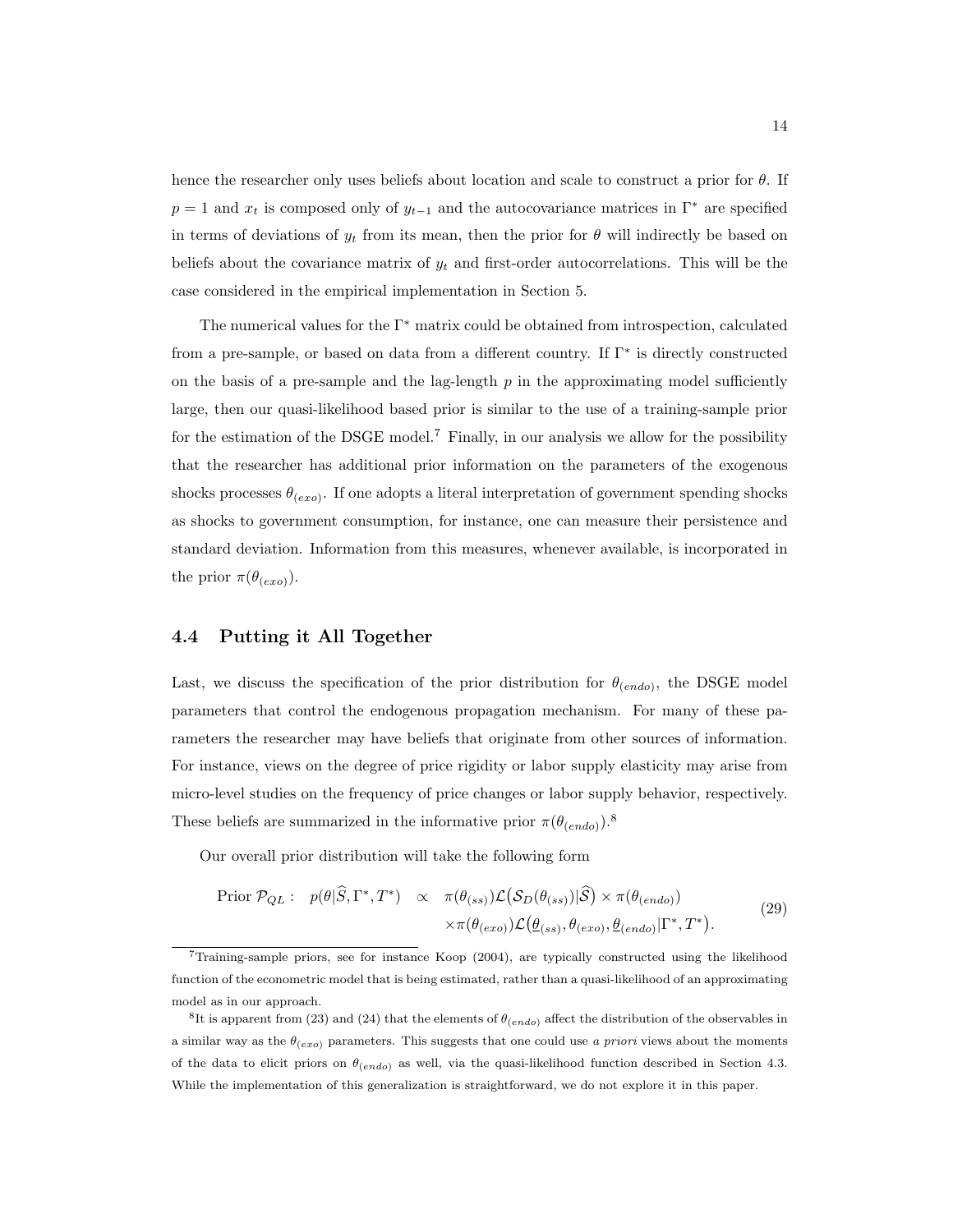We will refer to this prior as quasi-likelihood prior,  $\mathcal{P}_{QL}$ . The  $\pi(\cdot)$  terms represent initial distributions for the model parameters that capture information not contained in the information in the fictitious observations. For most elements of  $\theta_{(ss)}$  and  $\theta_{(exo)}$  we use diffuse densities, mainly to ensure that the resulting prior is proper. Recall that the function  $S_D(\cdot)$ was chosen such that it only depends on the subvector  $\theta_{(ss)}$ . We fixed the parameters  $\theta_{(ss)}$ and  $\theta_{(endo)}$  at the values  $\underline{\theta}_{(ss)}$  and  $\underline{\theta}_{(endo)}$  in the quasi-likelihood function (28). Hence, we can factorize the prior as follows:

$$
p(\theta|\widehat{S},\Gamma^*,T^*) = p(\theta_{(ss)}|\widehat{S})p(\theta_{(exo)}|\Gamma^*,T^*,\underline{\theta}_{(ss)},\underline{\theta}_{(endo)})p(\theta_{(endo)}),\tag{30}
$$

where

$$
p(\theta_{(ss)}|\widehat{S}) = c_1^{-1} \mathcal{L}(\mathcal{S}_D(\theta_{(ss)})|\widehat{S}) \pi(\theta_{(ss)}), \quad c_1 = \int \mathcal{L}(\mathcal{S}_D(\theta_{(ss)})|\widehat{S}) \pi(\theta_{(ss)}) d\theta_{(ss)} \tag{31}
$$

and

$$
p(\theta_{(exo)}|\Gamma^*,T^*,\underline{\theta}_{(ss)},\underline{\theta}_{(endo)}) = c_2^{-1}(\underline{\theta}_{(ss)},\underline{\theta}_{(endo)})\mathcal{L}(\underline{\theta}_{(ss)},\theta_{(exo)},\underline{\theta}_{(endo)}|\Gamma^*,T^*)\pi(\theta_{(exo)})
$$
  

$$
c_2(\underline{\theta}_{(ss)},\underline{\theta}_{(endo)}) = \int \mathcal{L}(\underline{\theta}_{(ss)},\theta_{(exo)},\underline{\theta}_{(endo)}|\Gamma^*,T^*)\pi(\theta_{(exo)})d\theta_{(exo)}.
$$
 (32)

The normalization constants  $c_1$  and  $c_2(\underline{\theta}_{(ss)}, \underline{\theta}_{(endo)})$  have to be computed numerically. Conceptually, it would be desirable not to condition the prior for  $\theta_{(exo)}$  on a particular value of  $\theta_{(ss)}$  and  $\theta_{(endo)}$  and replace (32) by  $p(\theta_{(exo)} | \Gamma^*, T^*, \theta_{(ss)}, \theta_{(endo)})$ . Unfortunately, this modification makes the normalization constant  $c_2$  a function of the parameter vectors  $\theta_{(ss)}$ and  $\theta_{(endo)}$ , which would have to be evaluated by numerical integration for each value that these parameters take in a Markov-Chain Monte-Carlo simulation. In the Bayesian literature, this problem is referred to as a problem of an intractable normalization constant. While there exist computation strategies to deal with such a problem in simple models<sup>9</sup>, the computational burden in the context of our specific application is large and lead us to condition on prior mean values  $\underline{\theta}_{(ss)}$  and  $\underline{\theta}_{(endo)}$ .

Due to the nonlinearity of the functions  $\mathcal{S}_D(\theta)$ ,  $\Phi_D(\theta)$  and  $\Sigma_D(\theta)$  it is not possible to generate draws from the prior distribution of  $\theta$  directly. In the application in Section 5 we use a random-walk Metropolis algorithm, described in detail for instance in An and Schorfheide (2007), to generate draws from the prior distribution. This algorithm only requires us to be able to numerically evaluate the prior density (30) up to the normalization constant. Based on the output of the Metropolis algorithm, Geweke's (1999) modified harmonic mean estimator can be used to calculate the normalization constants that appear in (31) and (32). The same algorithms can be used to obtain draws from the posterior distribution.

<sup>&</sup>lt;sup>9</sup>See, for instance, Moeller, Pettitt, Reeves, and Berthelsen (2006).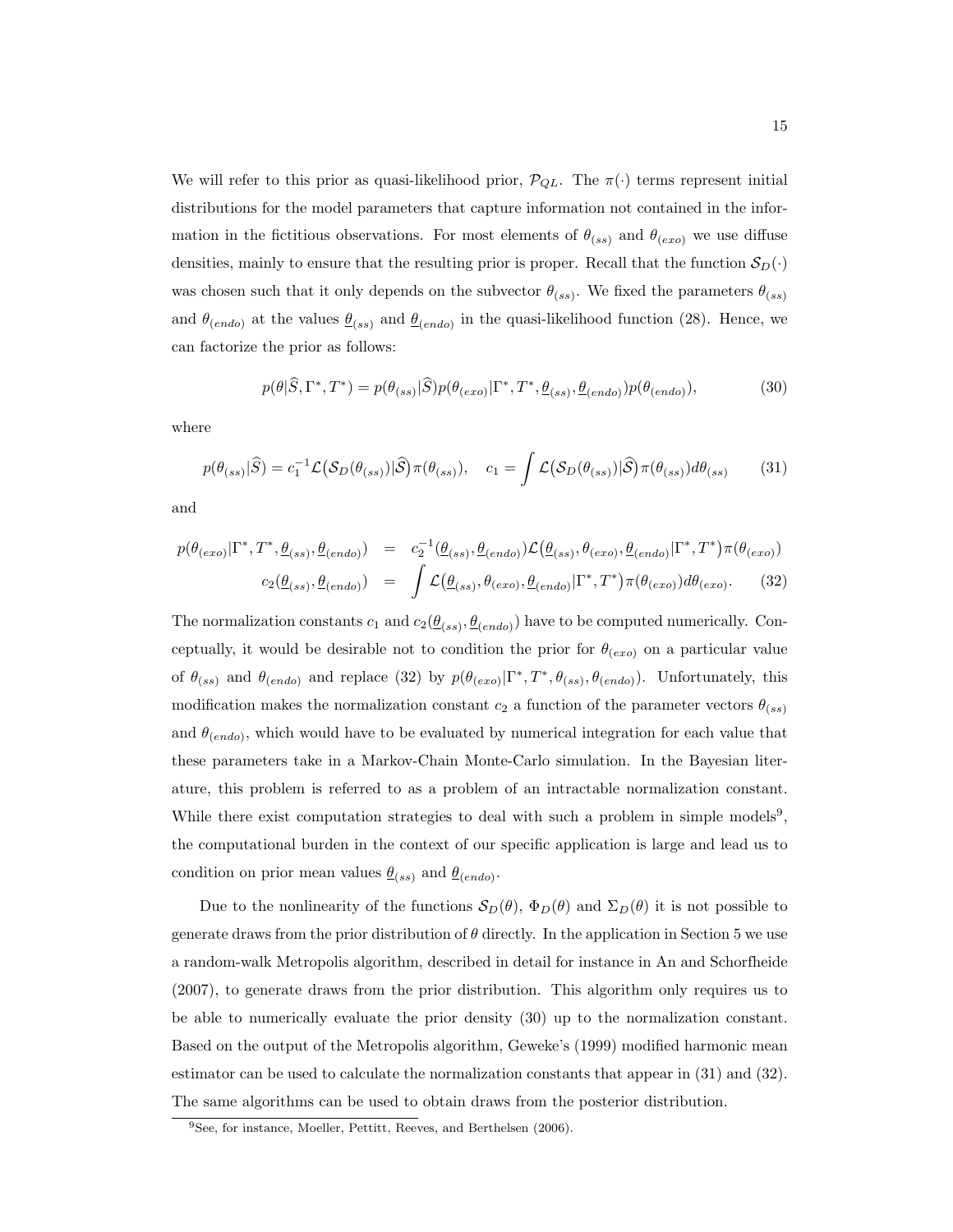A few practical considerations are worth mentioning. As long as the  $\pi(\cdot)$  functions are integrable, the resulting prior distribution of  $\theta$  is proper regardless of the choice of  $\mathcal{L}(\mathcal{S}_D(\theta_{(ss)})|\hat{\mathcal{S}})$  and  $\mathcal{L}(\underline{\theta}_{(ss)}, \theta_{(exo)}, \underline{\theta}_{(endo)} | \Gamma^*, T^*)$ . The curvature of the prior density depends on the particular choice of the quasi-likelihood functions. The curvature of the prior for  $\theta_{(ss)}$  will depend on the information included in the vector of steady states  $S_D(\theta_{(ss)})$ . Likewise, the curvature of the prior for  $\theta_{(exo)}$  will depend on that of the quasi-likelihood. Conditional on  $\theta_{(ss)}$  and  $\theta_{(endo)}$  it is typically possible to determine the parameters governing the law of motion of the exogenous shocks,  $\theta_{(exo)}$ , from the autocovariances of order zero and one. Hence in our application the prior density will have enough curvature even for small values of  $T^*$  and  $p$  for the above mentioned Markov-Chain Monte Carlo methods to work satisfactorily. If one were to rely exclusively on the quasi-likelihood to form a prior on both  $\theta_{(exo)}$  and  $\theta_{(endo)}$ , this may result in a prior that is flat in certain dimensions (see Canova and Sala 2007), which in turn may generate computational issues. Finally, it is important to note that we do not view the quasi-likelihood as a substitute for other sources of prior information if such information is available. We view it as a tool to elicit priors for those parameters for which it is difficult to form a prior directly.

## 5 Assessing the Role of Nominal Rigidities

In the empirical section we use the framework discussed earlier to investigate the importance of price and wage rigidities. In this investigation we account for the existence of different a priori views regarding the importance of nominal rigidities. These prior disagreements reflect either different interpretation of the results of micro studies on rigidities, different assessments on the importance of strategic complementarities, but also more generally deeprooted convictions regarding the importance of nominal frictions.

In our Bayesian setting, these a priori convictions are characterized by the priors on the stickiness parameters  $\zeta_p$  and  $\zeta_w$  summarized in Table 1. The priors in the first column of Table 1 are "non-dogmatic:" In principle all these priors put non-zero weight on the entire admissible range, hence with lots of data the likelihood would dominate in all three cases. In practice two of these priors, the Low and High Rigidities, are quite informative, hence with moderate amount of data they can affect the posterior. The Low Rigidities prior is roughly centered at the Bils and Klenow (2004) estimate of price stickyness for  $\zeta_p$ , which implies an average frequency of price adjustment of between one and two and half quarters, and puts little mass on frequencies above three quarters. This prior assumes that nominal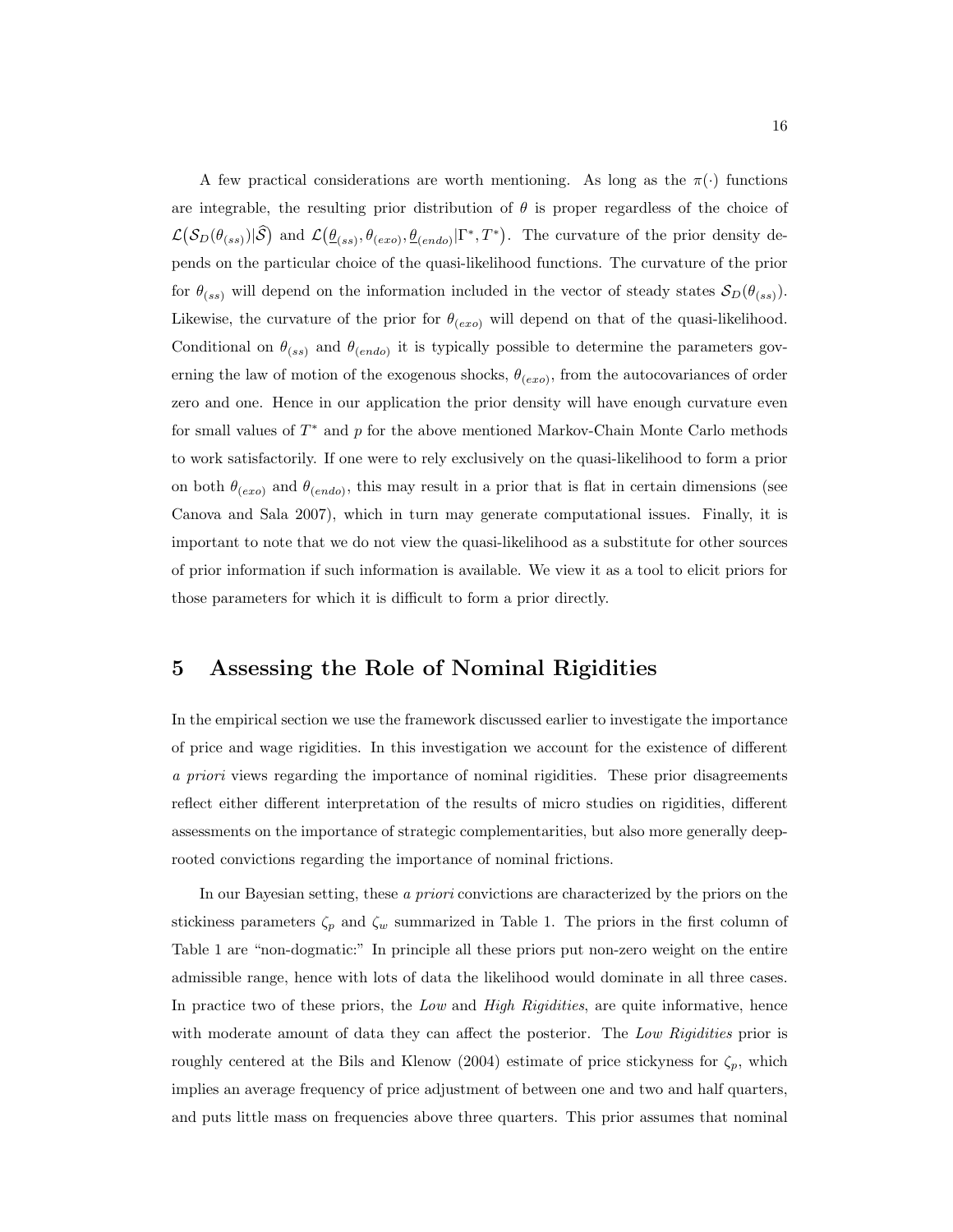wage rigidity is similarly low. The High Rigidities prior is centered at 0.75 for  $\zeta_p$  and  $\zeta_w$ , which implies that the frequency of price and wage adjustment is on average four quarters. Most importantly, this prior puts virtually no mass on frequencies below two quarters. The last prior, called *Agnostic* because it is less informative, spans both the regions where the informative priors put most of the mass. We will sometimes refer to these different views of the world as models or specifications. The priors in the remaining column of Table 1 are "dogmatic:" Since either  $\zeta_p$  (Flexible Prices) or  $\zeta_w$  (Flexible Wages) are set to zero, there can be no updating in these dimensions. For the rigidity we do not shut down, we consider three different values corresponding to the Low, High rigidity, and Agnostic case. The "dogmatic" priors are of interest not only because the existing literature (Rabanal and Rubio-Ramirez (2005), Smets and Wouters (2003, 2007)) has focused on these polar cases, but also since they treat price and wage rigidity asymmetrically.

Regardless of how these a priori views are formed, an important question is which view of the world best describes the data. In the Bayesian framework, this question is addressed by comparing the posterior odds associated with the different priors. The problem we face is that the priors for the *other* parameters, and in particular for the parameters describing the exogenous processes, can affect this comparison. The standard practice in the Bayesian DSGE model estimation literature is to form a prior for these parameters by 1) assuming independence, and 2) maintaining the same prior across different specifications. We denote this standard prior as  $P<sub>S</sub>$ . The alternative prior, which we developed in Section 4, is called quasi-likelihood prior and is denoted by  $\mathcal{P}_{QL}$ .

## 5.1 Priors: Standard versus Quasi-Likelihood

We start the section by describing in detail the priors we use. We begin by focusing on those parameters  $(\theta_{(ss)}$  and  $\theta_{(endo)})$  whose priors do not change across specifications, given that the information on which the priors are based (great ratios, micro studies, et cetera) is arguably specification-invariant.

The prior for the steady state related parameters has two components:  $\pi(\theta_{(ss)})$  and  $\mathcal{L}(\mathcal{S}_D(\theta_{(ss)}|S))$ . We use  $\pi(\theta_{(ss)})$  to represent the prior view that the discount factor is about 0.996, the average annual growth rate of the economy is about 1.65%, the average mark-up is 15%, the inflation rate is 4.3%, and the mean level of ours worked per capita is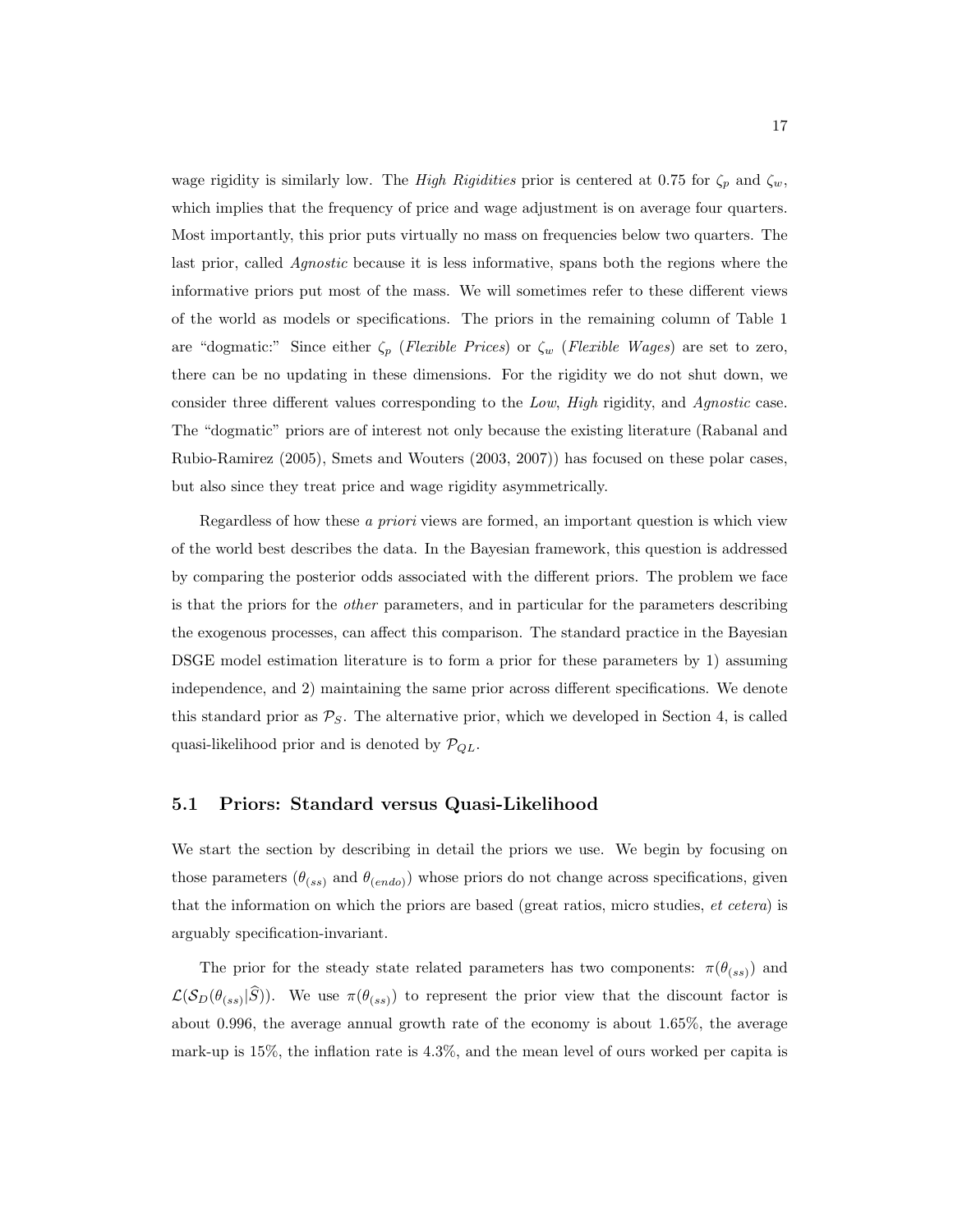about 1000 hours per year.<sup>10</sup> Prior standard deviations for these parameters are reported in the last column of Table 2.  $\pi(\theta_{(ss)})$  is constant as a function of  $\alpha$ ,  $\delta$ , and  $g_*$ . As is standard practice in the literature  $\pi(\theta_{(ss)})$  is generated as product of marginal densities. We depart from the existing literature by using the quasi-likelihood function  $\mathcal{L}(\mathcal{S}_D(\theta_{(ss)})|S)$ ) to induce an informative distribution for  $\alpha$ ,  $\delta$ , and  $g_*$ . Table 2 contains fictitious measurements of the labor share, the ratio of the sum of consumption and investment to output, the investment-capital ratio, and the capital-output ratio (see the data section in the appendix for a discussion of how these numbers are computed). The Para (1) entries correspond to  $\hat{S}$ , and the Para (2) entries to the standard deviations associated with the  $\eta$ 's in (21). The function  $\mathcal{L}(\mathcal{S}_D(\theta_{(ss)})|\widehat{S})$ ) is constructed by assuming that the elements of  $\eta$  are independently and normally distributed.

We now turn to the priors for  $\theta_{(endo)}$ . The function  $\pi(\theta_{(endo)})$  is a product of marginal densities summarized in the bottom half of Table 2. The priors for the degree of price and wage stickiness are the focus of the model comparison exercise and were discussed in Table 1. The 90% interval for the prior distribution on  $\nu_l$  implies that the Frisch labor supply elasticity lies between 0.3 and 1.3, reflecting the micro-level estimates at the lower end, and the estimates of Kimball and Shapiro (2003) and Chang and Kim (2006) at the upper end. The distribution for  $\psi_1$  is centered at a value of 2 with a standard deviation of 0.25, conditioning on the view that the central bank responded strongly to inflation movements in the Volcker-Greenspan era. The prior distribution for  $\psi_2$  is approximately centered at 0.2, whereas the smoothing parameter lies in the range from 0.17 to 0.83. The densities for the indexation parameters  $\iota_p$  and  $\iota_w$  are nearly uniform over the unit interval. The density for the adjustment cost parameter  $s''$  spans values that Christiano, Eichenbaum, and Evans (2005) find when matching DSGE and VAR impulse response functions. The density for the habit persistence parameter  $h$  is centered at 0.7, which is the value used by Boldrin, Christiano, and Fisher (2001). These authors find that  $h = 0.7$  enhances the ability of a standard DSGE model to account for key asset market statistics. The density for  $a''$  implies that in response to a 1% increase in the return to capital, utilization rates rise by 0.1 to 0.3%. These numbers are considerably smaller than the one used by Christiano, Eichenbaum, and Evans  $(2005).$ <sup>11</sup>

 $r_{(A)} = 400 * (1/\beta - 1), \quad \pi_{(A)} = 400(\pi_{*} - 1), \quad \gamma_{(A)} = 400\gamma.$ 

<sup>11</sup>One can argue that on the last five elements of  $\theta_{(endo)}$ , namely  $\{\iota_p, \iota_w, s'', h, a''\}$ , the information from micro studies is fairly limited, and that those parameters are often calibrated to fit the data. Following

 $\rm ^{10}We$  introduce the following re-parameterizations: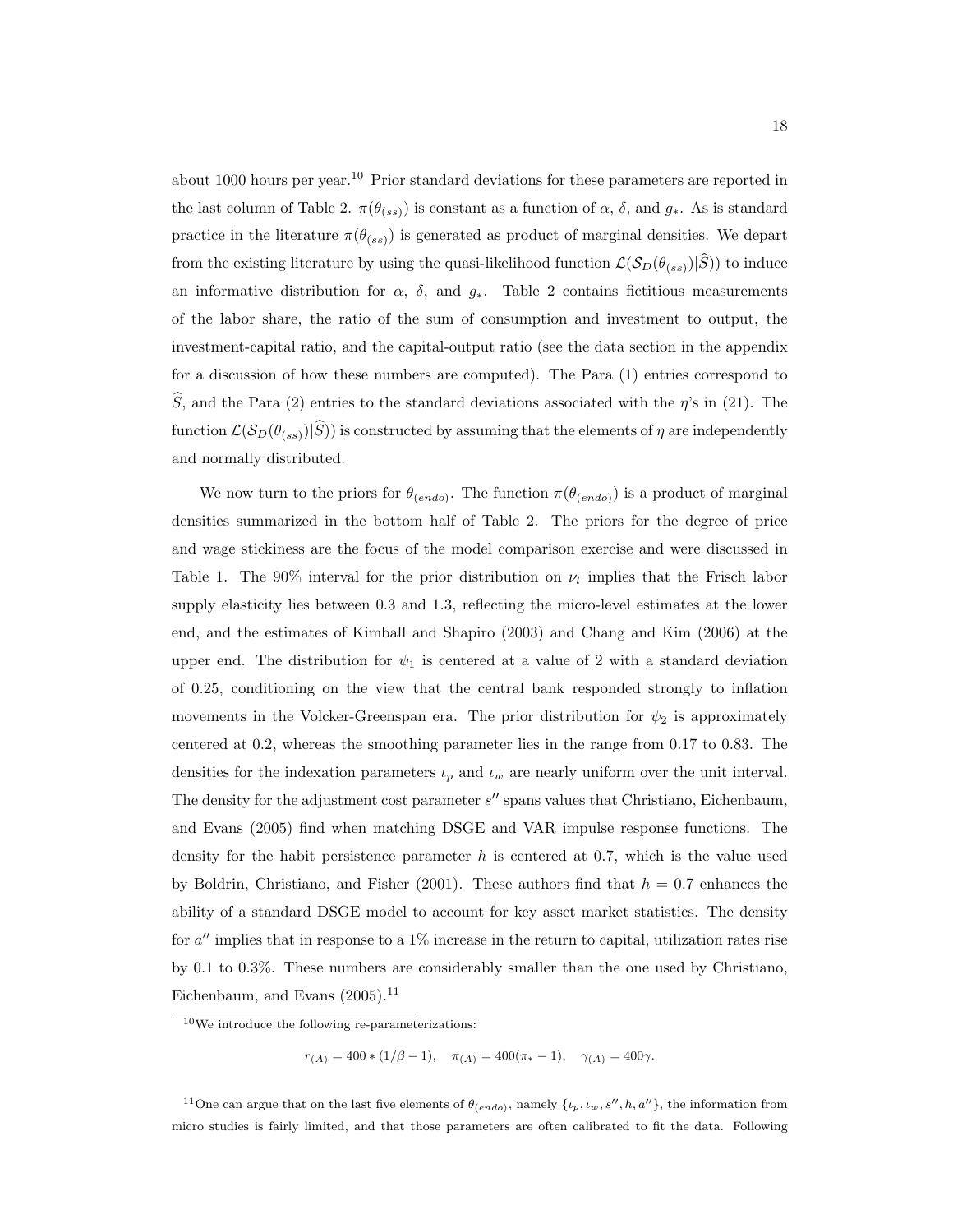The prior for the  $\theta_{(exo)}$ , the parameters characterizing the exogenous processes (the  $\rho$ 's and  $\sigma$ 's), is summarized in Table 3 under both the standard prior  $(\mathcal{P}_S)$  and our approach ( $\mathcal{P}_{QL}$ ). Under  $\mathcal{P}_S$  this prior is the product of independent marginal distributions:  $\pi(\theta_{(exo)}) = \Pi_i \pi_i(\theta_{i,(exo)})$ , where i indexes the elements of  $\theta_{(exo)}$ . These distributions are shown in the left-hand side of Table 3. The prior for  $\rho_z$ , which measures the serial correlation of technology growth is centered at 0.4, whereas the priors for the other autocorrelation parameters are centered at 0.75 with a standard deviation of 0.15. These kind of prior settings for the  $\rho$ 's, which are fairly informative, are standard in the literature. The priors for the  $\sigma$ 's are loosely chosen to obtain realistic magnitudes for the implied volatilities and autocorrelation of the endogenous variables under the Low Rigidities specification.

Under  $\mathcal{P}_{QL}$  the prior for the  $\theta_{(exo)}$  parameters is given by the product of two pieces (see expression 32): a standard prior  $\pi(\theta_{(exo)})$ , which is specified in the right-hand side of Table 3, times the quasi-likelihood function. Unlike in the standard approach,  $\pi(\theta_{(exo)})$  is largely uninformative. The prior for all the  $\rho$ 's is a Beta distribution with mean 0.45 and standard deviation 0.25. This density is almost flat, although gently downward sloping, for most of the  $(0, 1)$  interval, but drops sharply as  $\rho$  gets very close to one. This is a convenient feature from the computational point of view, as it avoids posterior peaks with  $\rho$  stuck at the upper corner of the interval. The prior density for the shock standard deviations is chosen to be proportional to  $1/\sigma$ . Under  $\mathcal{P}_{QL}$  the information in the prior comes from the quasilikelihood function  $\mathcal{L}(\underline{\theta}_{(ss)}, \theta_{(exo)}, \underline{\theta}_{(endo)} | \Gamma^*, T^*)$ , which is constructed based on a VAR with lag length  $p = 1$  for demeaned observations on output growth, hours worked, labor share, inflation, and interest rates. To specify  $\Gamma^*$  we are using pre-sample autocovariance matrices of order zero and one. We consider different choices of  $T^*$  in the subsequent empirical analysis  $(T^* = 4, 6, 10)$ , but to save space we only show results for  $T^* = 6$ .

Table 4 compares the mean and 90% intervals for the parameters describing the exogenous processes under the standard  $(\mathcal{P}_S)$  and  $(\mathcal{P}_{QL})$  prior for the different specifications described in Table  $1^{12}$  The point of Table 4 is that many of these numbers, particularly for the autocorrelation parameters, do not look at all that different across specifications. The priors for the  $\sigma$ 's are quite different, but it is hard to tell their implications for the models. It would be hard to argue solely on the basis of these numbers that one prior is more or less this argument, one may as well do this explicitly (using the presample) and include these parameters in the

Quasi-Likelihood. We have actually done this in a set of results we do not report because they are similar to those in the paper.

 $12$ For the "dogmatic" specifications, Flexible Wages and Prices, we only show the prior under the Agnostic rigidity specification to save space.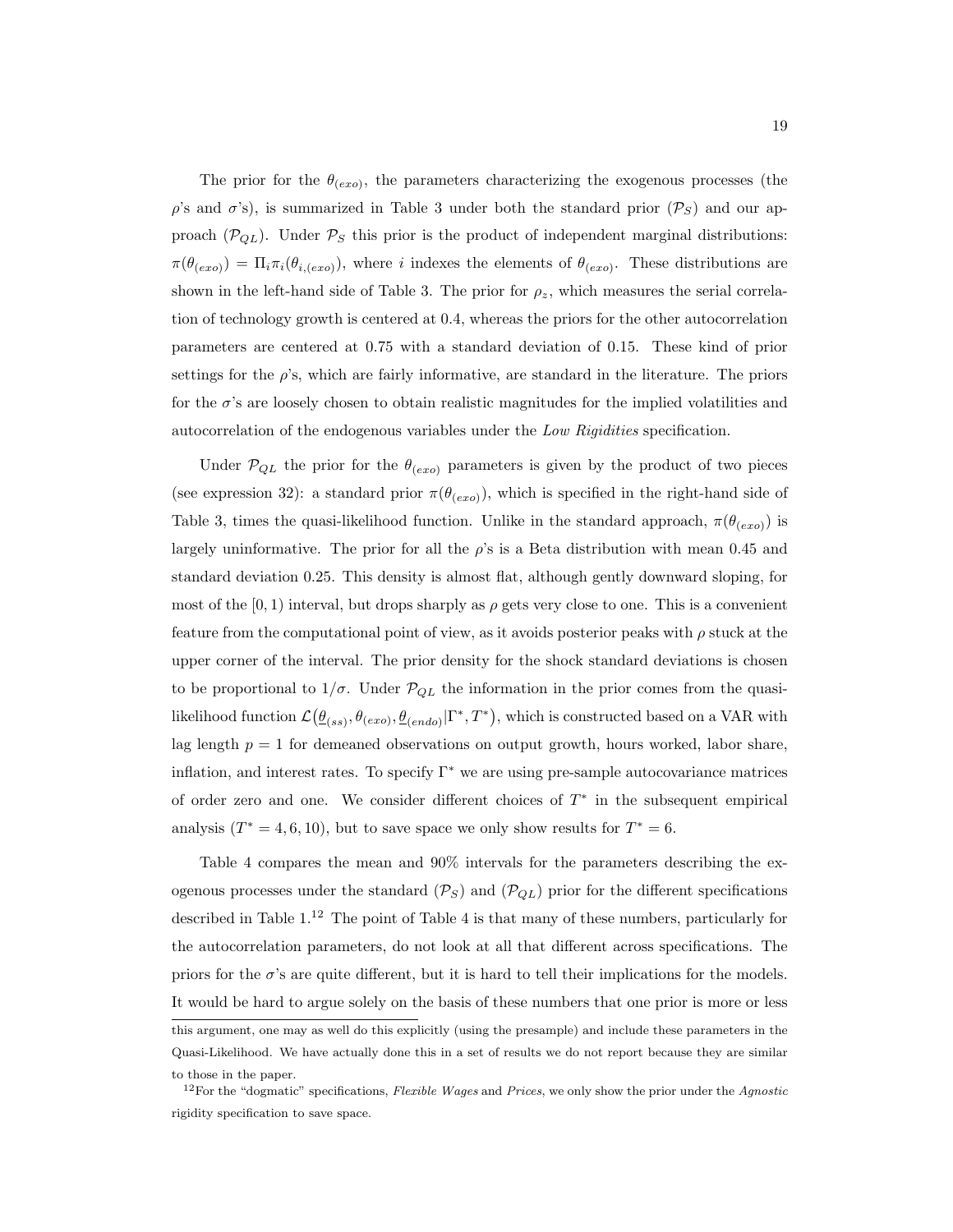reasonable than the other. Yet these priors can make substantial differences in terms of the model implications for impulse responses and moments of the observables, as we are going to show. In turn, this will affect model comparisons.

Figure 2 shows four sets of impulse responses. The top set shows the responses to a mark-up shock obtained under the standard prior for the Low Rigidities (grey, dash-anddotted) and the *High Rigidities* (black, solid) specification. The second set shows the same responses under the  $P_{QL}$  prior. It is apparent that the standard prior generates very different implications for the two specifications. In particular, the standard prior implies that for the *High Rigidities* specification mark-up shocks generate what look like implausibly large movements in the observables. Moreover, these shocks generate a large negative correlation between the labor share and inflation, which is also apparent in the simplified model of Section  $5.2^{13}$  From Galí and Gertler (1999) we know that such negative correlation is likely to be counterfactual. The second panel shows that under the  $\mathcal{P}_{QL}$  prior the impulse responses for the two specifications, while not identical, are at least of a similar order of magnitude. The responses for the Low Rigidities specification do not change dramatically relative to the  $P<sub>S</sub>$  prior, which is not surprising given that the standard deviations in the  $P<sub>S</sub>$  prior were loosely calibrated on the Low Rigidities specification. The last two panels of Figure 2 show the responses to a policy shock under the two specifications. Not surprisingly, these are quite different for the two specifications, as they should be. Under the  $\mathcal{P}_{QL}$  prior such differences persist: the  $P_{QL}$  and  $P_S$  are about the same. In summary, the  $P_S$  prior is likely to penalize the *High Rigidities* specification. The  $P_{QL}$  prior appears to remove the penalty, but at the same time maintains the identifying differences between the two models.

Figure 3 shows the implications of using the  $P_S$  versus the  $P_{QL}$  prior for some of the moments of the observables. The Figure shows three sets of plots. The first set depicts the correlation of inflation and the labor share at different lags. The second and third sets depict the autocorrelation of inflation and the labor share, respectively. In each plot the thick dark gray line with crosses represents the statistics as computed from the data (the actual sample used in the estimation, as opposed to that used for the construction of the prior). The black solid and grey dash-and-dotted lines represent the very same statistics computed from the model under the High Rigidities and Low Rigidities specification, respectively. These statistics are computed by generating parameters from the prior and, conditional on each draw, a size  $T$  time series from the model. We repeat this exercise 200,000 times and compute the median and the 90% bands for the statistics: These are the objects shown in

<sup>&</sup>lt;sup>13</sup>Straightforward algebraic manipulations of (23) reveal that  $\partial \pi_t/\partial \lambda_{f,t} > 0$  and  $\partial \ell s h_t/\partial \lambda_{f,t} < 0$ .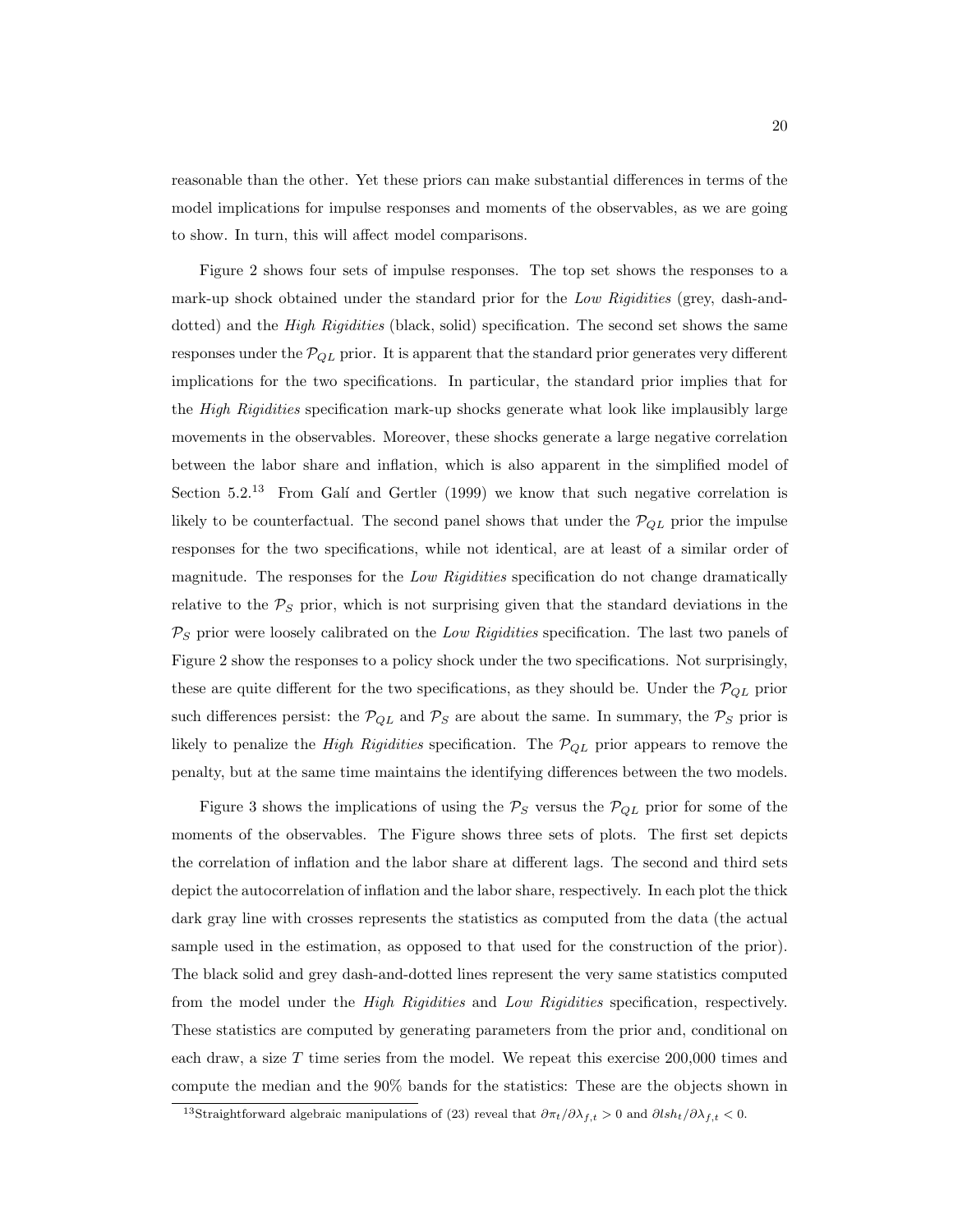Figure 3. The statistics are computed using both the  $P_S$  (left column) and the  $P_{QL}$  prior (right column).

From the discussion of Figure 2 it should not be surprising to find that under  $P<sub>S</sub>$  the High Rigidities specification puts substantial mass on negative correlations between inflation and the labor share (top left chart). The median contemporaneous correlation is  $-0.4$ . The Low Rigidities specification is somewhat closer to the data. Under the  $P_{QL}$  prior the implications for the two specifications are close to each other.<sup>14</sup> The remaining plots show that for the autocorrelation function of inflation and the labor share the difference between the two specifications is not stark. This is true under both the  $P_S$  and the  $P_{QL}$  prior. Both specifications can roughly match the persistence of inflation and the labor share. If anything, both tend to over-predict the one lag autocorrelation of inflation, which is not very high.

#### 5.2 Posterior Estimates and Model Comparison

The priors in Table 1 capture various hypothesis on the degree of nominal rigidities in the economy. Which one is correct? We address this question by looking at the relative fit of the models, as measured by marginal likelihoods. We also look at the posterior estimates of the rigidity parameters. The role of the quasi-likelihood prior in this exercise is to try levelling the playing field among the different specifications.

Table 5 shows the log marginal likelihoods for different specifications under both the standard prior  $P_S$  (left panel) and the quasi-likelihood prior  $P_{QL}$  (right panel). The comparison among the "non-dogmatic" specifications, on the left column of each panel, is our main focus. The relative fit of the "dogmatic" specifications, Flexible Wages and Prices, is also informative however as it sheds light on which rigidity may be most needed to describe the data, sticky prices or wages. The model comparison results for the "non-dogmatic" specifications under the  $P<sub>S</sub>$  prior are striking, since all models seem to describe the data roughly equally well. The marginal likelihood differences are less than 1.5, which is small,

<sup>&</sup>lt;sup>14</sup>An interesting feature of the data sample we use is that  $Corr(\text{Labor Share}(t),\text{Inflation}(t+k))$  is increasing in  $k$ , unlike in the sample used by Galí and Gertler (1999). In other words there seems to be little (unconditional) predictive power of inflation for future labor share, while current labor share predicts future inflation. Moreover the contemporaneous correlation is positive but small. As Figure 3 shows however, this is no evidence against the New-Keynesian model. Even under the *High Rigidities* specification the model is able to roughly replicate this pattern.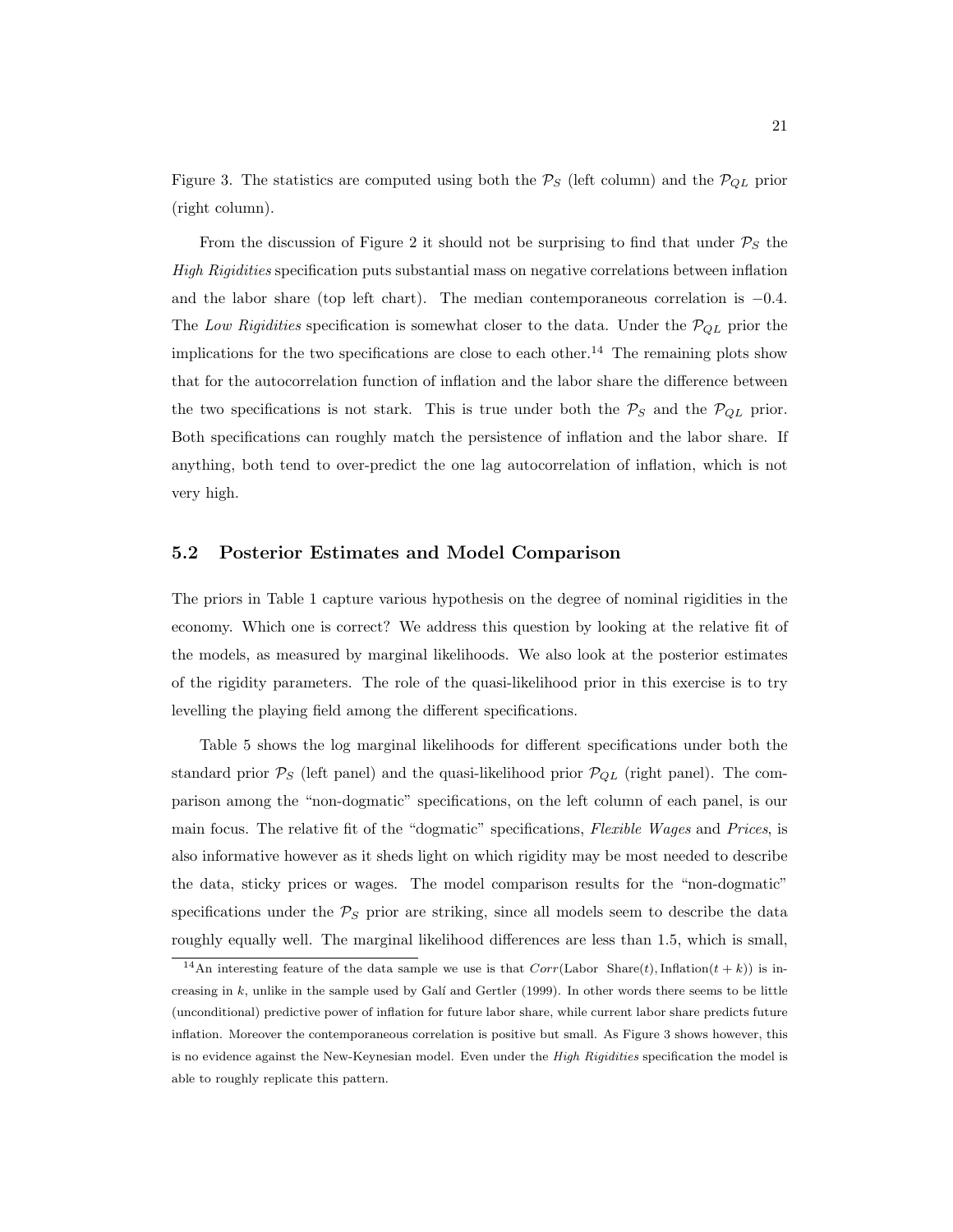in particular if one factors in the numerical approximation error associated with these highdimensional integrals. Thus, we find that the data cannot discriminate among the Low , High Rigidities, and Agnostic specifications. Under the  $P_{QL}$  prior (right panel) the fit of the Low Rigidities specification is clearly worse than that of the other two – mainly because the fit of these specifications improve after levelling the playing field. Yet it is still the case that the *High Rigidities* and *Agnostic* specifications describe the data equally well.

If for all the specifications with similar fit the posterior estimates for the Calvo parameters  $\zeta_p$  and  $\zeta_w$  were similar, this finding would not be noteworthy, as there is no posterior disagreement about the magnitude of the nominal rigidities. However, it turns out that the posterior estimates for the Calvo parameters are heavily influenced by the priors and quite different. The left and right panels of Table 6 show the posterior mean and 90% posterior intervals under the standard and quasi-likelihood prior, respectively.<sup>15</sup> The estimates for  $\zeta_p$ indicate that some degree of price rigidity is needed to describe the data, although precisely how much depends on the prior. These estimates range from about 0.6 for the Low Rigidities to about 0.8 for the *High Rigidities* specification. The conclusion that some degree of price rigidity is needed is confirmed by the fact that the fit of the Flexible Prices specification is always much worse than that of the corresponding non-dogmatic model (see Table 5).

The assessment of the importance of wage rigidities depends even more on the prior views. Under the Low Rigidities specification the posterior estimates of  $\zeta_w$  are quite low, about 0.25, while under the *High Rigidities* prior they are high, between 0.75 and 0.80. The model comparison results also indicate that the answer to the question "Do we need nominal wage rigidities?" is less robust than in the price rigidity case. The fit of the Flexible *Wages* specification is worse than that of the corresponding non-dogmatic model under *High* Rigidities, both under  $P_S$  and  $P_{QL}$ . For the Low Rigidities case the fit of the Flexible Wages specification is worse than that of the corresponding non-dogmatic model under  $P_S$ , but slightly better under  $P_{QL}$ . Moreover, the results suggest that, without price rigidity, wage rigidity may not help much to describe the data: In the Flexible Prices specification the posterior estimates of  $\zeta_w$  are always very small, even under the High Rigidities specification (the posterior mean is always below  $0.25$ ).<sup>16</sup>

 $15$ In the discussion we focus mainly on  $\zeta_p$  and  $\zeta_w$ , but we also tabulate the estimates for the remaining endogenous propagation  $(\theta_{(endo)})$  and the exogenous persistence parameters for full disclosure.

<sup>&</sup>lt;sup>16</sup>We do not show the posterior estimates for the "dogmatic" specifications for brevity. They are available upon request. An additional piece of evidence on the complementarity between wage and price rigidity is that, under the Agnostic/ $\mathcal{P}_S$  prior, where the posterior of  $\zeta_w$  spans both the low and the high rigidity region, the posterior correlation between  $\zeta_w$  and  $\zeta_p$  is 0.89.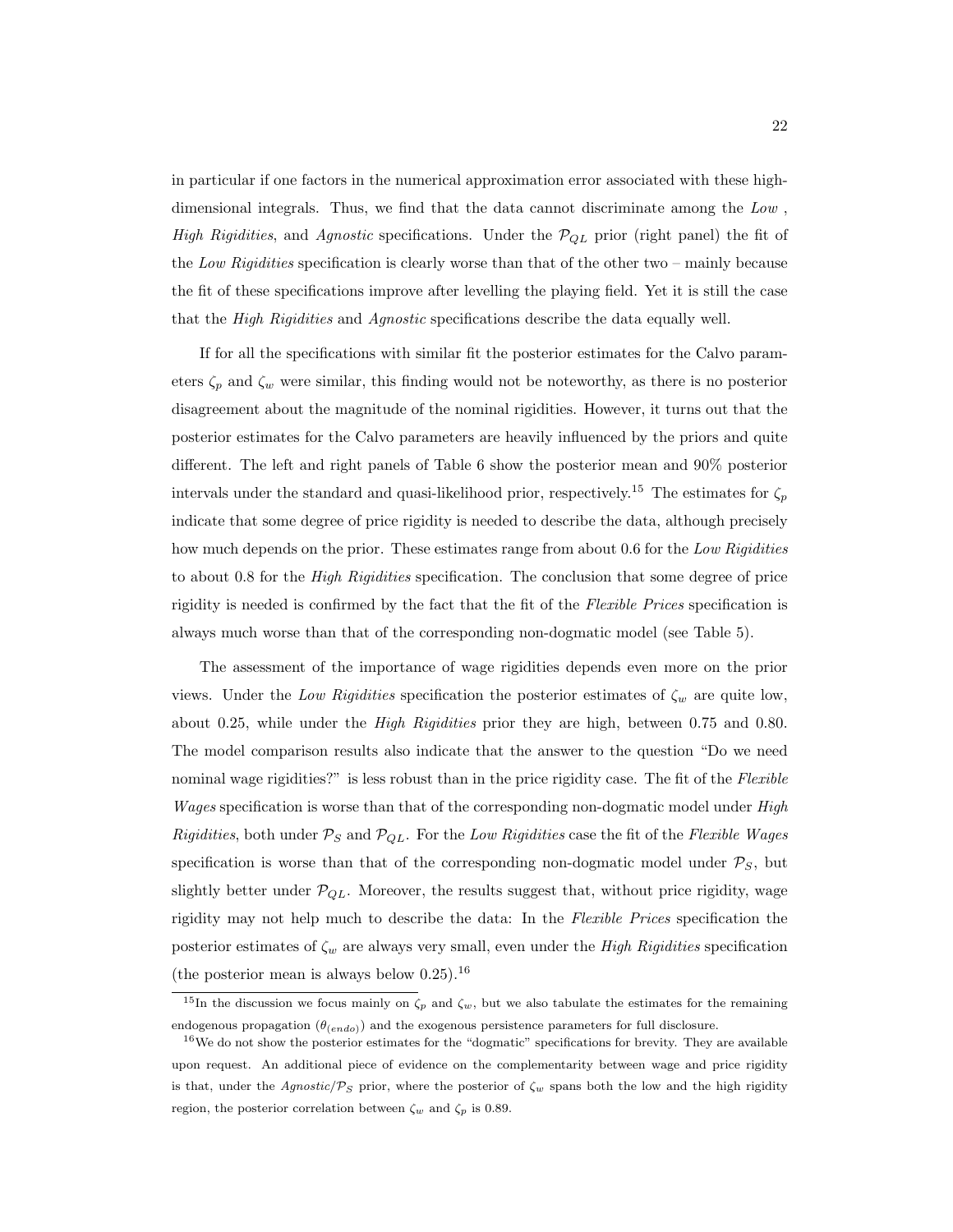We conjecture that the presence of the labor share among the observables is one of the reasons for the lack of compelling evidence in favor of wage stickiness: In absence of substantial price rigidity, the model with high wage rigidity has a hard time explaining the joint behavior of the labor share, inflation, and output. With low price rigidities movements in the labor share are dominated by mark-up shocks, which tend to generate a counterfactual negative correlation between labor share and inflation. Indeed the evidence in favor of nominal wage rigidities is much stronger whenever the labor share is not among the observables. Table 7 shows the model comparison results and the posterior estimates of  $\zeta_p$  and  $\zeta_w$  when the labor share is not among the observables. The estimates of  $\zeta_w$  are much higher than in Table 6, and the Low Rigidity specification is soundly rejected by the data.

In summary, the following two models seem to fit the data equally well: One where price rigidities are moderate and wage rigidity is trivial, and one where both rigidities are high. These two models have strikingly different policy implication, as shown by Figure 4. The Figure plots the impulse responses to a policy shocks for *High Rigidities* (solid black lines) and the *Agnostic* case (grey dash-and-dotted lines) under  $P_{QL}$  (results under  $P_S$  are similar). It is clear that the reduction in output following a decrease in inflation varies substantially between these two models.

# 6 Conclusions

The choice of priors for DSGE model parameters matters for both posterior estimates and model comparison. Part of this paper's contribution is to provide a framework for eliciting priors for different classes of parameters: those determining the steady state, the endogenous propagation mechanism, and the law of motion of the exogenous disturbances. The main thrust of our approach is to make explicit the information on which priors are based, whether that comes from the pre-sample or other sources, and to provide a systematic approach for translating this information into priors.

The paper uses the approach to investigate the importance of nominal rigidities within a standard New-Keynesian model with several real rigidities. In the profession there are widely diverging views on this subject. One would think that if the macro data spoke very clearly one way or the other, some consensus may eventually emerge as information from the data eventually trumps people's priors. The results in this paper suggest that this is not yet the case. The macro time series we consider – output growth, labor supply, labor share, inflation and interest rates – are not informative enough to discriminate among different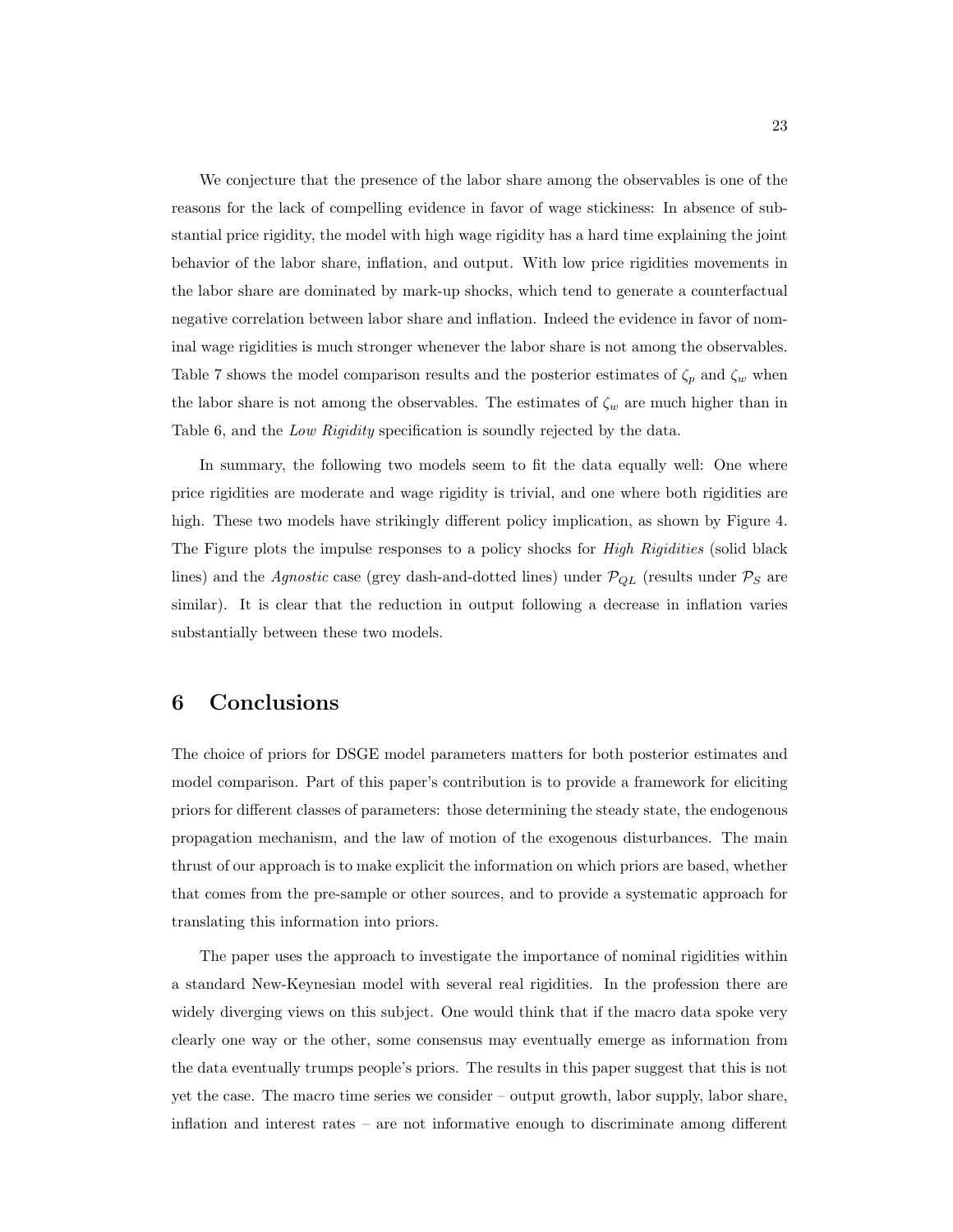theories, in spite of being a natural choice of observables for the question at hand. We indeed show that posterior estimates of the nominal rigidities parameters to some extent mirror the prior views. We also show that the model comparison results are in general not robust to the choice of prior for the parameters describing the exogenous shock processes, as these priors may inadvertently favor one specification relative to another. One promising approach to discriminating among theories is to gather evidence from micro data on the degree of rigidities (see Bils and Klenow 2004, Nakamura and Steinsson 2007) but it remains a challenge to understand how micro-level rigidities aggregate to macro-level rigidities.

# References

- An, S., Schorfheide, F., 2007. Bayesian Analysis of DSGE Models. Econometric Reviews 26, 113-172.
- Bils, M., Klenow, P., 2004. Some Evidence on the Importance of Sticky Prices. Journal of Political Economy 112, 947-985.
- Boldrin, M., Christiano, L., Fisher, J., 2001. Habit Persistence, Asset Returns, and the Business Cycle. American Economic Review 91, 149-166.
- Calvo, G., 1983. Staggered Prices in a Utility-Maximizing Framework. Journal of Monetary Economics 12, 383-398.
- Canova, F., 1994. Statistical Inference in Calibrated Models. Journal of Applied Econometrics 9, S123-144.
- Canova, F., 2007. Methods for Applied Macroeconomic Research. Princeton University Press, Princeton, New Jersey.
- Canova, F., Sala, L., 2007. Back to Square One: Identification Issues in DSGE Models. Manuscript, Universitat Pompeu Fabra and Universita Bocconi.
- Chang, Y., Gomes, J., Schorfheide, F., 2002. Learning-by-Doing as Propagation Mechanism. American Economic Review 92, 1498-1520.
- Chang, Y., Kim, S.-B., 2006. From Individual to Aggregate Labor Supply: A Quantitative Analysis based on a Heterogeneous Agent Macroeconomy. International Economic Review 47, 1-27.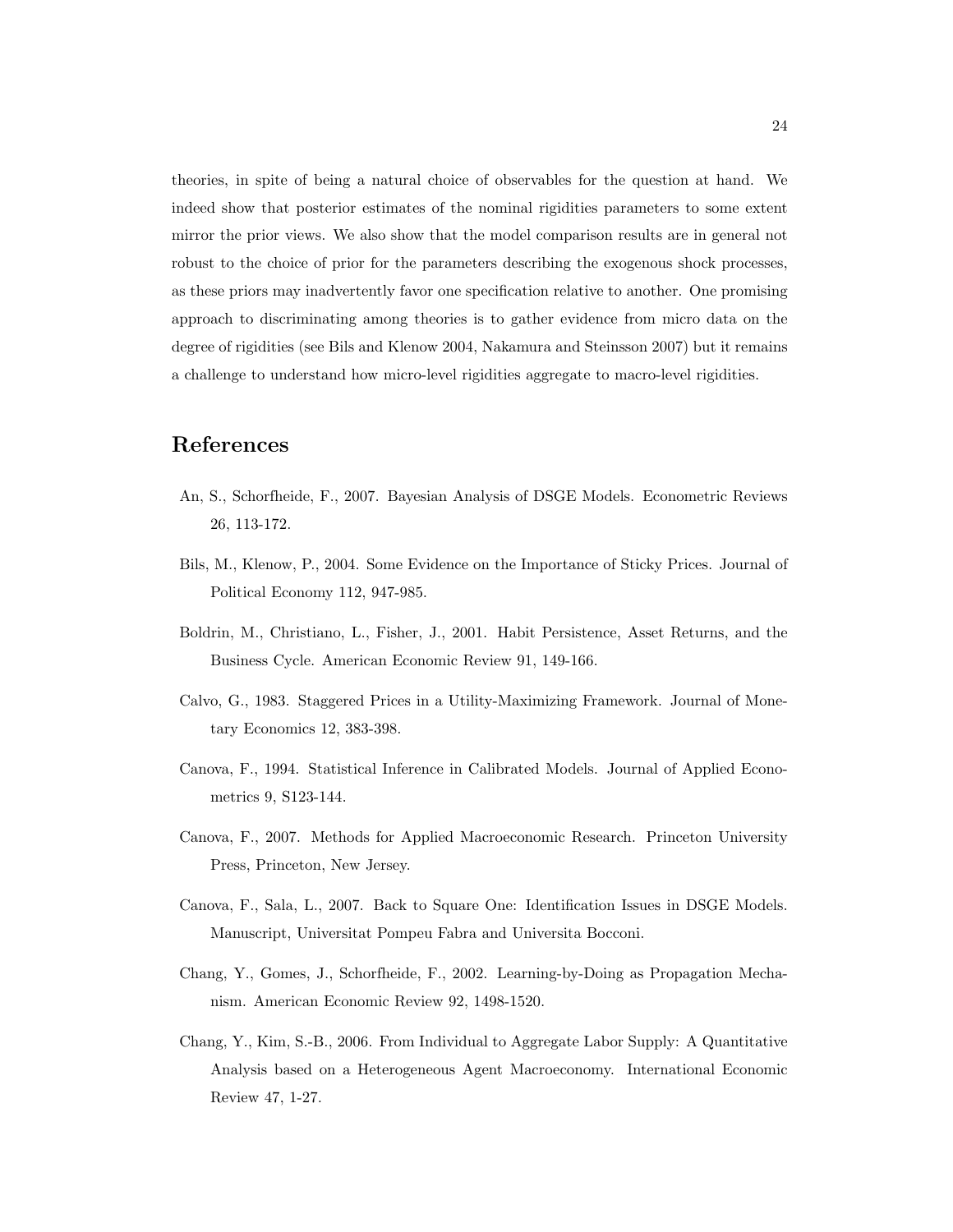- Christiano, L., Eichenbaum, M., Evans, C., 2005. Nominal Rigidities and the Dynamic Effects of a Shock to Monetary Policy. Journal of Political Economy 113, 1-45.
- Del Negro, M., Schorfheide, F., Smets, F., Wouters, R., 2007. On the Fit of New-Keynesian Models. Journal of Business & Economic Statistics 25, 123-162.
- Galí, J., Gertler, M., 1999. Inflation Dynamics: A Structural Econometric Analysis. Journal of Monetary Economics 44, 195-222.
- Geweke, J., 1999. Using Simulation Methods for Bayesian Econometric Models: Inference, Development and Communication. Econometric Reviews 18, 1-126.
- Kadane, J.B., J.M. Dickey, R.L. Winkler, W.S. Smith, Peters, S.C., 1980. Interactive Elicitation of Opinion for a Normal Linear Model. Journal of the American Statistical Association 75, 845-854.
- Koop, G., 2004. Bayesian Econometrics. John Wiley & Sons, Hoboken, New Jersey.
- Kydland, F., Prescott, E., 1982. Time to Build and Aggregate Fluctuations. Econometrica 50, 1345-70.
- Kimball, M., Shapiro, M., 2003. Labor Supply: Are the Income and Substitution Effects Both Large or Both Small? Manuscript, University of Michigan.
- Moller, J., Pettitt, A.N., Reeves, R., Berthelsen, K.K., 2006. An Efficient Markov Chain Monte Carlo Method for Distributions with Intractable Normalising Constants. Biometrika 93, 451-458.
- Nakamura, E., Steinsson, J., 2007. Five Facts About Prices: A Reevaluation of Menu Costs Models. Manuscript, Columbia University.
- Rabanal, P., Rubio-Ramirez, J.F., 2005. Comparing New Keynesian Models of the Business Cycle: A Bayesian Approach. Journal of Monetary Economics 52, 1151-1166.
- Schorfheide, F., 2000. Loss-Function Based Evaluation of DSGE Models. Journal of Applied Econometrics 15, 645-670.
- Schotman, P., Van Dijk, H., 1991. On Bayesian Routes to Unit Roots. Journal of Applied Econometrics 6, 387-401.
- Sims, C., 2002. Solving Rational Expectations Models. Computational Economics 20, 1-20.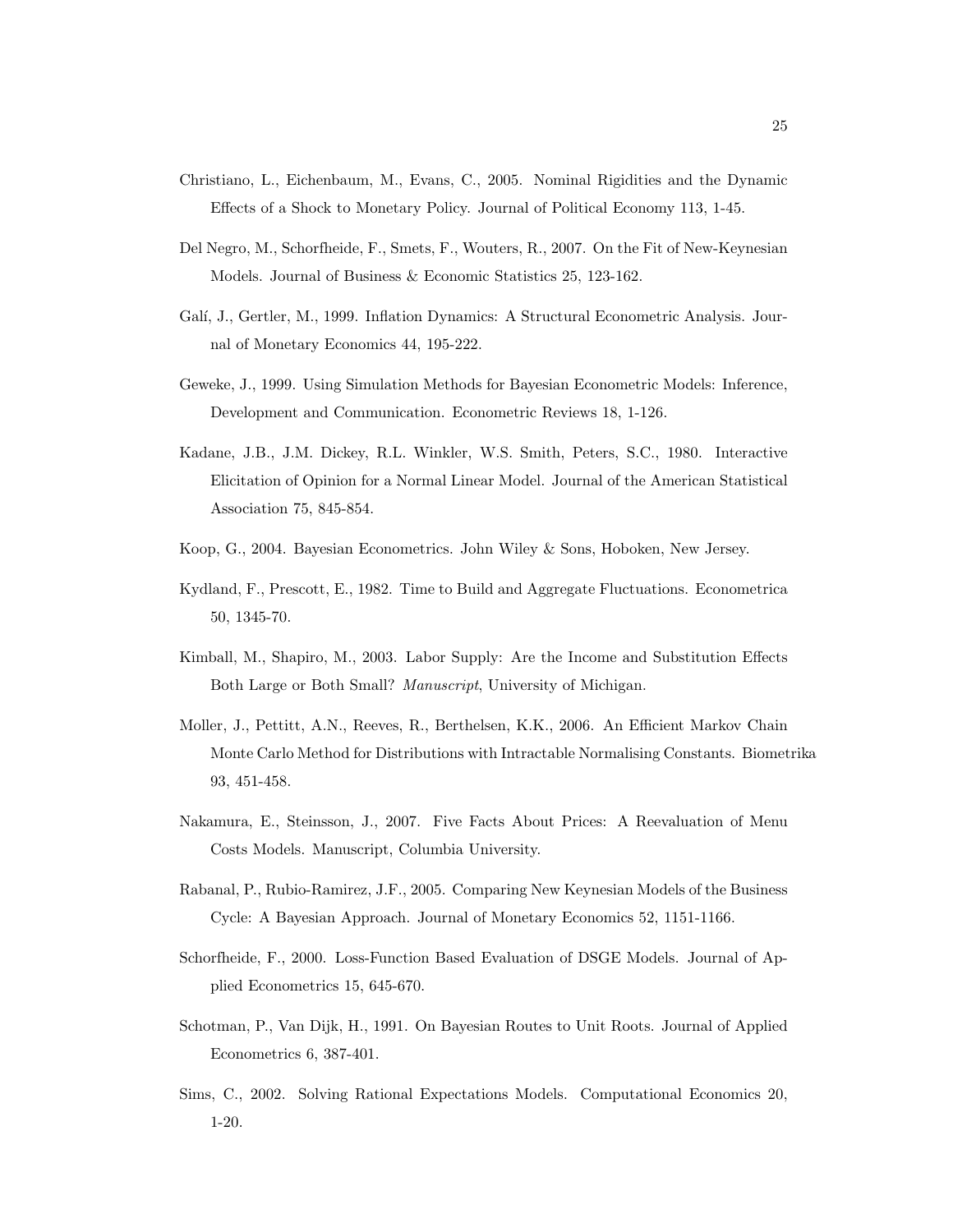- Smets, F., Wouters, R., 2003. An Estimated Stochastic Dynamic General Equilibrium Model of the Euro Area. Journal of the European Economic Association 1, 1123-75.
- Smets, F., Wouters, R., 2007. Shocks and Frictions in U.S. Business Cycles: A Bayesian DSGE Approach. American Economic Review 97, 586-606.

# A Data

The data set is obtained from Haver Analytics (Haver mnemonics are in italics). We compile observations for the variables that appear in the measurement equation (21). Real output is obtained by dividing the nominal series  $(GDP)$  by population 16 years and older  $(LM16N)$ , and deflating using the chained-price GDP deflator  $(JGDP)$ . We compute quarter-to-quarter output growth as log difference of real GDP per capita and multiply the growth rates by 100 to convert them into percentages. Our measure of hours worked is computed by taking total hours worked reported in the National Income and Product Accounts (NIPA), which is at annual frequency, and interpolating it using growth rates computed from hours of all persons in the non-farm business sector  $(LXNFH)$ . We divide hours worked by  $LN16N$  to convert them into per capita terms. We then take the log of the series multiplied by 100 so that all figures can be interpreted as percentage changes in hours worked. The labor share is computed by dividing total compensation of employees (YCOMP) obtained from the NIPA by nominal GDP. We then take the log of the labor share multiplied by 100. Inflation rates are defined as log differences of the GDP deflator and converted into annualized percentages. The nominal rate corresponds to the effective Federal Funds Rate (FFED), also in percent. We use a pre-sample of observations from 1954:III to 1980:IV to specify the prior distribution. Our estimation sample ranges from 1982:IV to 2005:IV. Annual data on consumption, durable consumption, investment, and capital used to construct the great ratios included in  $\hat{S}$  (see Table 2) also come from Haver Analytics (with mnemonics C, CD, IDGA, and E, respectively). Since these variables are not included among the observables we use the entire sample (1954-2006) to obtain information on the great ratios. The average labor share measurement included in  $\hat{S}$  comes from the pre-sample.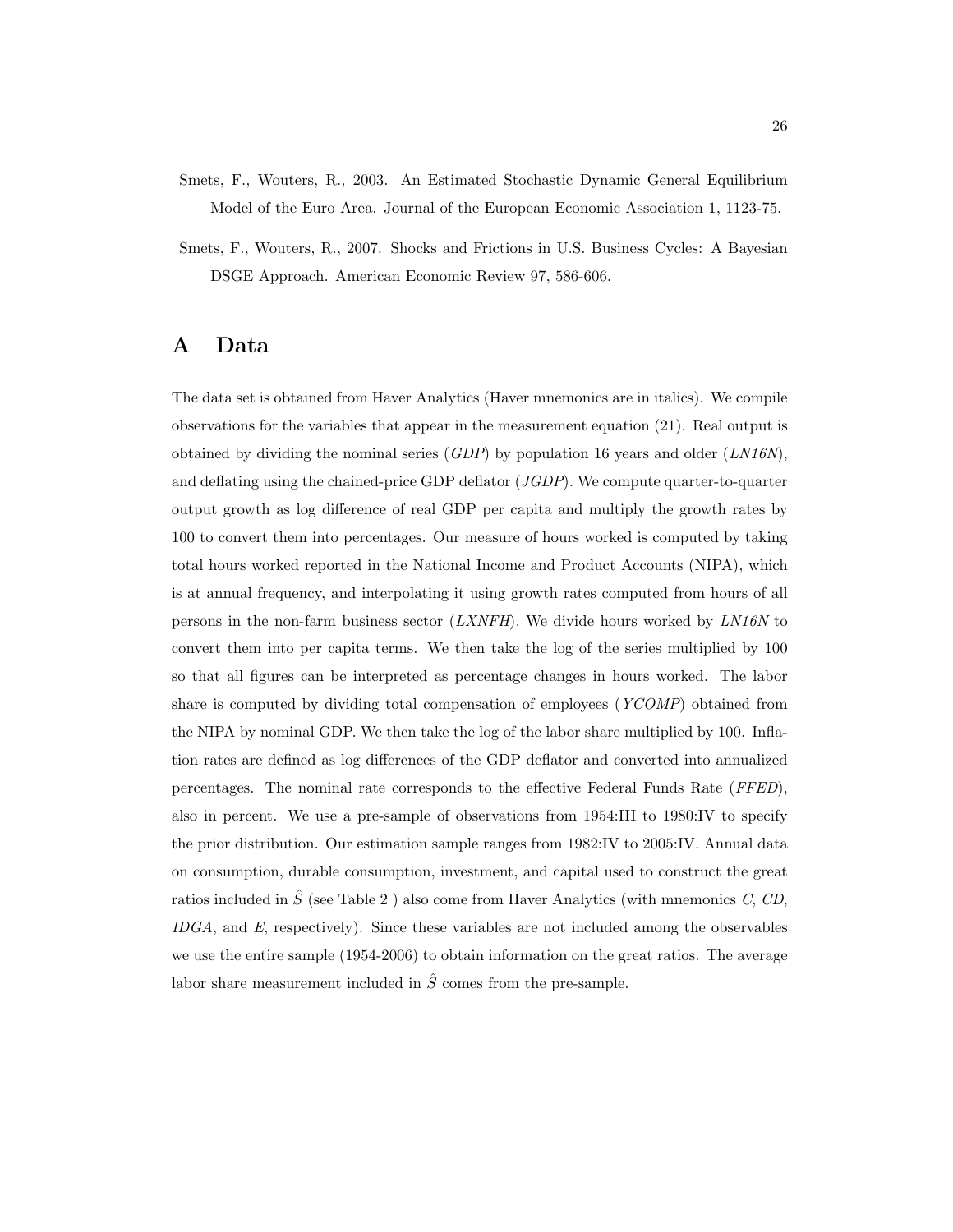| "Non-Dogmatic" Priors |                        |                 | "Dogmatic" Priors |                |                 |          |                        |
|-----------------------|------------------------|-----------------|-------------------|----------------|-----------------|----------|------------------------|
|                       |                        |                 |                   |                | Flexible Wages  |          | <b>Flexible Prices</b> |
|                       |                        | Mean (St. Dev.) |                   |                | Mean (St. Dev.) |          | Mean (St. Dev.)        |
|                       | Low Rigidities         |                 |                   |                |                 |          |                        |
| $\zeta_p$             | .45                    | (.10)           |                   | .45            | (.10)           | $\theta$ |                        |
| $\zeta_w$             | .45                    | (.10)           |                   | $\overline{0}$ |                 | .45      | (.10)                  |
|                       | <b>High Rigidities</b> |                 |                   |                |                 |          |                        |
| $\zeta_p$             | .75                    | (.10)           |                   | .75            | (.10)           | $\theta$ |                        |
| $\zeta_w$             | .75                    | (.10)           |                   | $\overline{0}$ |                 | .75      | (.10)                  |
| <i>Agnostic Prior</i> |                        |                 |                   |                |                 |          |                        |
| $\zeta_p$             | .60                    | (.20)           |                   | .60            | (.20)           | $\theta$ |                        |
| $\zeta_w$             | .60                    | (.20)           |                   | 0              |                 | .60      | (.20)                  |

Table 1: Prior Views on the Degree of Price and Wage Rigidity

Notes: Prior standard deviations are in parenthesis whenever the prior is non-degenerate.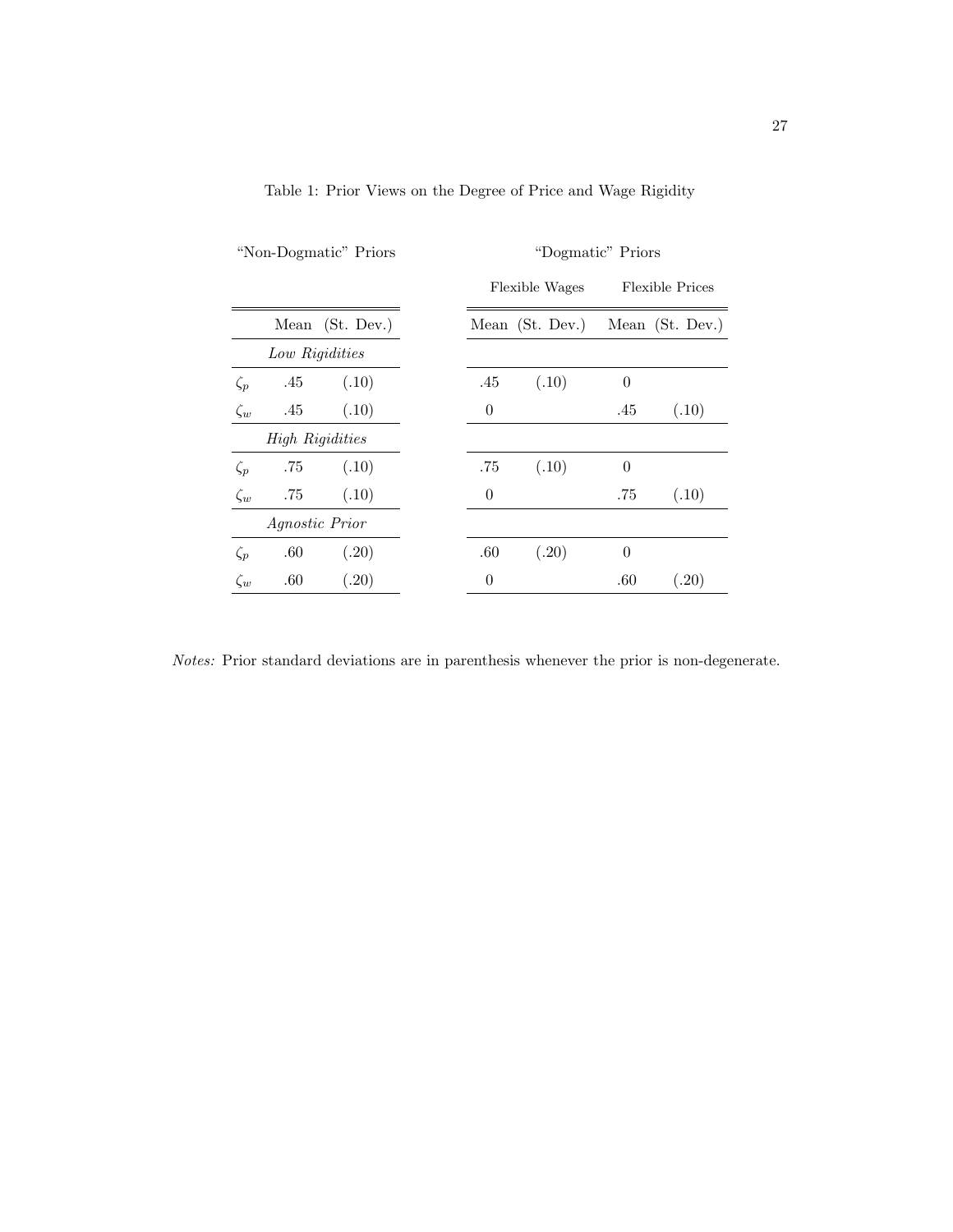| Parameter                          | Domain         |                                                         | Density Para $(1)$ Para $(2)$ |             |  |  |  |
|------------------------------------|----------------|---------------------------------------------------------|-------------------------------|-------------|--|--|--|
| $\pi(\theta_{(ss)})$               |                |                                                         |                               |             |  |  |  |
| $\alpha$                           | [0,1)          | Uniform                                                 | 0.00                          | 1.00        |  |  |  |
| $r_{(A)}$                          | $\mathbb{R}^+$ | Gamma                                                   | 1.50                          | 1.00        |  |  |  |
| $\delta$                           | [0,1)          | Uniform                                                 | 0.00                          | 1.00        |  |  |  |
| $\gamma_{(A)}$                     | $\mathbb{R}^+$ | Gamma                                                   | 1.65                          | 1.00        |  |  |  |
| $\lambda_f$                        | $\mathbb{R}^+$ | Gamma                                                   | 0.15                          | 0.10        |  |  |  |
| $\pi_{(A)}$                        | $\mathbb R$    | Normal                                                  | 4.30                          | 2.50        |  |  |  |
| $g_*-1$                            | $\mathbb{R}^+$ | Uniform                                                 | 0.00                          | $\infty$    |  |  |  |
| $L^{adj}$                          | $\mathbb R$    | Normal                                                  | 252                           | 10.0        |  |  |  |
|                                    |                | $\mathcal{L}(\mathcal{S}_D(\theta_{(ss)}) \widehat{S})$ |                               |             |  |  |  |
| $LS_*$                             |                | Normal                                                  | 0.57                          | 0.02        |  |  |  |
| $(c_*+i_*)/y_*$                    |                | Normal                                                  | 0.84                          | 0.02        |  |  |  |
| $i_*/\bar{k}_*$                    |                | Normal                                                  | 0.09                          | 0.01        |  |  |  |
| $\bar{k}_*/y_*$                    |                | Normal                                                  | 3.18                          | 0.18        |  |  |  |
|                                    |                | $\pi(\theta_{(endo)})$                                  |                               |             |  |  |  |
| $\zeta_p$                          | [0,1)          | Beta                                                    |                               | see Table 1 |  |  |  |
| $\zeta_w$                          | [0,1)          | Beta                                                    |                               | see Table 1 |  |  |  |
| $\nu_l$                            | $\mathbb{R}^+$ | Gamma                                                   | 2.00                          | 0.75        |  |  |  |
| $\psi_1$                           | $\mathbb{R}^+$ | Gamma                                                   | 2.00                          | 0.25        |  |  |  |
| $\psi_2$                           | $\mathbb{R}^+$ | Gamma                                                   | 0.20                          | 0.10        |  |  |  |
| $\rho_r$                           | [0,1)          | Beta                                                    | 0.50                          | 0.20        |  |  |  |
| $\iota_p$                          | [0,1)          | Beta                                                    | 0.50                          | 0.28        |  |  |  |
| $\iota_w$                          | [0,1)          | Beta                                                    | 0.50                          | 0.28        |  |  |  |
| $s$ <sup><math>\prime</math></sup> | $\mathbb{R}^+$ | Gamma                                                   | 4.00                          | 1.50        |  |  |  |
| $\boldsymbol{h}$                   | [0,1)          | Beta                                                    | 0.700                         | 0.050       |  |  |  |
| $a^{\prime\prime}$                 | $\mathbb{R}^+$ | Gamma                                                   | 0.20                          | 0.10        |  |  |  |

Table 2: Prior Distribution for Steady State  $(\theta_{(ss)})$  and Endogenous Propagation  $(\theta_{(endo)})$ Parameters

Notes: Para (1) and Para (2) correspond to means and standard deviations for the Beta, Gamma, and Normal distributions and to the upper and lower bounds of the support for the Uniform distribution. In case of  $\mathcal{L}(\mathcal{S}_D(\theta_{(ss)})|S)$  the Para (1) entry can be interpreted as S value and the Para (2) entry as standard deviation of  $\eta$  in Equation (21).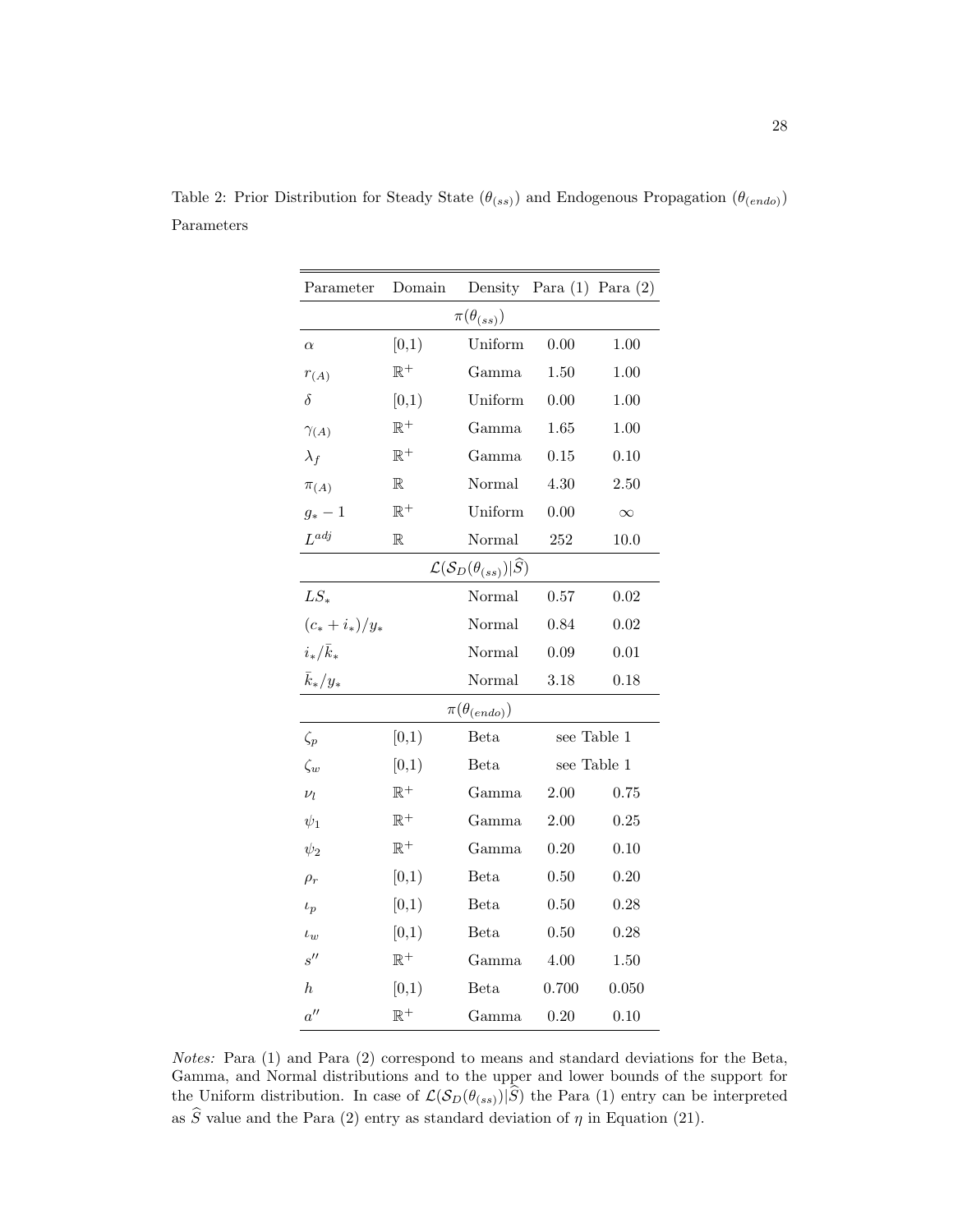|                      |                |          | $\mathcal{P}_S$ |            |                                                                                                                                                                              | $\mathcal{P}_{QL}$             |      |
|----------------------|----------------|----------|-----------------|------------|------------------------------------------------------------------------------------------------------------------------------------------------------------------------------|--------------------------------|------|
| Parameter Domain     |                | Density  | Para $(1)$      | Para $(2)$ |                                                                                                                                                                              | Density Para $(1)$ Para $(2)$  |      |
| $\rho_z$             | [0,1)          | Beta     | 0.40            | 0.25       | Beta                                                                                                                                                                         | 0.45                           | 0.25 |
| $\rho_{\phi}$        | [0,1)          | Beta     | 0.75            | 0.15       | Beta                                                                                                                                                                         | 0.45                           | 0.25 |
| $\rho_{\lambda_f}$   | [0,1)          | Beta     | 0.75            | 0.15       | Beta                                                                                                                                                                         | 0.45                           | 0.25 |
| $\rho_q$             | [0,1)          | Beta     | 0.75            | 0.15       | Beta                                                                                                                                                                         | 0.45                           | 0.25 |
| $\sigma_z$           | $\mathbb{R}^+$ | InvGamma | 0.30            | 4.00       |                                                                                                                                                                              | $\propto 1/\sigma_z$           |      |
| $\sigma_{\phi}$      | $\mathbb{R}^+$ | InvGamma | 3.00            | 4.00       |                                                                                                                                                                              | $\propto 1/\sigma_{\phi}$      |      |
| $\sigma_{\lambda_f}$ | $\mathbb{R}^+$ | InvGamma | 0.20            | 4.00       |                                                                                                                                                                              | $\propto 1/\sigma_{\lambda_f}$ |      |
| $\sigma_q$           | $\mathbb{R}^+$ | InvGamma | 0.50            | 4.00       |                                                                                                                                                                              | $\propto 1/\sigma_q$           |      |
| $\sigma_r$           | $\mathbb{R}^+$ | InvGamma | 0.20            | 4.00       |                                                                                                                                                                              | $\propto 1/\sigma_r$           |      |
|                      |                |          |                 |            | $\times \frac{\mathcal{L}(\underline{\theta}_{(ss)},\theta_{(exo)},\underline{\theta}_{(endo)}   \Gamma^*,T^*)}{c_2(\underline{\theta}_{(ss)},\underline{\theta}_{(endo)})}$ |                                |      |

Table 3: Prior for Exogenous Propagation Parameters  $(\theta_{(exo)})$ 

Notes: Para (1) and Para (2) correspond to means and standard deviations for the Beta distribution and to s and  $\nu$  for the Inverse Gamma distribution, where  $p_{\mathcal{IG}}(\sigma|\nu, s) \propto$  $\sigma^{-\nu-1}e^{-\nu s^2/2\sigma^2}$ .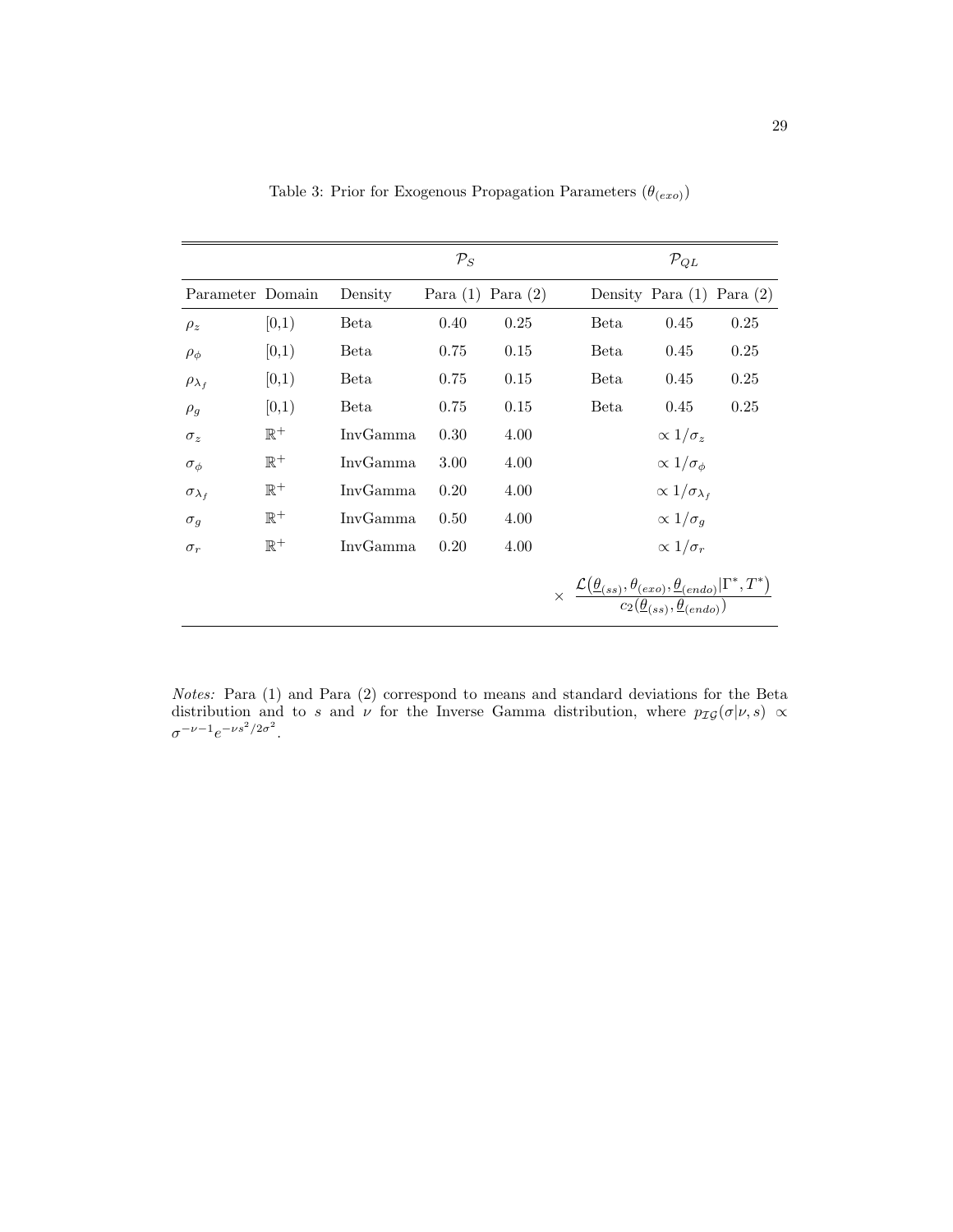| Parameter<br>$\mathcal{P}_S$ |              | Agnostic<br>$\mathcal{P}_{QL}$ | Low<br>Rigidities<br>$\mathcal{P}_{QL}$ | High<br>Rigidities<br>$\mathcal{P}_{OL}$ | Flexible<br>Wages<br>$\mathcal{P}_{OL}$ | Flexible<br>Prices<br>$\mathcal{P}_{QL}$ |
|------------------------------|--------------|--------------------------------|-----------------------------------------|------------------------------------------|-----------------------------------------|------------------------------------------|
|                              |              |                                |                                         |                                          |                                         |                                          |
| $\rho_z$                     | 0.40         | 0.47                           | 0.47                                    | 0.49                                     | 0.42                                    | 0.48                                     |
|                              | (0.00, 0.76) | (0.17, 0.75)                   | (0.16, 0.75)                            | (0.18, 0.77)                             | (0.09, 0.72)                            | (0.19, 0.72)                             |
| $\rho_{\phi}$                | 0.75         | 0.63                           | 0.68                                    | 0.51                                     | 0.74                                    | 0.70                                     |
|                              | (0.35, 1.00) | (0.31, 0.97)                   | (0.41, 0.98)                            | (0.13, 0.89)                             | (0.49, 0.99)                            | (0.44, 0.98)                             |
| $\rho_{\lambda_f}$           | 0.75         | 0.77                           | 0.81                                    | 0.61                                     | 0.63                                    | 0.84                                     |
|                              | (0.35, 1.00) | (0.56, 0.99)                   | (0.63, 0.99)                            | (0.29, 0.95)                             | (0.24, 0.98)                            | (0.70, 0.99)                             |
| $\rho_g$                     | 0.75         | 0.53                           | 0.52                                    | 0.52                                     | 0.64                                    | 0.50                                     |
|                              | (0.35, 1.00) | (0.10, 0.92)                   | (0.11, 0.93)                            | (0.11, 0.91)                             | (0.23, 1.00)                            | (0.08, 0.89)                             |
| $\sigma_z$                   | 1.13         | 1.34                           | 1.40                                    | 1.48                                     | 1.40                                    | 1.48                                     |
|                              | (0.48, 1.78) | (0.73, 1.91)                   | (0.73, 2.01)                            | (0.73, 2.34)                             | (0.79, 2.37)                            | (0.71, 2.21)                             |
| $\sigma_{\phi}$              | 3.76         | 6.22                           | 4.89                                    | 12.74                                    | 3.70                                    | 5.41                                     |
|                              | (1.59, 5.93) | (1.26, 11.72)                  | (1.47, 8.21)                            | (1.43, 24.84)                            | (1.11, 7.53)                            | (1.47, 9.44)                             |
| $\sigma_{\lambda_f}$         | 0.25         | 0.25                           | 0.35                                    | 0.21                                     | 0.28                                    | 0.87                                     |
|                              | (0.11, 0.40) | (0.10, 0.42)                   | (0.15, 0.57)                            | (0.06, 0.37)                             | (0.11, 0.49)                            | (0.42, 1.32)                             |
| $\sigma_g$                   | 0.63         | 0.68                           | 0.62                                    | 0.67                                     | 1.22                                    | 0.52                                     |
|                              | (0.26, 0.99) | (0.00, 1.35)                   | (0.18, 1.35)                            | (0.19, 1.27)                             | (0.22, 2.97)                            | (0.00, 1.03)                             |
| $\sigma_r$                   | 0.50         | 0.59                           | 0.54                                    | 0.56                                     | 0.51                                    | $0.56\,$                                 |
|                              | (0.21, 0.79) | (0.23, 1.04)                   | (0.23, 0.92)                            | (0.24, 0.91)                             | (0.00, 0.78)                            | (0.19, 1.04)                             |

Table 4: Priors for Exogenous Propagation Parameters  $\theta_{(exo)}$ : Standard vs Quasi-Likelihood

Notes: The table shows the mean and, in parenthesis, the 90% intervals. Results for the  $P_{QL}$  prior are shown for  $T^* = 6$ . For Flexible Wages and Prices we show the prior under the *Agnostic* rigidity specification.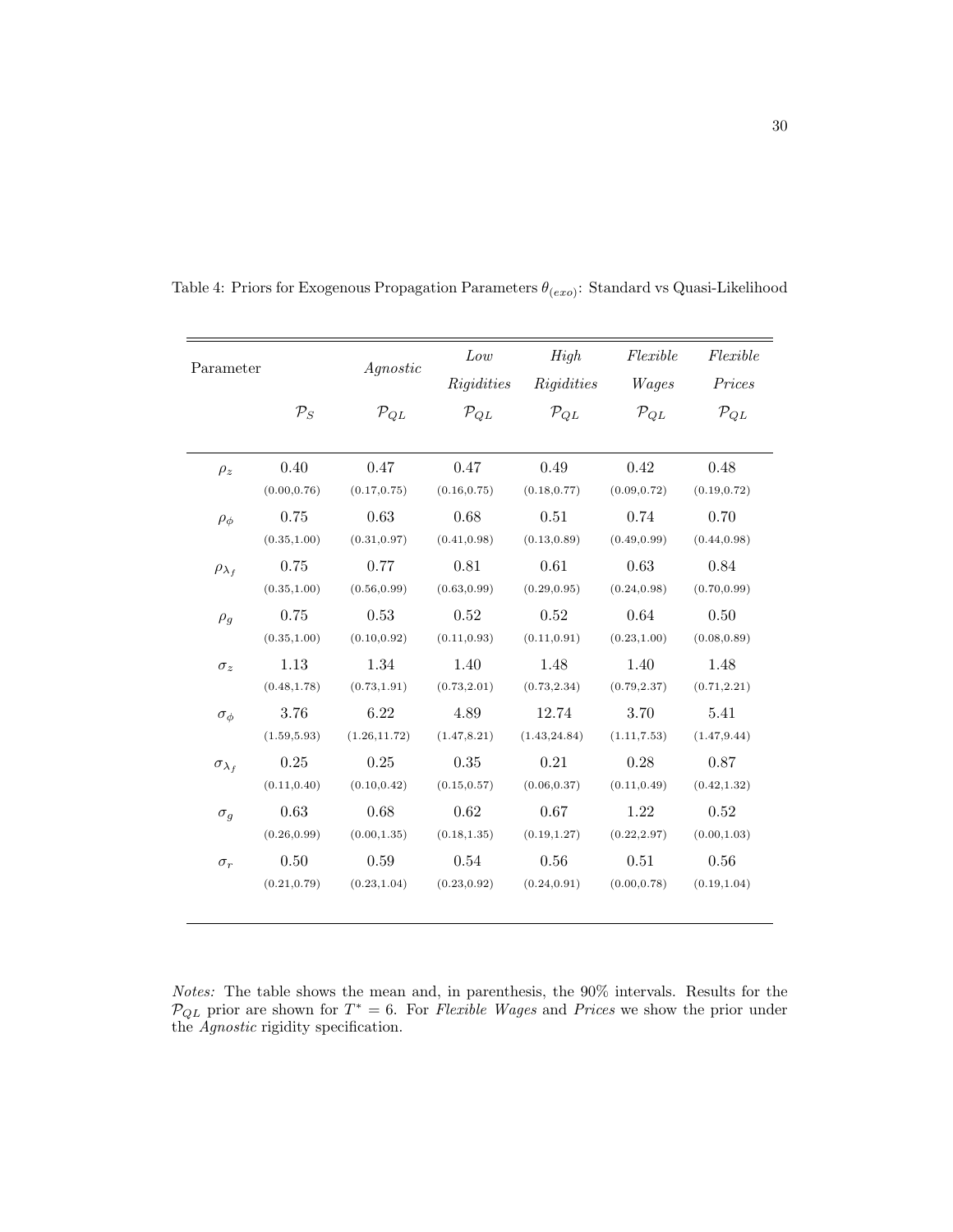Table 5: Marginal Likelihoods

|                        | $\mathcal{P}_S$       |                        |              | $\mathcal{P}_{QL}$    |                 |
|------------------------|-----------------------|------------------------|--------------|-----------------------|-----------------|
| NON-DOGMATIC           | FLEX.<br><b>WAGES</b> | FLEX.<br><b>PRICES</b> | NON-DOGMATIC | FLEX.<br><b>WAGES</b> | FLEX.<br>PRICES |
| Low Rigidities         |                       |                        |              |                       |                 |
| $-518.83$              | $-526.87$             | -569.84                | $-521.96$    | $-519.21$             | $-565.81$       |
| Agnostic Prior         |                       |                        |              |                       |                 |
| $-517.54$              | $-527.20$             | $-568.71$              | $-511.63$    | $-517.58$             | -563.78         |
| <b>High Rigidities</b> |                       |                        |              |                       |                 |
| $-517.32$              | $-527.98$             | $-578.42$              | $-510.11$    | -519.84               | $-575.10$       |

Notes: The table shows the log marginal likelihoods for different specifications under both the standard prior  $\mathcal{P}_S$  (left panel) and the quasi-likelihood prior  $\mathcal{P}_{QL}$  (right panel).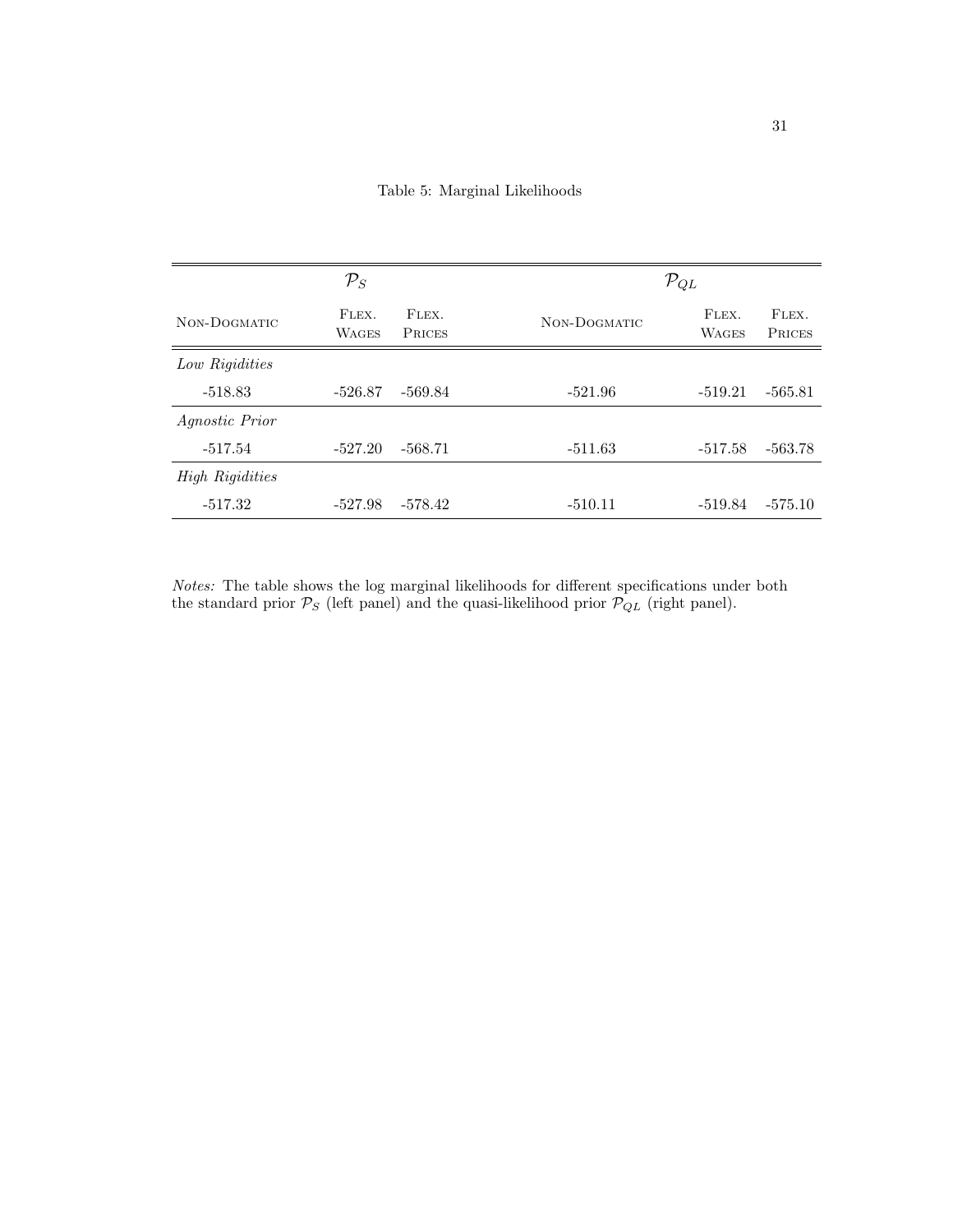|                    |                        | $\mathcal{P}_S$ |                                                                      |            |                        | $\mathcal{P}_{QL}$ |                    |
|--------------------|------------------------|-----------------|----------------------------------------------------------------------|------------|------------------------|--------------------|--------------------|
| Parameter          | $_{Low}$<br>Rigidities | $A q$ nostic    | High<br>Rigidities                                                   |            | $_{Low}$<br>Rigidities | $A q$ nostic       | High<br>Rigidities |
|                    |                        |                 |                                                                      | Rigidities |                        |                    |                    |
| $\zeta_p$          | 0.64                   | 0.78            | 0.84                                                                 |            | 0.56                   | 0.65               | 0.81               |
|                    | (0.57, 0.72)           | (0.64, 0.88)    | (0.80, 0.89)                                                         |            | (0.48, 0.64)           | (0.59, 0.72)       | (0.75, 0.86)       |
| $\zeta_w$          | 0.26                   | 0.52            | 0.74                                                                 |            | 0.24                   | 0.19               | 0.80               |
|                    | (0.18, 0.34)           | (0.16, 0.81)    | (0.61, 0.84)                                                         |            | (0.15, 0.32)           | (0.10, 0.29)       | (0.73, 0.87)       |
|                    |                        |                 | Other Endogenous Propagation $(\theta_{(endo)})$ Parameters          |            |                        |                    |                    |
| $\nu_l$            | 2.20                   | 0.96            | 0.78                                                                 |            | 1.77                   | 1.60               | 1.75               |
|                    | (1.22, 3.18)           | (0.12, 1.79)    | (0.17, 1.37)                                                         |            | (0.90, 2.72)           | (0.84, 2.42)       | (0.92, 2.58)       |
| $\psi_1$           | 2.40                   | 2.32            | 2.25                                                                 |            | 2.47                   | 2.48               | 2.19               |
|                    | (1.96, 2.85)           | (1.88, 2.77)    | (1.84, 2.68)                                                         |            | (2.02, 2.92)           | (2.01, 2.92)       | (1.80, 2.57)       |
| $\psi_2$           | 0.04                   | 0.06            | 0.07                                                                 |            | 0.06                   | 0.06               | 0.08               |
|                    | (0.01, 0.07)           | (0.02, 0.10)    | (0.03, 0.11)                                                         |            | (0.02, 0.10)           | (0.02, 0.10)       | (0.03, 0.13)       |
| $\rho_r$           | 0.79                   | 0.80            | 0.81                                                                 |            | 0.80                   | 0.79               | 0.81               |
|                    | (0.75, 0.83)           | (0.76, 0.85)    | (0.77, 0.85)                                                         |            | (0.75, 0.84)           | (0.75, 0.84)       | (0.77, 0.85)       |
| $\iota_p$          | 0.19                   | 0.19            | 0.20                                                                 |            | 0.47                   | 0.14               | 0.08               |
|                    | (0.00, 0.38)           | (0.00, 0.38)    | (0.00, 0.41)                                                         |            | (0.10, 0.85)           | (0.00, 0.30)       | (0.00, 0.18)       |
| $\iota_w$          | 0.49                   | 0.42            | 0.36                                                                 |            | $0.52\,$               | 0.56               | 0.42               |
|                    | (0.08, 0.93)           | (0.00, 0.81)    | (0.00, 0.71)                                                         |            | (0.12, 0.97)           | (0.17, 1.00)       | (0.01, 0.77)       |
| s'                 | 8.15                   | 9.76            | 10.54                                                                |            | 8.13                   | 8.58               | 10.84              |
|                    | (5.19, 11.10)          | (5.98, 13.18)   | (6.91, 13.96)                                                        |            | (4.67, 11.20)          | (5.36, 11.71)      | (7.40, 14.06)      |
| $\boldsymbol{h}$   | 0.67                   | 0.80            | 0.82                                                                 |            | 0.69                   | 0.70               | 0.79               |
|                    | (0.58, 0.76)           | (0.70, 0.89)    | (0.77, 0.88)                                                         |            | (0.60, 0.79)           | (0.60, 0.79)       | (0.72, 0.86)       |
| $a'$ '             | 0.25                   | 0.21            | 0.21                                                                 |            | 0.26                   | 0.24               | 0.22               |
|                    | (0.10, 0.40)           | (0.05, 0.35)    | (0.04, 0.36)                                                         |            | (0.09, 0.42)           | (0.09, 0.39)       | (0.07, 0.36)       |
|                    |                        |                 | Exogenous Propagation $(\theta_{(exo)})$ Parameters ( $\rho$ s only) |            |                        |                    |                    |
| $\rho_z$           | $0.13\,$               | $0.15\,$        | 0.18                                                                 |            | 0.16                   | 0.13               | $0.27\,$           |
|                    | (0.00, 0.25)           | (0.00, 0.28)    | (0.00, 0.33)                                                         |            | (0.00, 0.30)           | (0.00, 0.24)       | (0.07, 0.45)       |
| $\rho_{\phi}$      | 0.98                   | 0.68            | 0.50                                                                 |            | 0.93                   | 0.94               | 0.27               |
|                    | (0.95, 1.00)           | (0.48, 1.00)    | (0.31, 0.69)                                                         |            | (0.86, 1.00)           | (0.89, 1.00)       | (0.10, 0.45)       |
| $\rho_{\lambda_f}$ | 0.86                   | 0.56            | 0.41                                                                 |            | 0.89                   | 0.88               | 0.68               |
|                    | (0.77, 1.00)           | (0.26, 0.93)    | (0.17, 0.65)                                                         |            | (0.82, 0.96)           | (0.81, 0.95)       | (0.53, 0.85)       |
| $\rho_g$           | 0.91                   | 0.96            | 0.97                                                                 |            | 0.92                   | $\rm 0.92$         | 0.92               |
|                    | (0.87, 0.95)           | (0.92, 1.00)    | (0.92, 1.00)                                                         |            | (0.87, 0.96)           | (0.88, 0.96)       | (0.89, 0.96)       |

Table 6: Posterior Estimates

Notes: The table shows the mean and, in parenthesis, the 90% intervals. The left and right panels show the estimates under the standard  $(\mathcal{P}_S)$  and quasi-likelihood  $(\mathcal{P}_{QL})$  prior, respectively.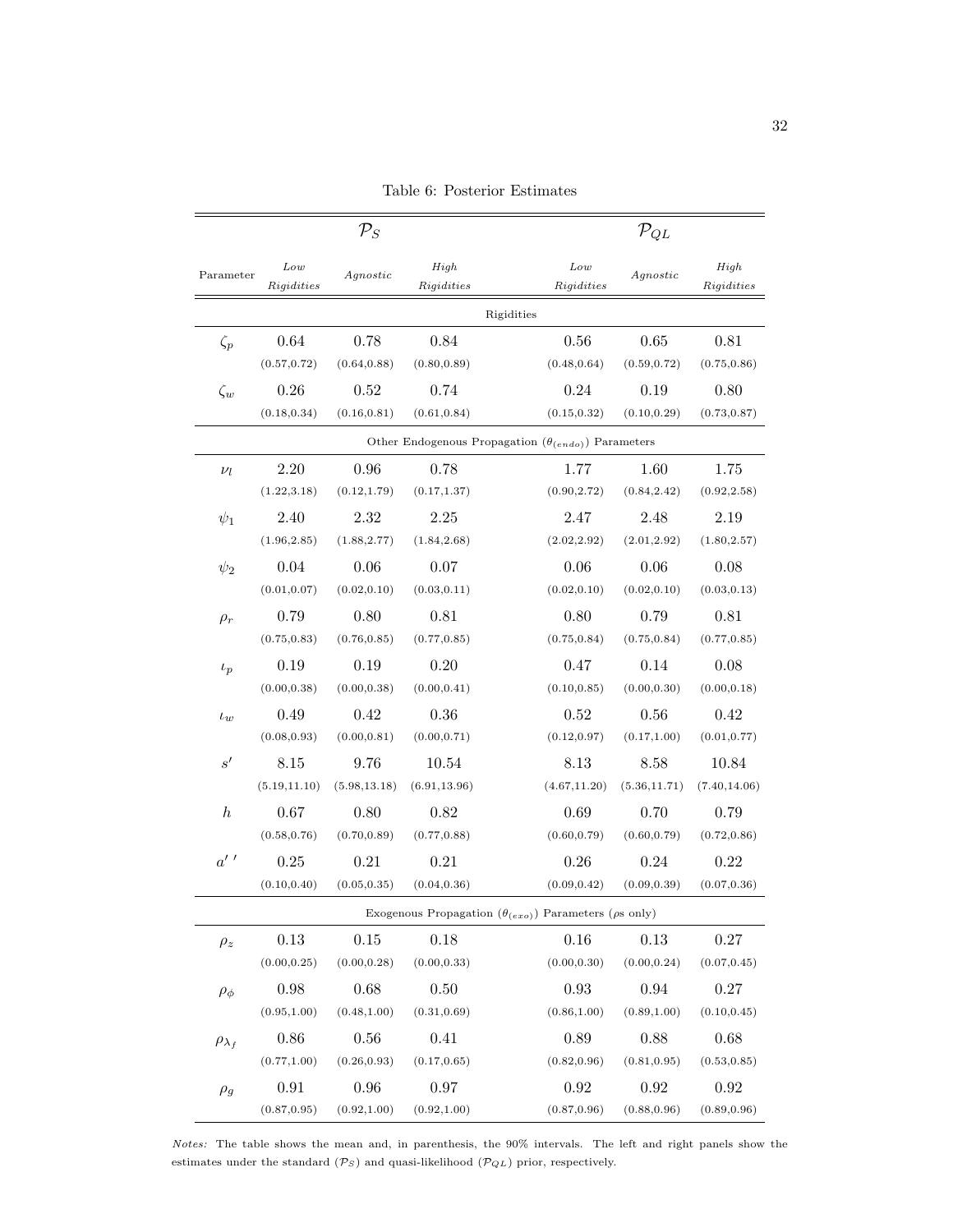|            | Low          | Agnostic     | High         |  |
|------------|--------------|--------------|--------------|--|
|            | Rigidities   |              | Rigidities   |  |
| $\zeta_p$  | 0.78         | 0.84         | 0.84         |  |
|            | (0.71, 0.84) | (0.79, 0.89) | (0.79, 0.89) |  |
| $\zeta_w$  | 0.73         | 0.94         | 0.92         |  |
|            | (0.42, 0.89) | (0.91, 0.98) | (0.87, 0.97) |  |
| Marg.      | $-408.45$    | $-387.68$    | $-386.96$    |  |
| Likelihood |              |              |              |  |

Table 7: Assessing Nominal Rigidities without the Labor Share Among the Observables

Notes: The table shows the mean and, in parenthesis, the 90% intervals for the nominal rigidity parameters under the standard prior for the Low, High Rigidities and Agnostic specifications. The table also shows the log marginal likelihoods associated with each specification.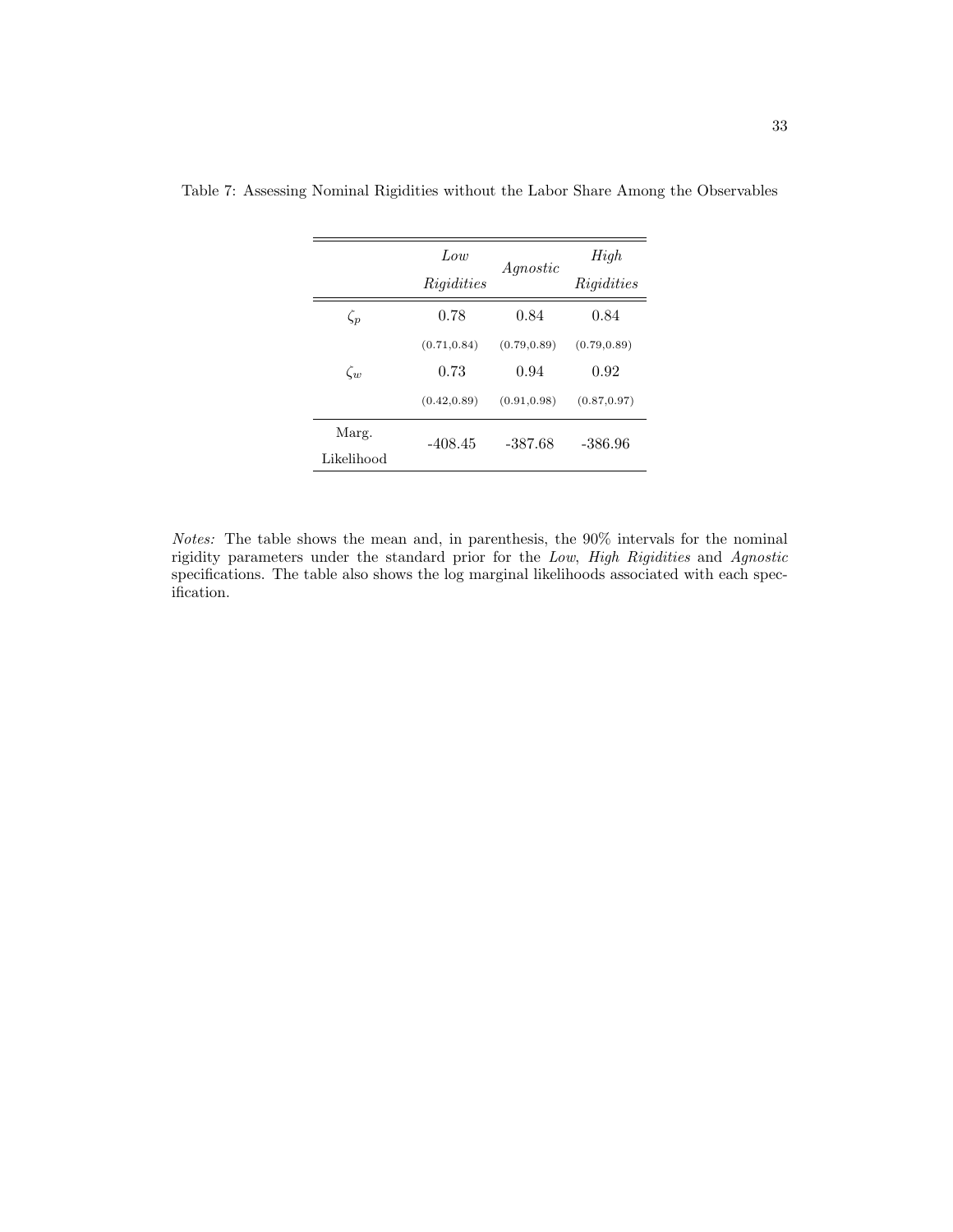

Figure 1: Log Posterior Odds in Favor (Positive Values) of  $\mathcal{M}_2$ 

Notes: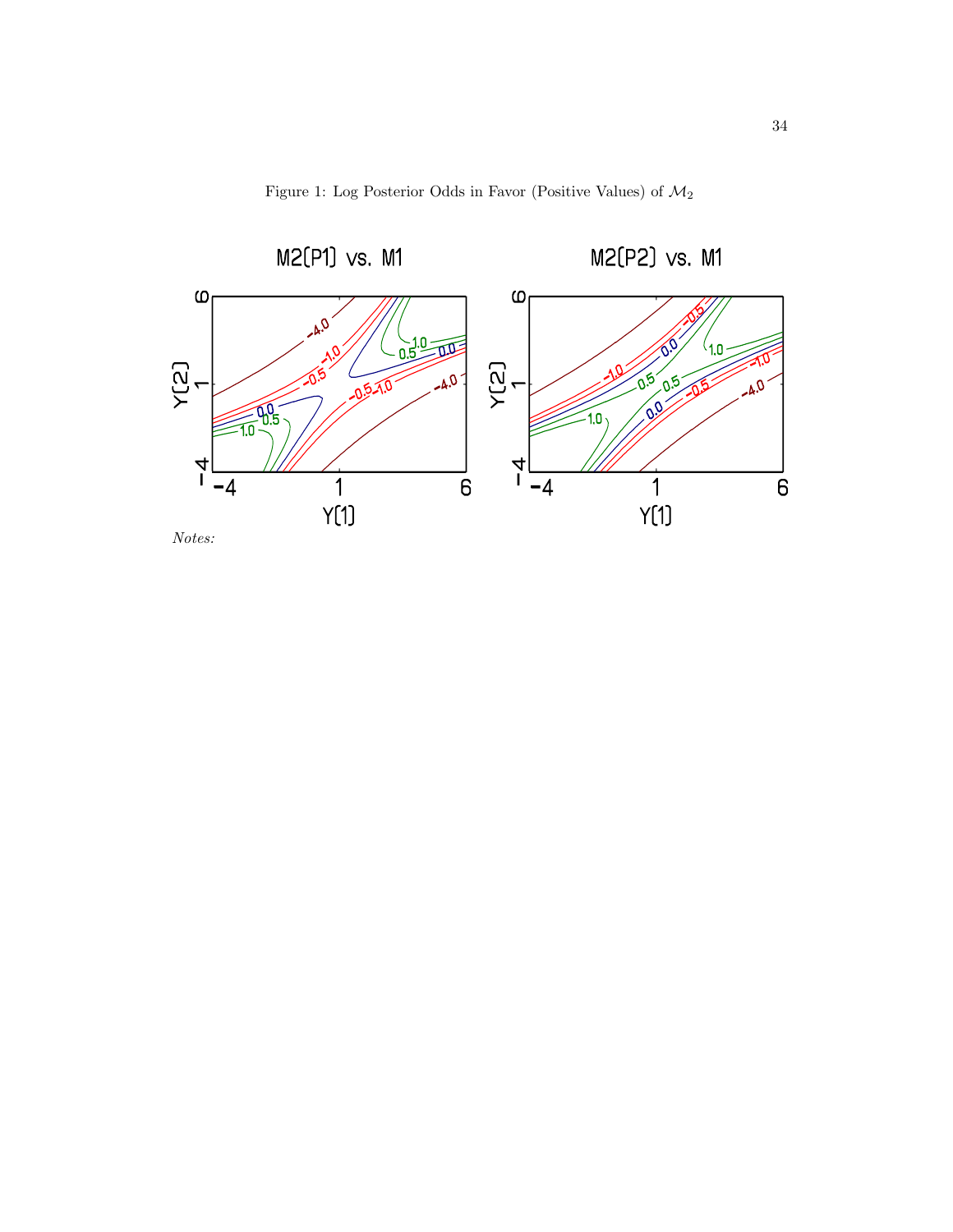

(1) Mark-up Shocks,  $P_S$ 

Notes: The black solid and grey dash-and-dotted lines represent the median impulse responses and the 90% bands under the High Rigidities and Low Rigidities specifications, respectively.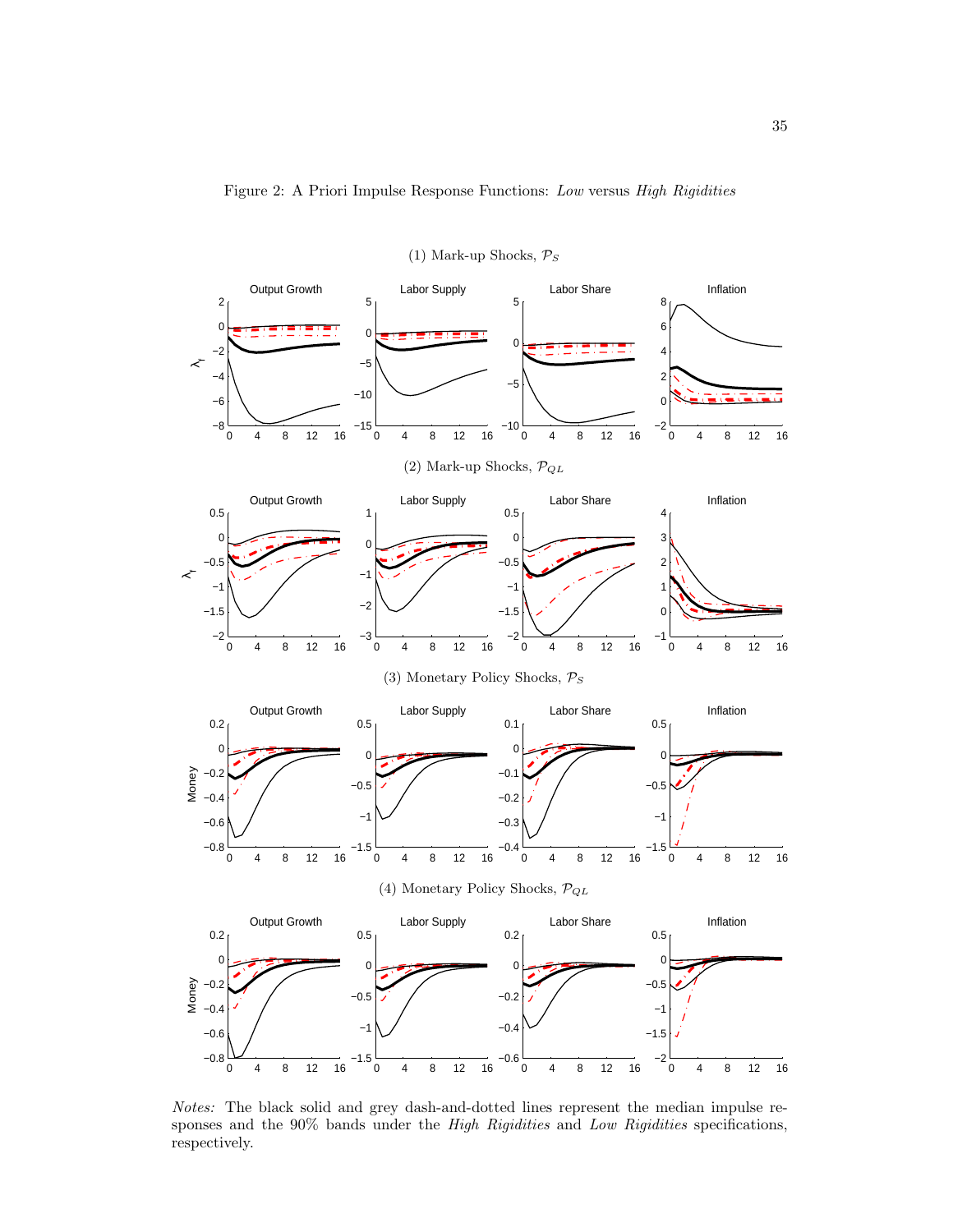

Notes: For each plot the thick dark gray line with crosses represents the statistics (Corr(Labor Share(t),Inflation(t+ k)), Corr(Inflation(t),Inflation(t + k)), Corr(Labor Share(t),Labor Share(t + k))) as computed from the data. The black solid and grey dash-and-dotted lines represent the statistics computed from the model under the High Rigidities and Low Rigidities specification, respectively. These statistics are computed by generating parameters from the prior and, conditional on each draw, a size  $T$  time series from the model. We repeat this exercise  $200,000$ times and compute the median and the 90% bands for the statistics. The statistics are computed using both the  $\mathcal{P}_S$  (left column) and the  $\mathcal{P}_{QL}$  prior (right column).